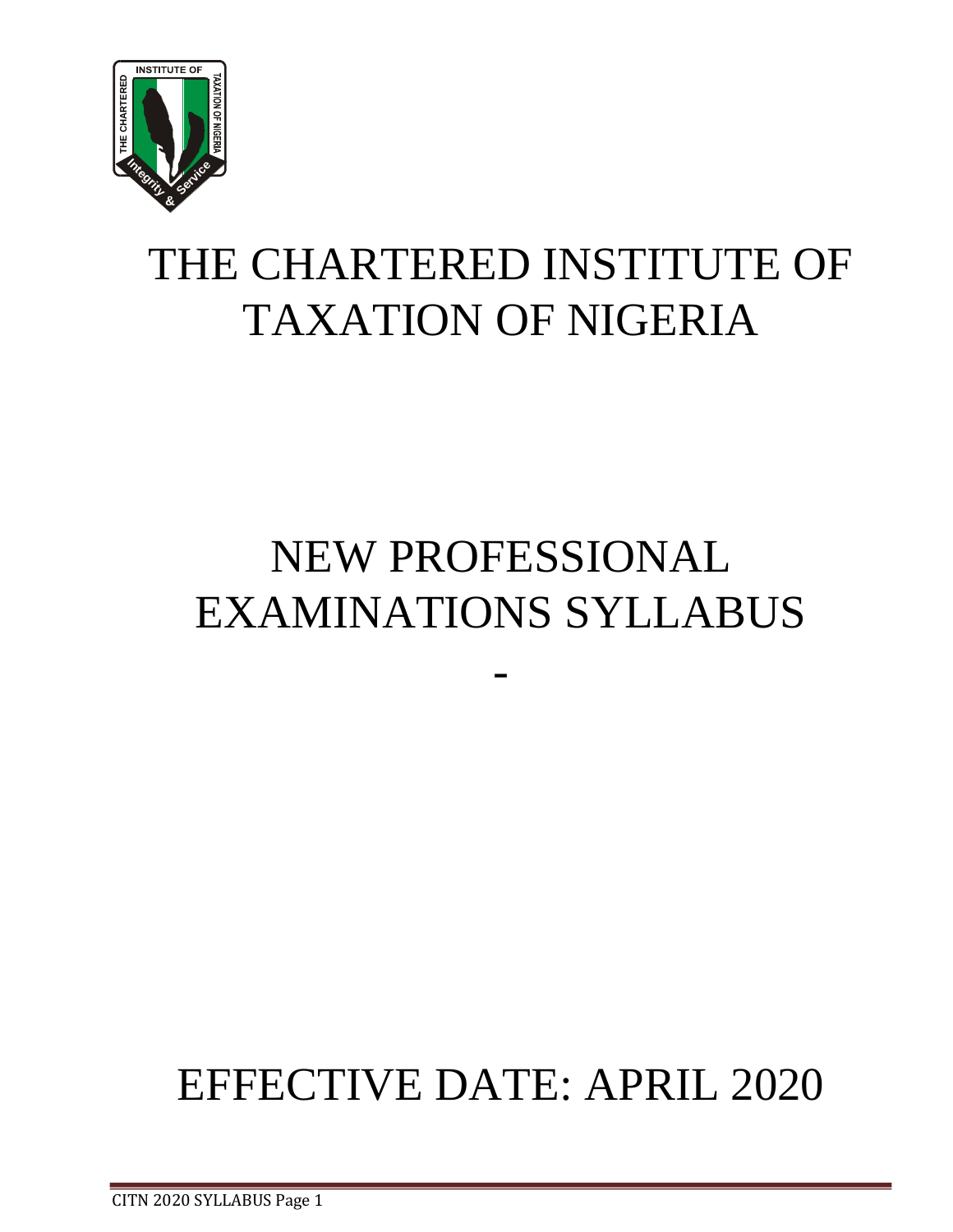# **VISION**

To be one of the foremost professional associations in Africa and beyond

# **MISSION**

To build an Institute which will be a citadel for the advancement of taxation in all its ramifications

# **MOTTO**

Integrity and Service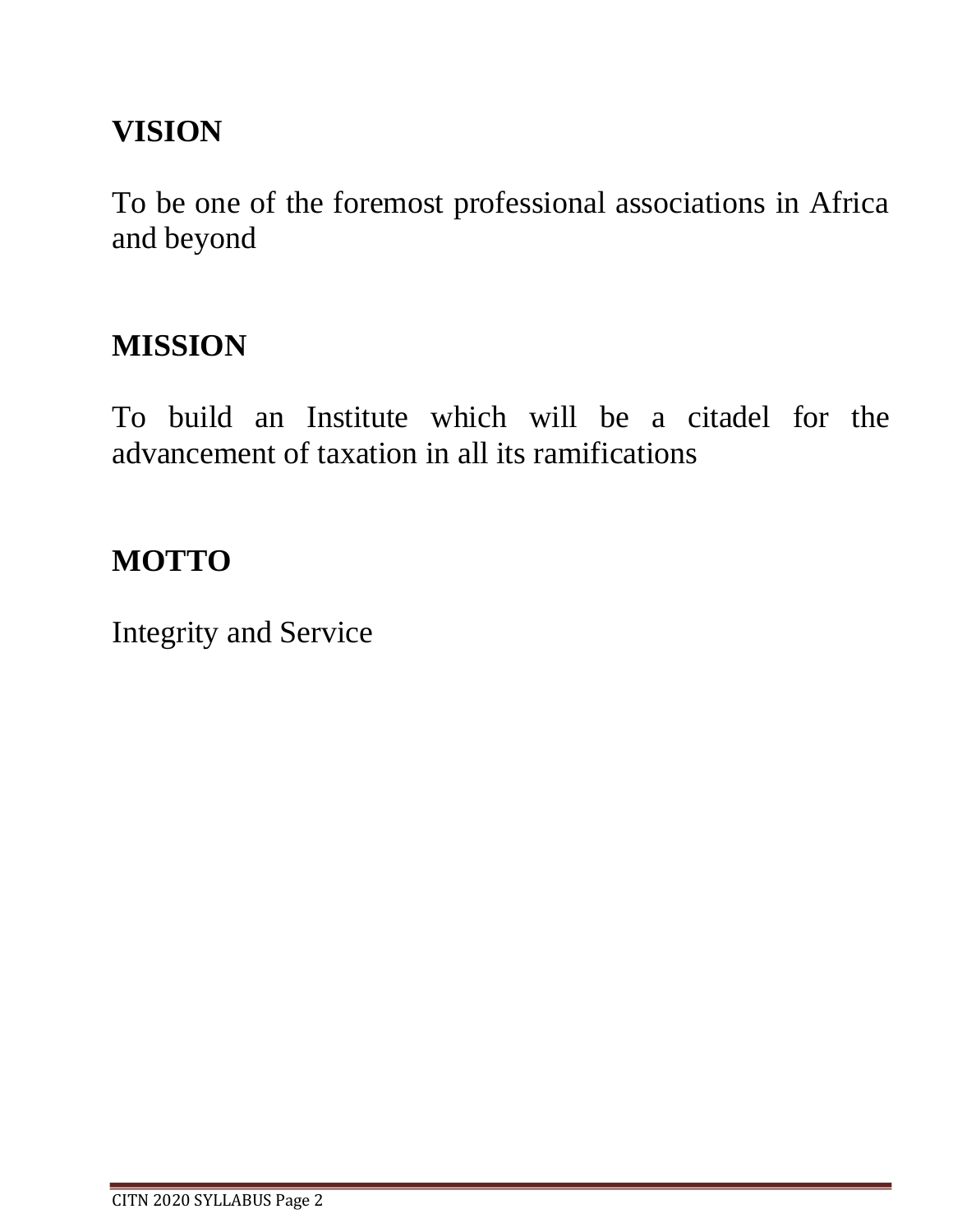# **CHAIRMAN'S STATEMENT**

In this era of dynamic change affecting of all facets of business engagements, it is important that relevant information is shared for day to day running of affairs.

Professional bodies charged with educating members and the public in professional matters cannot also remain docile in the face of global stiff competition, hence the need to move with time.

The Chartered Institute of Taxation is aware of its role as spelt out in the Laws of the Federal Republic of Nigeria and thereby taking a lead in Taxation as a Profession. The Syllabus of the Institute for educating its members is always reviewed every five-year to address contemporary issues from time to time.

The current Syllabus will be expiring by the beginning of 2018 and will necessarily give way to a new one now being proposed.

The New Syllabus is benchmarked along with all other relevant professional syllabi all over the world to address salient developmental issues necessary for complete professional education. It is designed to make a Total Tax Practitioner, Administrator and Educator by every definition of terms. The Issue of

\*Professional Ethics driving global businesses today is given prominence in this syllabus. Besides, there is

linkage between academic and professionalism to create a solid platform for Tax Education especially where there is a need for one exemption or the other.

The Council of this Institute is therefore happy to present this syllabus before all and for the use of all.

Professor Ishola Rufus AKINTOYE (FCTI-680)

**BA (Accounting & FM, Sunderland-UK), BSc (Economics- Ghana), MBA (Accounting & Finance), MSc (Finance), PhD (Accounting), PhD (Financial Management), FCA, FCTI, FNIM** \*Professor of Accounting & Finance \*2017 ICAN Merit Awardee \*Chair, 1st CITN Professorial Chair of Taxation & Fiscal Policy Chairman, Syllabus Review Committee, CITN 234-8035369293; 234-8072090181 [irakintoye@yahoo.com](mailto:irakintoye@yahoo.com) ; [i.rakintoye@gmail.com](mailto:i.rakintoye@gmail.com) [akintoyer@babcock.edu.ng](mailto:akintoyer@babcock.edu.ng)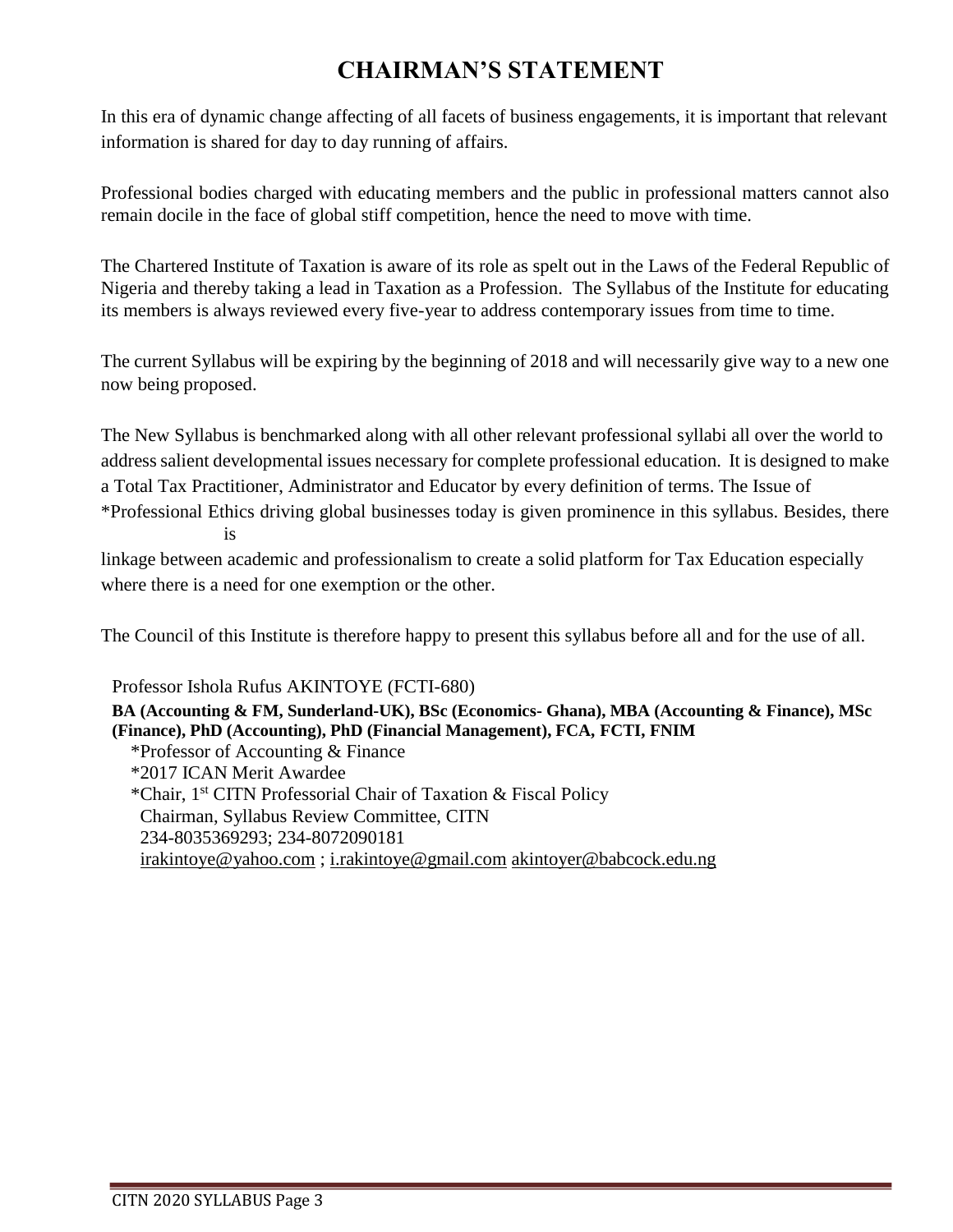# **FOREWORD**

The tax space is witnessing a major turnaround in the areas of policy, legislation, administration and tax practice. As a dynamic profession consisting of multiple disciplines, its curriculum must affirm its status as the melting point for the distillation and impartation of contemporary thoughts shaping those strands of disciplines from which taxation has birthed. Council of the Institute therefore learnt its weight behind this work by constituting the Syllabus Review Committee.

The Institute has produced a slim, simple and concise revised syllabus with clear and distinct subjects tailored towards affording Tax Professionals take on the onerous task of delivering an efficient tax system for the mutual benefit of everyone.

It is gratifying to note the conversion policy which gives old students the opportunity to migrate to the new syllabus while the newly registered students will commence from the new syllabus. At the end of the examination and subsequent induction into the full fledge membership of the Institute, the country would continue to be rest assured of possession of highly skilled and well groomed manpower required to propel taxation, as a profession to the next level.

The Institute remains grateful to the members of the Syllabus Review Committee under the able Chairmanship of Prof. Ishola Rufus Akintoye, FCTI, the first CITN Professorial Chair in Taxation, at Babcock University, for the steadfastness and commitment to the given mandate, inspite of the tight schedule. Contributions of other persons are also acknowledged including Pastor Benjamin Omonayajo, Chairman, Examination Committee, Dr. Godwin Emmanuel Oyedokun, Chairman, Education Committee and Dr. Titilayo Eni-itan Fowokan, Chairman, Students and Tertiary Institutions Affairs Committee. Other resource persons who submitted inputs to the Committee are also appreciated. This is to thank the staff of the Examination and Students' Affairs Department of the Institute headed by the Registrar/Chief Executive, Mr Adefisayo Awogbade, FCTI for their hard work in ensuring that this project sees the light of the day.

## **Chief (Dr) Cyril Ikemefuna Ede, FCTI President/Chairman of Council**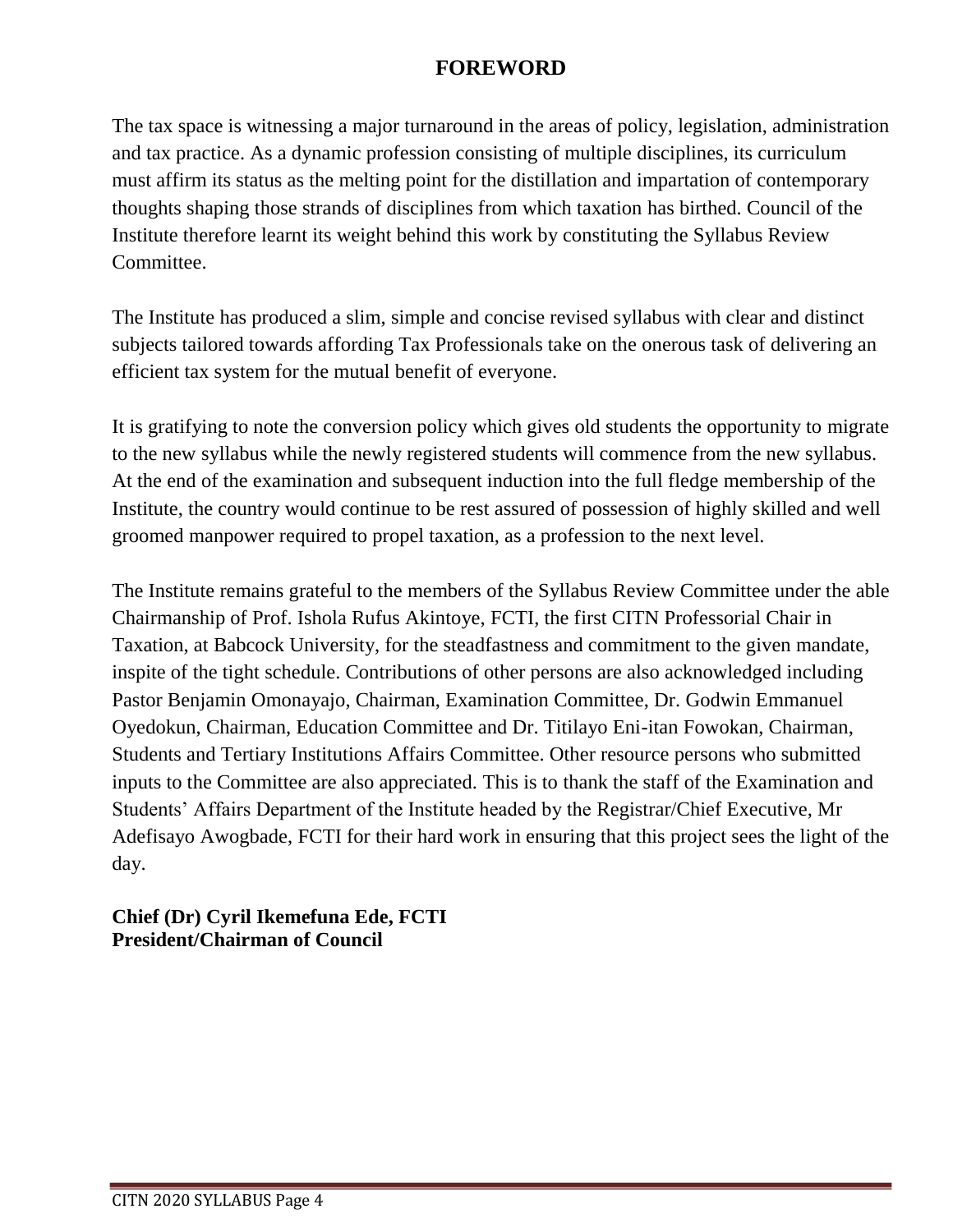# **MEMBERS OF THE SYLLABUS REVIEW COMMITTEE**

| S/N              | <b>NAMES</b>                 | <b>STATUS</b> | <b>DESIGNATION</b>                               |
|------------------|------------------------------|---------------|--------------------------------------------------|
|                  |                              |               | Department,<br>Babcock<br>Accounting             |
| 1.               | Prof. Ishola Rufus Akintoye  | Chairman      | University/CITN Professorial Chairperson         |
|                  |                              |               | Council Member, Chairman, Examination            |
| $\frac{2}{3}$ .  | Pastor Benjamin Omonayajo    | Member        | Committee                                        |
|                  | Godwin<br>Emmanuel<br>Dr.    | Member        | Chairman,<br>Education<br>Member,<br>Council     |
|                  | Oyedokun                     |               | Examination<br>Committee, Vice<br>Chairman,      |
|                  |                              |               | Committee                                        |
|                  | Dr. (Mrs.) Titilayo Eni-Itan | Member        | Council Member, Chairman, Students' Affairs      |
| $\frac{4}{5}$    | Fowokan                      |               | Committee                                        |
|                  | Prof. Rafiu Oyesola Salawu   | Member        | Accounting Department, Obafemi Awolowo           |
|                  |                              |               | University, Ile-Ife                              |
| 6.               | Mr. Taiwo Oyedele            | Member        | Partner/Head of Tax PwC                          |
| $\overline{7}$ . | Mrs. Junila Nneka Takon      | Member        | Director, Human Capital, FIRS                    |
| 8.               | Barr. Rasaq. O Bello         | Member        | Vice Chairman I, Examination Committee           |
| 9.               | Mrs. Ojuolape Fajuyitan      | Member        | Vice Chairman II, Examination Committee          |
| 10.              | Mrs. Sandra Momah            | Member        | Associate Director, International Tax & Service, |
|                  |                              |               | Ernst & Young                                    |
| 11.              | Mr. Martins Arogie           | Member        | Senior Manager, Tax & Regulatory, KPMG           |
|                  | Mrs. Asiata Agboluaje        | Member        | Senior Manager, Tax & Regulatory, Deloitte       |
| 12.              |                              |               |                                                  |
| 13.              | Mr. Igho Otejiri Orienru     | Member        | Assistant Director, Head, Staff Training School, |
|                  |                              |               | <b>LIRS</b>                                      |
| 14.              | Mr. Kenneth Erikume          | Member        | Partner, PwC                                     |
| 15.              | Dr. Olusola John Dada        | Member        | Lecturer, Accounting & Finance Department,       |
|                  |                              |               | <b>McPherson University</b>                      |
| 16.              | Mrs. Oyeronke Ojo            | <b>CITN</b>   | Assistant Director, (Head) Examination &         |
|                  |                              |               | Students' Affairs Department, CITN               |
| 17               | Mr. Ayodeji Adeyemi          | <b>CITN</b>   | Deputy Manager, Examination & Students'          |
|                  |                              |               | Affairs Department, CITN                         |
| 18               | Mrs. Adeola Oyefeso          | <b>CITN</b>   | Assistant Manager, Examination & Students'       |
|                  |                              |               | Affairs Department, CITN                         |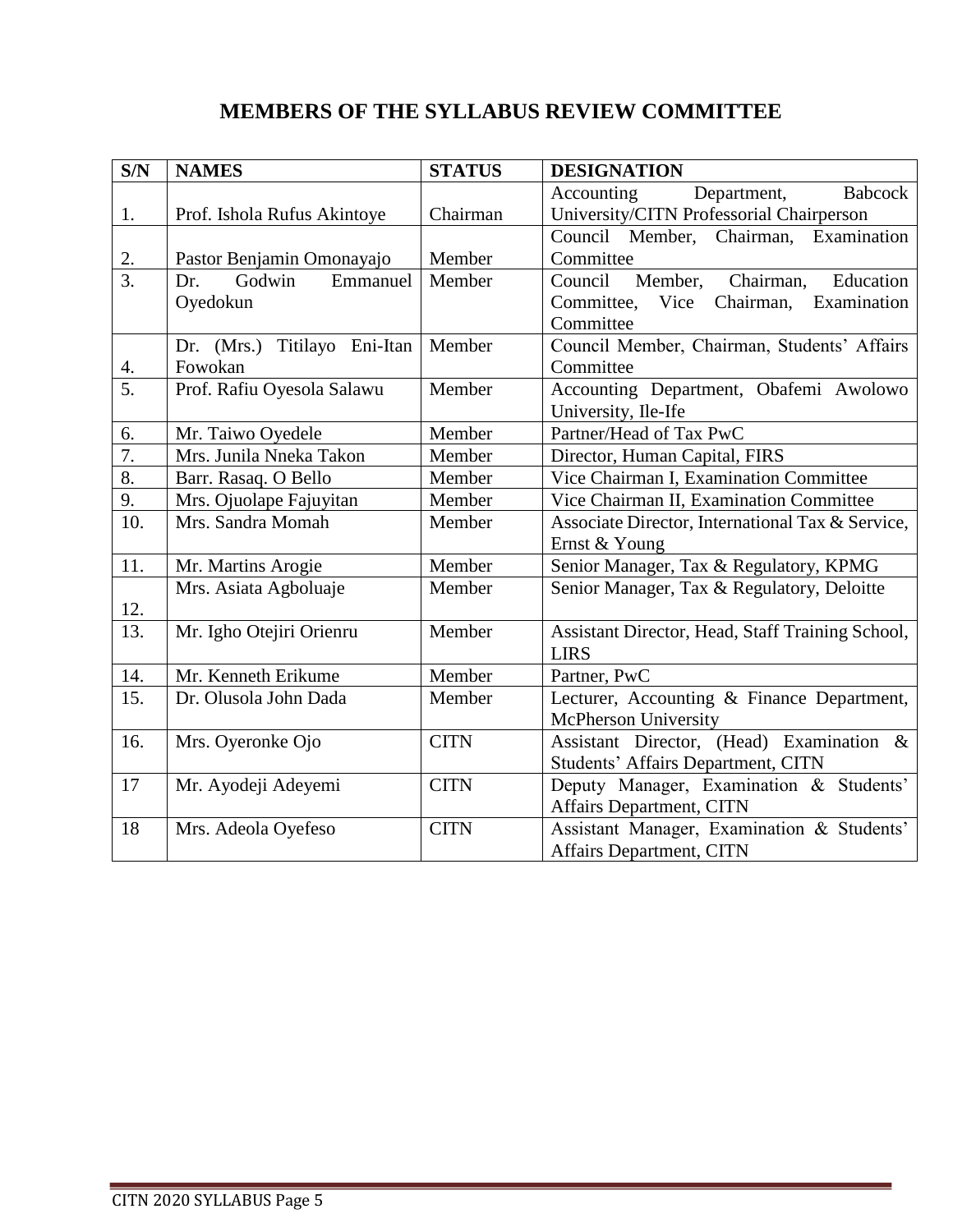# **PROFESSIONAL EXAMINATION SYLLABUS**

#### **INTRODUCTION**

The Chartered Institute of Taxation of Nigeria started on February 4, 1982 as Association of Tax Administrators and Practitioners. Thereafter, it metamorphosed into Nigerian Institute of Taxation, which was formally launched on February 21, 1982 and statutorily recognized on May 6, 1987 as a Company Limited by Guarantee. The Institute was chartered by the Federal Government of Nigeria through Decree number 76 of 1992 and was charged with the duty, among others of determining what standards of knowledge and skill are to be attained by persons seeking to become its members. Membership of the Institute cuts across such professions like Accounting, Law and other professionals who have acquired relevant tax experience.

#### **AIMS AND OBJECTIVES**

The aims and objectives of the Institute as laid down in its enabling Act are, among others, as follows:

- i. To raise, maintained and regulate the standard of taxation practice amongst its members.
- ii. To promote professional ethics and efficiency in tax administration and practice.
- iii. To encourage, promote and co-ordinate research for the advancement of taxation in Nigeria.

#### **MEMBERSHIP**

There are two main classes of membership of the Institute at the moment. These are Fellows and Associates.

#### **FELLOWS**

Associates who wish to advance to fellowship may do so by submitting an acceptable these and then satisfying the council that his/her work has been closely connected with and of direct relevance to Nigeria Taxation for an unbroken period of at least five (5) years prior to such application as fellow. In the alternative, a total qualifying period of at least five (5) years prior to such application may be considered if it falls within a period not exceeding ten (10) years immediately prior to such application for admission as a fellow.

#### **ASSOCIATE MEMBERS**

In accordance with the Charter and Rules and Regulations of the Institute, a person is admitted as an associate member on application, if he/she is a graduate member of the Institute and has acquired the relevant tax experience or has completed any of the recognized examinations of the Institute. Members of other professional bodies are admitted after they have served a specific period either in tax practice and administration.

#### **DESIGNATORY LETTERS**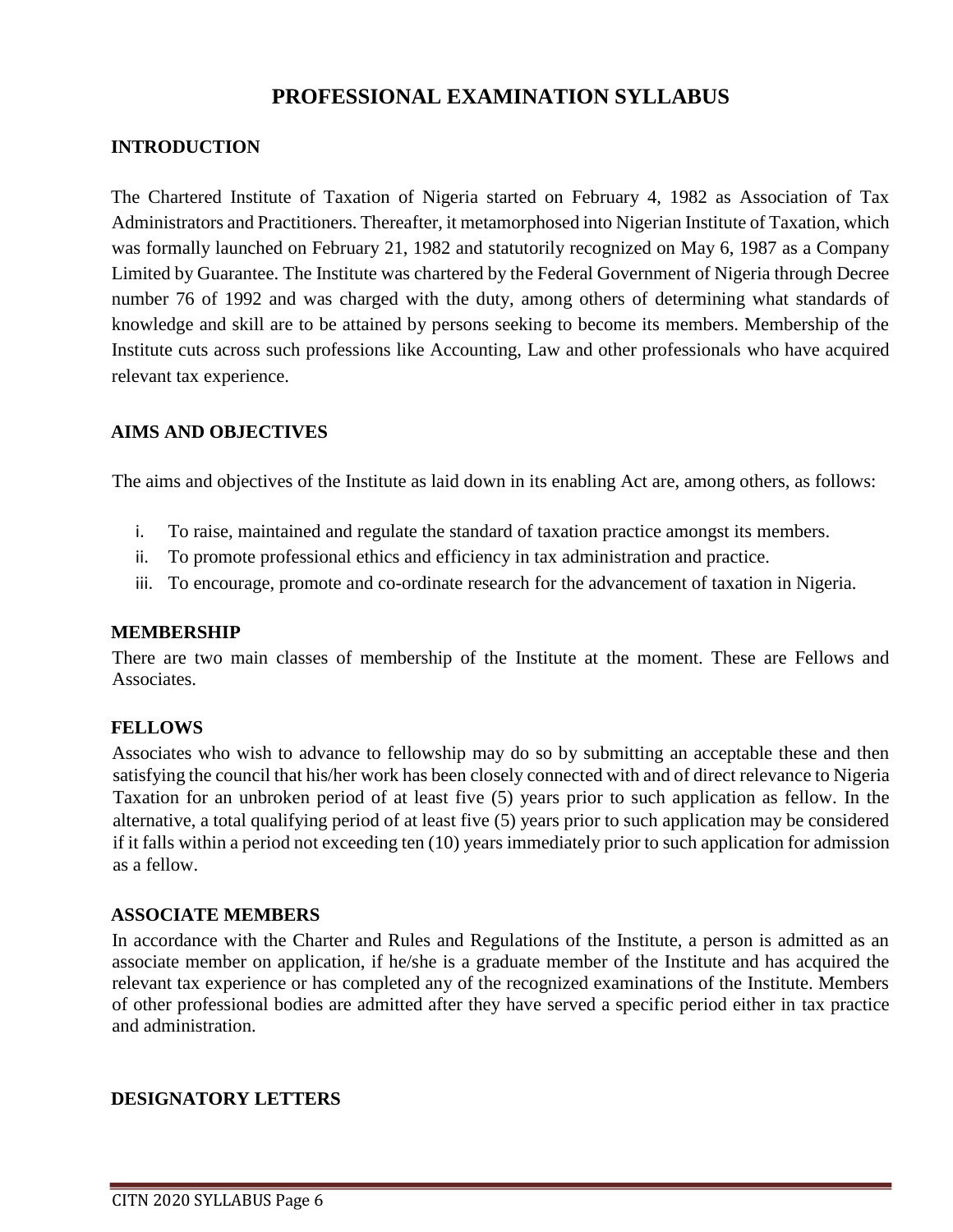Every member of the Institute having been admitted at appropriate level is entitled to use the following designatory letters after his/her name.

**ACTI** – Representing Associate Member of the Chartered Institute of Taxation of Nigeria.

**FCTI** – Representing Fellow of the Chartered Institute of Taxation of Nigeria.

#### **MEMBERSHIP, FEES AND SUBSCRIPTION**

Admission fees and annual subscription are payable by each member in accordance with the Rules and Regulations.

#### **ADDRESS OF THE SECRETARIAT**

The Chartered Institute of Taxation of Nigeria Tax Professionals' House Plot 16, Otunba Jobi Fele way, CBD, Alausa Ikeja P.O. Box 1087, Ebute-Metta, Lagos State, Nigeria. Tel: 09080888815 E-mail: citn@citn.org. Website: [www.citn.org](http://www.citn.org/)

#### **ABUJA LIASON OFFICE**

David Ajibola Olorunleke's House Block 26 (27), Abidjan Street, Wuse Zone 3, Abuja, FCT, Nigeria Tel: (234) 09-2918349 E-mail: citn@citn.org, Website: [www.citn.org](http://www.citn.org/)

#### **For more information about the syllabus, please contact:**

Mr. Adefisayo Awogbade, FCTI Registrar/Chief Executive E-mail: registrar@citn.org.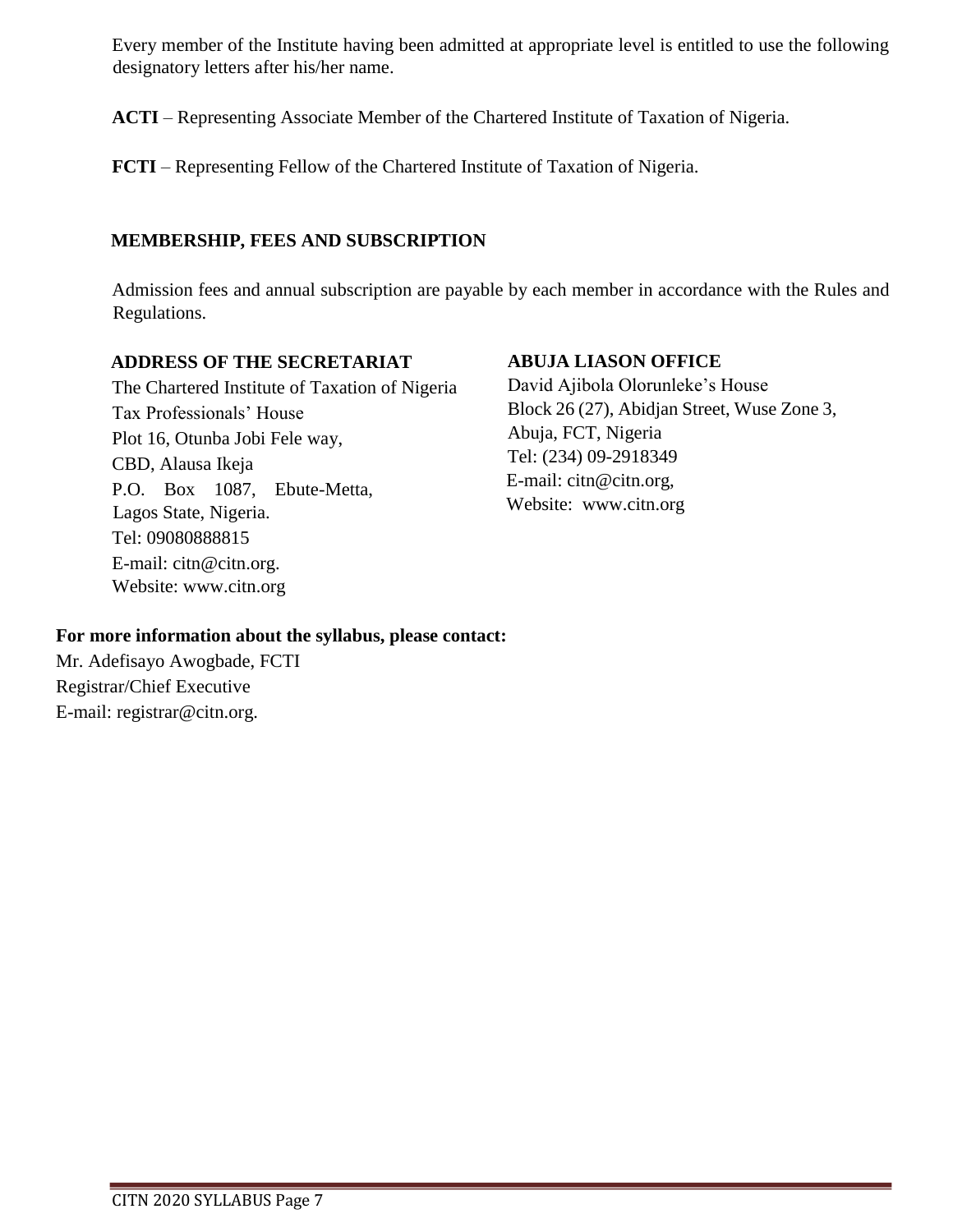#### **ENTRY REGULATIONS AND REGISTRATION**

#### **A. REGISTRATION PROCEDURE:**

Application for admission to student membership must be made on the prescribed form. This requires an undertaking on the part of the applicant to abide by the rules laid down by the Council from time to time. The procedure as stipulated below:

#### **All forms for Application have to be filled online [\(www.citn.org/join\\_citn\)](http://www.citn.org/join_citn)**

This information is by the order of the Council of the Chartered Institute of Taxation of Nigeria. For further enquiries, please, contact the Examinations and Students' Affairs Department of the Institute on studentsaffairs@ctn.org or [exams@citn.org](mailto:exams@citn.org)

Every applicant shall produce satisfactory evidence of age, name, character and eligibility together with photocopies of his/her educational certificates. The Council reserves the right to grant or refuse any application or to terminate the registration of a candidate. A successful applicant shall be required to pay the prescribed registration and annual subscription fees for the year; upon which he shall be allocated a student number. This number must be quoted in full in all communications with the Institute.

#### **B. CONDITIONS TO BE SATISFIED**

Every prospective candidate for admission to student membership must satisfy the Council that:

- He possesses the basic minimum educational qualification as set by Council.
- He is a fit and proper person to be registered.

Any student failing to comply with the above regulations may be liable for such penalties as the Institute may decide

#### **C. ELIGIBILTY TO REGISTER**

An applicant shall be eligible to register as a student if he/she possesses a minimum of:

- First degree, Higher National Diploma or its equivalent.
- Undergraduates with evidence of admission into higher institutions

#### **EXAMINATIONS**

#### **1. Eligibility to Register for the Examination.**

Entry for the Institute's Examinations is open to all registered student members of the Institute. A registered student member is however expected to have paid the regular annual subscription and entry fees in force at the date of entry.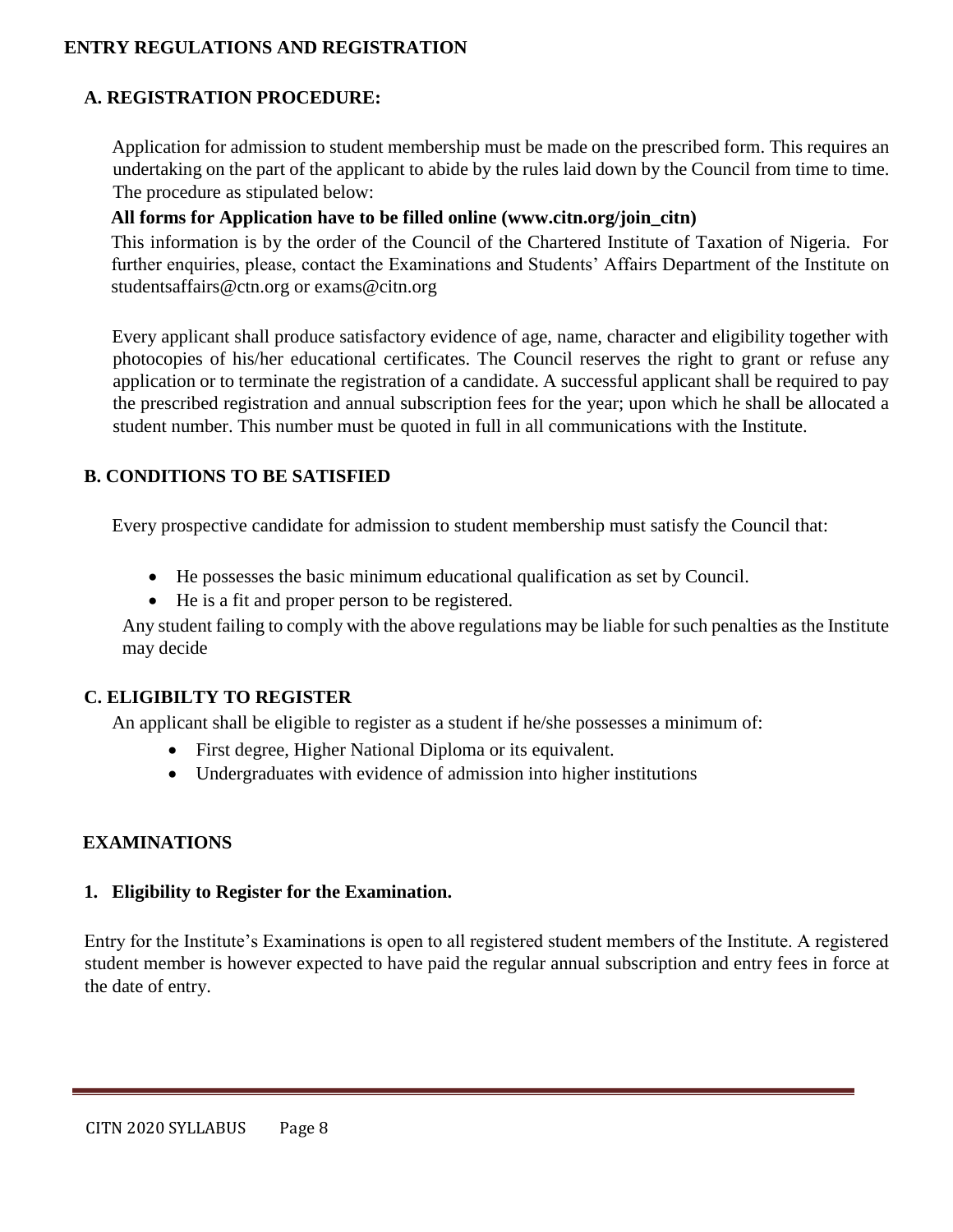#### **2. EXAMINATION RESULTS AND CREDIT SYSTEM**

The new credit system stipulates that candidates can sit for any number of paper up to four at a particular level. However, a candidate must finish a level before proceeding to another. That candidate must pass minimum of one (1) paper out of the four papers. Candidate will be credited with the paper(s) previously passed. There will be opportunity to re-write the remaining papers at subsequent examinations subject to limited period. Candidate writing the Professional Examinations would have a maximum of eight (8) years to pass all levels of examinations within which candidate will be credited with earlier passed papers, but start afresh if unable to satisfy this condition within the specified period. Any candidate who passes one paper out of all the papers written should be credited with that paper subject to the provision that the candidate must apply to sit for all papers he/she would have been eligible to participate in the diet. On completion of examination, candidate must has fulfilled a total credit requirement of 36units.

#### **3. EXAMINATION STRUCTURE- STUDENT ASSESSMENT**

#### **FOUNDATION:**

| <b>SECTION A</b> | <b>Multiple Choice Question</b> | - 20 Questions | - 1 mark each  |
|------------------|---------------------------------|----------------|----------------|
|                  | <b>Short Answers</b>            | - 10 Questions | - 2 marks each |
|                  | $Sub - Total$                   |                | 30 marks       |

| <b>SECTION B</b> | Theory                                                  |           |
|------------------|---------------------------------------------------------|-----------|
|                  | Question 1 is compulsory with 25 marks                  | 25 marks  |
|                  | Answer 3 questions out of 5 with 15 marks each 45 marks |           |
|                  | $Sub - Total$                                           | 70 marks  |
|                  | <b>Overall Total</b>                                    | 100 marks |

#### **PROFESSIONAL TAXATION I**

| Question 1 is compulsory with 40 marks                  | 40 marks  |
|---------------------------------------------------------|-----------|
| Answer 4 questions out of 6 with 15 marks each 60 marks |           |
| Overall Total                                           | 100 marks |

#### **PROFESSIONAL TAXATION II**

| Question 1 is compulsory with 40 marks                  | 40 marks  |
|---------------------------------------------------------|-----------|
| Answer 4 questions out of 6 with 15 marks each 60 marks |           |
| Overall Total                                           | 100 marks |

The Institute shall introduce Computer Based Test (CBT), which will be a phased project commencing in the year 2020.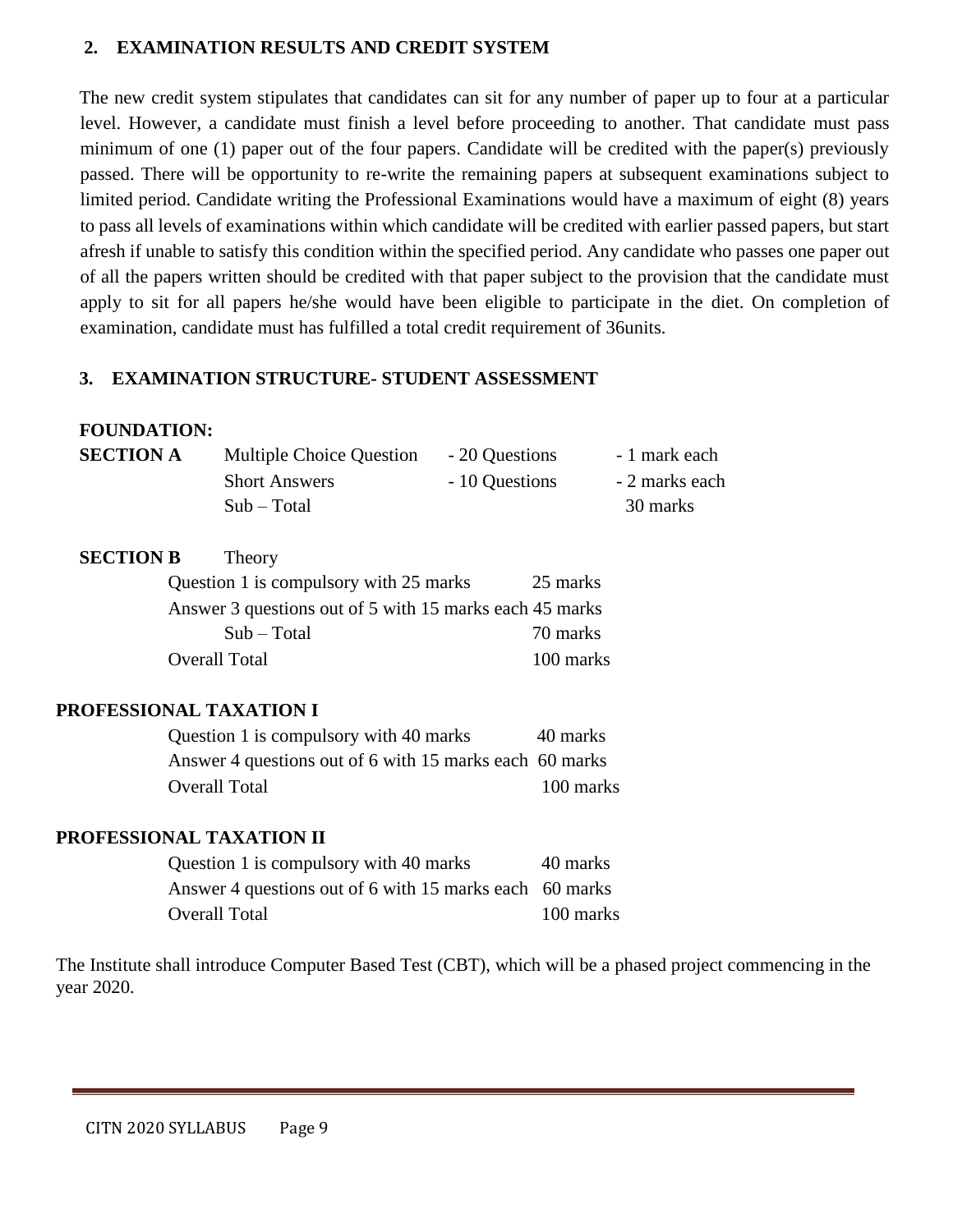#### **4. NEW EXEMPTION FEE**

#### 1. **Foundation**

| Exemption form fee | 4,000.00 |
|--------------------|----------|
| Per Subject Fees   | 7,000.00 |

#### 2. **Professional Taxation 1**

| Exemption form fee. | 4,000.00 |
|---------------------|----------|
| Per Subject Fees    | 9,000.00 |

#### 3. **Professional Taxation 2**

| Exemption form fee. | 4,000.00  |
|---------------------|-----------|
| Per Subject Fees    | 10,000.00 |

#### **5. NEW EXAMININATION FEE**

### 1. **Foundation**

| <b>Examination Form Fee</b>               | 1,000.00  |
|-------------------------------------------|-----------|
| <b>Registration Fees (Non Refundable)</b> | 8,000.00  |
| Per Subject Fees                          | 7,000.00  |
| Total Subject Fees (4 Papers)             | 28,000.00 |
| <b>Study Material/Per Subject Fees</b>    | 1,500.00  |

#### 2. **Professional Taxation 1**

| <b>Examination Form Fee</b>            | 1,000.00  |
|----------------------------------------|-----------|
| Registration Fees (Non Refundable)     | 10,000.00 |
| Per Subject Fees                       | 9,000.00  |
| Total Subject Fees (4 Papers)          | 36,000.00 |
| <b>Study Material/Per Subject Fees</b> | 1,500.00  |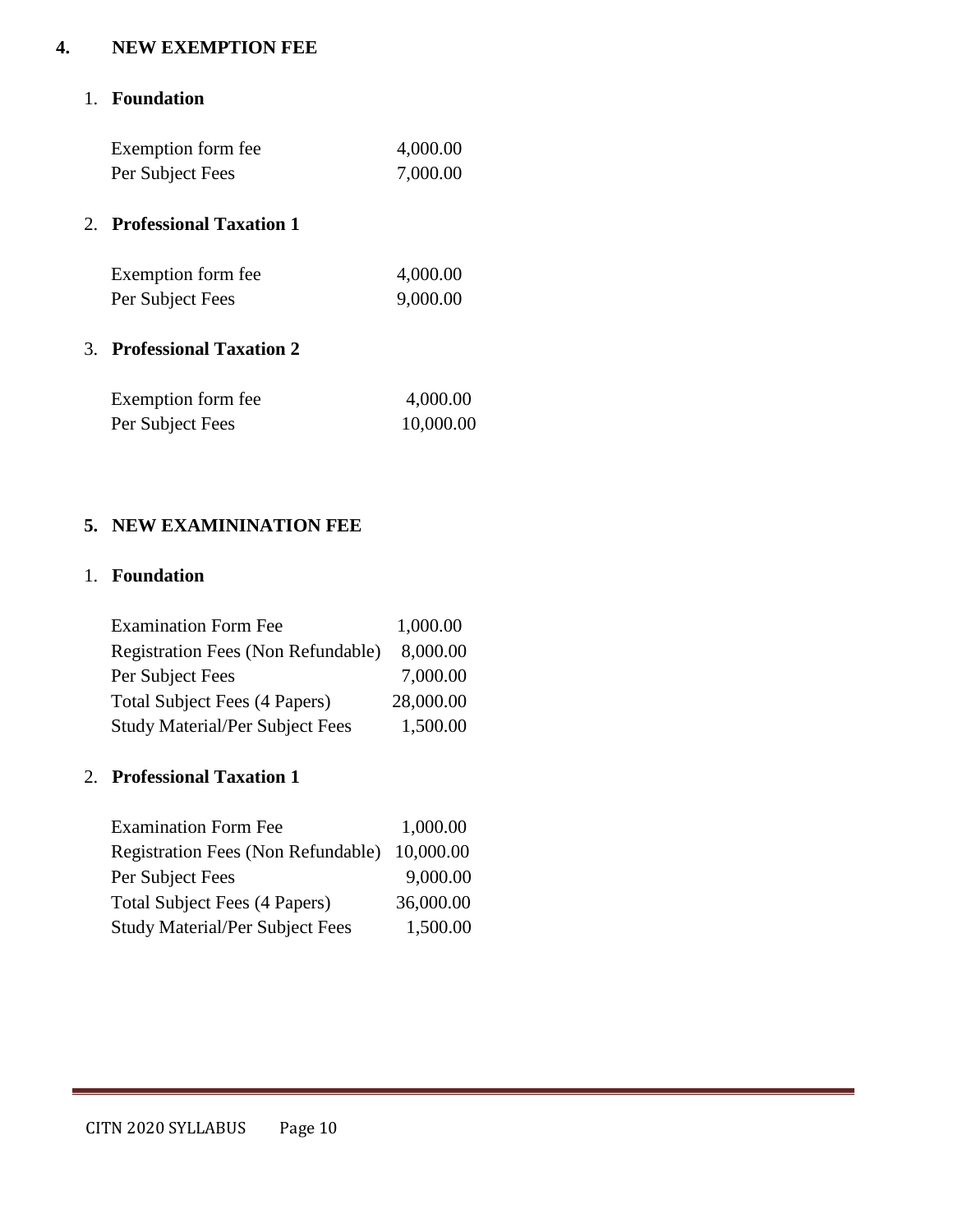#### 3. **Professional Taxation 2**

| <b>Examination Form Fee</b>               | 1,000.00  |
|-------------------------------------------|-----------|
| <b>Registration Fees (Non Refundable)</b> | 12,000.00 |
| Per Subject Fees                          | 10,000.00 |
| Total Subject Fees (4 Papers)             | 40,000.00 |
| <b>Study Material/Per Subject Fees</b>    | 1,500.00  |

#### **6. CONVERSION**

Since a credit system will be in operation when the new syllabus takes off, candidates who are unable to complete the examinations before the take-off date would only be credited with the relevant subjects/courses already passed in the old syllabus.

Candidates that failed any subject in the old syllabus will be required to write the stated subjects in the new syllabus as itemized below:

| S/N              | <b>OLD SYLLABUS</b>            | <b>NEW SYLLABUS</b>                            |
|------------------|--------------------------------|------------------------------------------------|
|                  |                                | Subjects to be written by candidates who       |
|                  |                                | failed any of the subjects in the old syllabus |
|                  | <b>FOUNDATION</b>              | <b>FOUNDATION</b>                              |
| 1.               | Principles of Taxation         | Principles of Taxation                         |
| 2.               | Accounting                     | <b>Financial Accounting</b>                    |
| 3.               | General Principles of Law      | <b>Business Law</b>                            |
| $\overline{4}$ . | Economics                      | Economics                                      |
|                  |                                |                                                |
|                  | PROFESSIONAL TAXATION I        | PROFESSIONAL TAXATION I                        |
| 1.               | <b>Quantitative Techniques</b> | Financial Reporting and Governance, Risks &    |
|                  |                                | Ethics                                         |
| 2.               | Revenue Law                    | Financial Reporting and Governance, Risks &    |
|                  |                                | Ethics                                         |
| 3.               | <b>Income Taxation</b>         | Income Taxation, Financial Reporting and       |
|                  |                                | Governance, Risks & Ethics                     |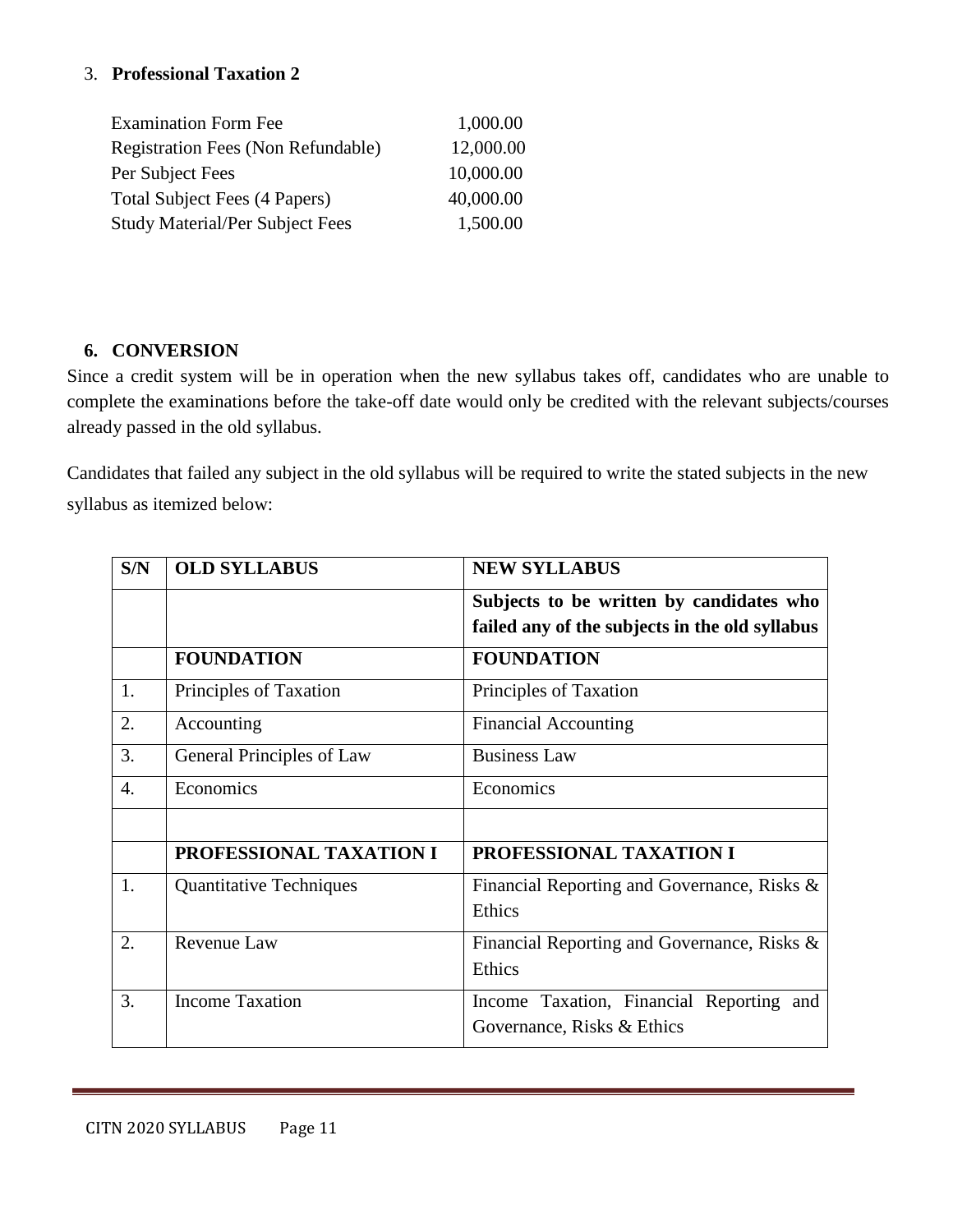| $\overline{4}$ . | <b>Indirect Taxation</b>           | Indirect Taxation, Financial Reporting and<br>Governance, Risks & Ethics                                              |
|------------------|------------------------------------|-----------------------------------------------------------------------------------------------------------------------|
|                  |                                    |                                                                                                                       |
|                  | PROFESSIONAL TAXATION II           | PROFESSIONAL TAXATION II                                                                                              |
| $\mathbf{1}$     | <b>Taxation of E-commerce</b>      | Taxation of E-commerce (repeat until you<br>pass), Financial/Tax Analysis & Income Tax<br>for Specialized Businesses. |
| 2.               | Strategy, Risk and Ethics          | Governance, Risk & Ethics, Financial/Tax<br>Analysis & Income Tax for Specialized<br>Businesses.                      |
| 3.               | Tax Audit and Investigation        | Tax Audit and Investigation, Financial/Tax<br>Analysis & Income Tax for Specialized<br>Businesses.                    |
| $\overline{4}$ . | <b>International Taxation</b>      | International Taxation, Financial/Tax Analysis<br>& Income Tax for Specialized Businesses.                            |
|                  |                                    |                                                                                                                       |
|                  | PROFESSIONAL TAXATION III          |                                                                                                                       |
| $\mathbf{1}$     | Oil, Gas Taxation                  | Income Tax for Specialized Businesses in PT<br>$\mathbf{I}$                                                           |
| $\overline{2}$   | <b>Solid Minerals Taxation</b>     | Income Tax for Specialized Businesses in PT<br>$\mathbf{I}$                                                           |
| 3.               | Tax Management                     | Financial/Tax Analysis                                                                                                |
| $\overline{4}$ . | <b>Practical Cases in Taxation</b> | Financial/Tax Analysis                                                                                                |

# **7. EXEMPTION**

| S/N            | <b>QUALIFICATION</b>       | <b>EXEMPTION (NEW)</b>                                |
|----------------|----------------------------|-------------------------------------------------------|
|                |                            | <b>All Foundation Papers</b>                          |
|                | <b>TTS</b><br>Graduates,   |                                                       |
|                | (ATT)/ATS/ATSWA,           |                                                       |
|                | (Accounting)<br><b>OND</b> |                                                       |
|                | &Taxation)                 |                                                       |
|                |                            | All Foundation Papers, All PT I papers & PT II papers |
| $\overline{2}$ | ICAN(ACA)                  | except Income Tax for Specialized Businesses          |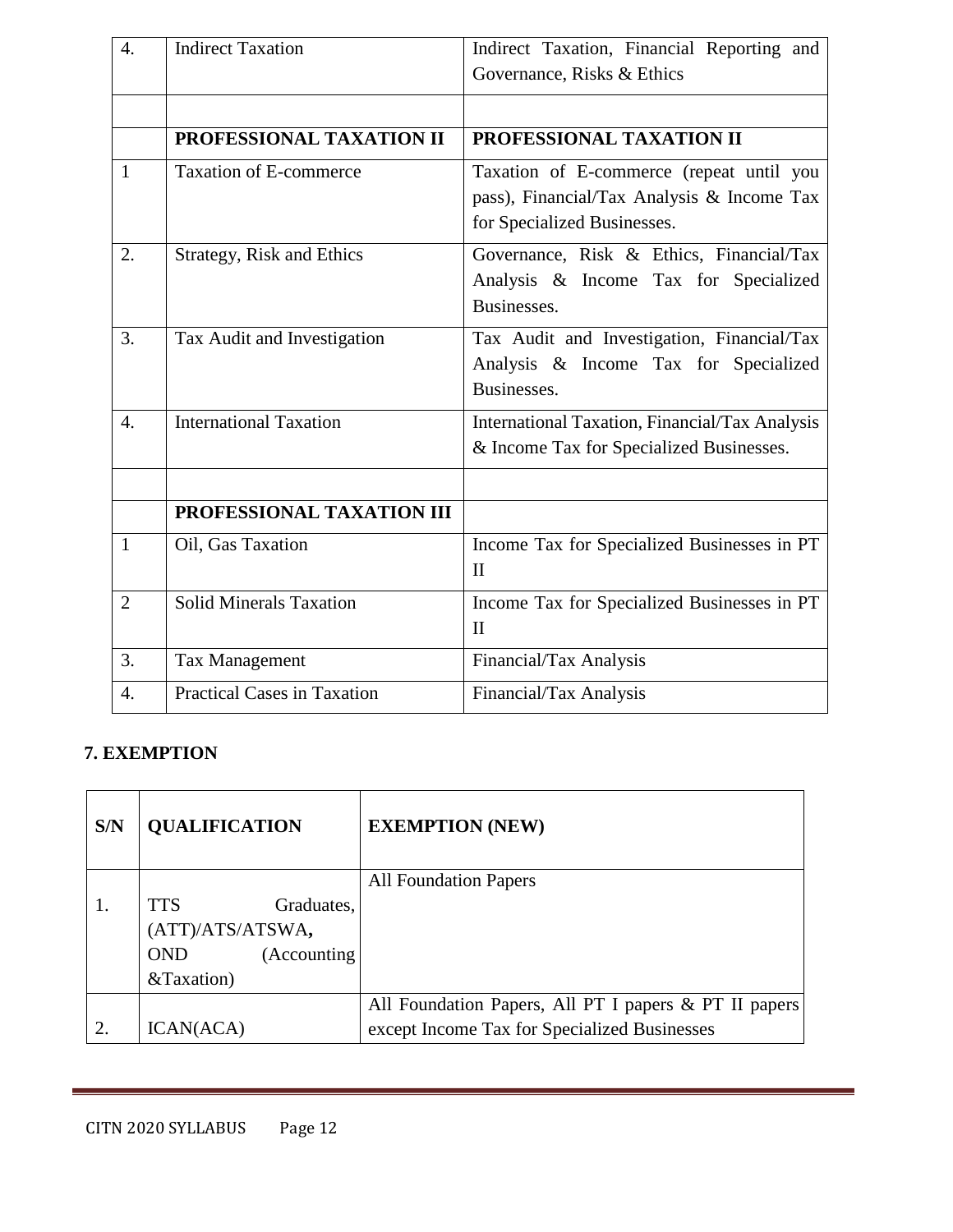|                  |                            | All Foundation Papers, All PT I papers & PT II papers     |
|------------------|----------------------------|-----------------------------------------------------------|
| 3.               | ANAN(CNA)                  | except Income Tax for Specialized Businesses              |
| $\overline{4}$ . | <b>BL</b>                  | All Foundation Papers, All PT I papers & PT II papers     |
|                  |                            | except Financial/Tax Analysis and Income Tax for          |
|                  |                            | <b>Specialized Businesses</b>                             |
| 5.               | <b>ACCA</b>                | All subjects at all levels except Business Laws, Income   |
|                  |                            | <b>Tax for Specialized Businesses</b>                     |
| 6.               | <b>CIOT</b>                | All subjects at all levels except Business Laws, Income   |
|                  |                            | Tax for Specialized Businesses                            |
| 7.               | <b>CITN</b><br>TAX ACADEMY | Subject by subject exemption                              |
|                  | (CTA)                      |                                                           |
|                  | <b>CIMA</b>                | All subjects at all levels except Business Laws, Income   |
| 8.               |                            | Tax for Specialized Businesses                            |
|                  |                            | Foundation Papers, Financial<br>Reporting<br>All<br>and   |
| 9.               | <b>ACIB</b>                | Governance, Risk & Ethics in PT I                         |
|                  |                            | Foundation Papers, Financial Reporting,<br>All<br>and     |
| 10.              | <b>ACS/ACIS/ICSAN</b>      | Financial/Tax Analysis in PT II                           |
|                  |                            | All Foundation Papers, Governance, Risk & Ethics, and     |
| 11.              | <b>MNIM</b>                | Financial Reporting in PT I                               |
| 12.              | <b>LLB</b>                 | All Foundation Papers, All PT 1 Papers                    |
|                  |                            |                                                           |
| 13.              | HND/Degree Taxation        | All Foundation Papers, All Papers in PT 1<br>and          |
|                  |                            | International Tax, and Tax Audit & Investigation in PT II |
|                  | HND/Degree (Accounting)    | All Foundation Papers, All PT 1 Papers                    |
| 14.              |                            |                                                           |
|                  |                            |                                                           |
| 15.              | HND/Degree                 | All Foundation Papers, All PT 1 Papers                    |
|                  | Banking/Finance/Insurance  |                                                           |
|                  |                            |                                                           |
| 16.              |                            | All Foundation Papers, All PT 1 Papers                    |
|                  | Degree in Economics        |                                                           |
| 17.              |                            | All Foundation Papers, except Principles of Taxation, and |
|                  | HND/Degree                 | Financial Reporting & Governance, Risk Ethics in PT 1     |
|                  | Admin/Public<br>Bus.       | Papers                                                    |
|                  | Admin/Bus Management       |                                                           |
| 18.              | HND/Degree                 | Economics in Foundation and Financial Reporting in PT I   |
|                  | Maths/Statistics           |                                                           |
| 19.              | Other Degrees not stated   | Subject by subject exemption upon presentation of         |
|                  | here                       | transcript                                                |
|                  |                            |                                                           |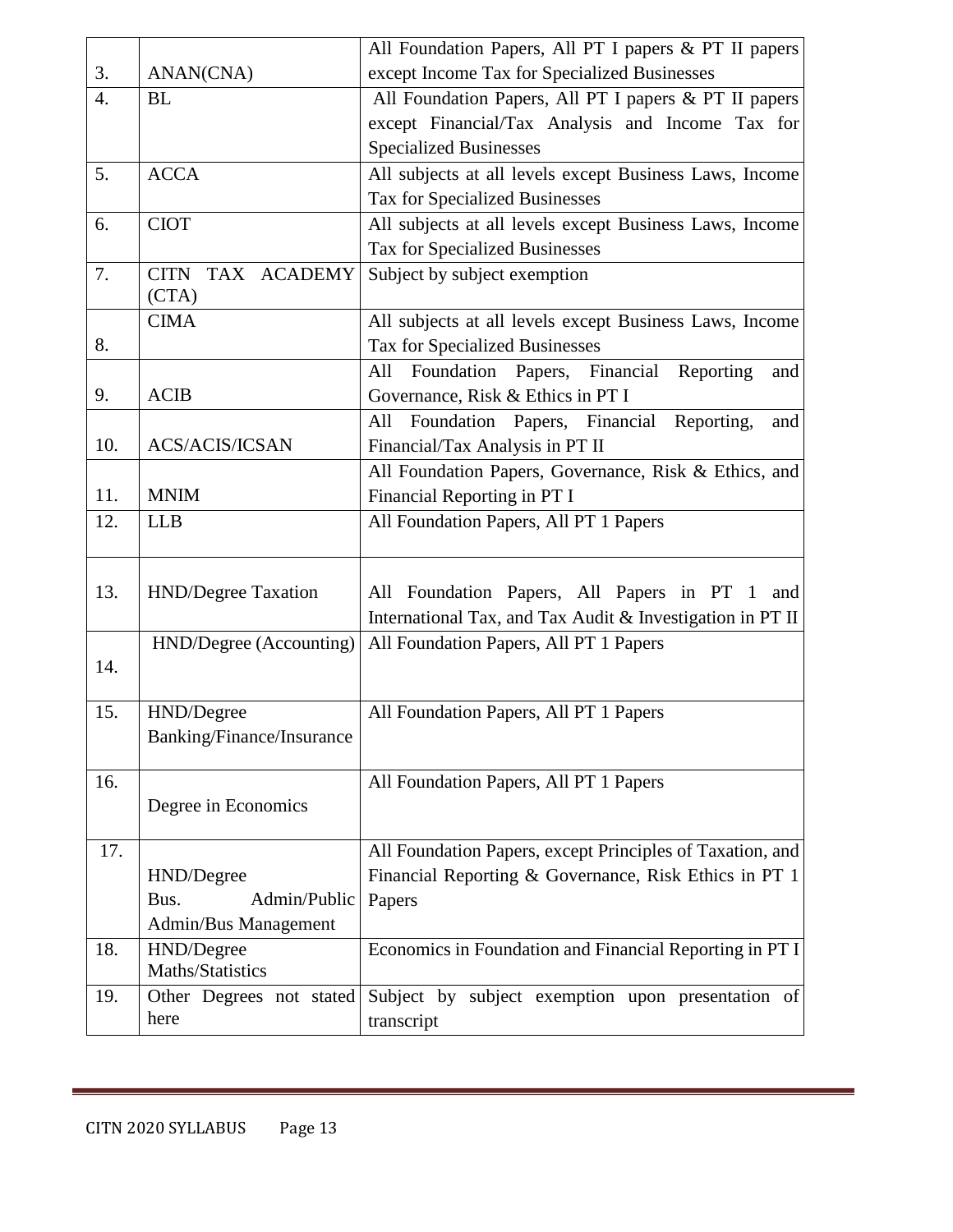| 20. | Masters in Management          | All papers in Foundation, all papers in PT I, International |
|-----|--------------------------------|-------------------------------------------------------------|
|     | with<br>Taxation<br>Sciences   | Taxation and Financial/Tax Analysis in PT II                |
|     | Option/Taxation course in      |                                                             |
|     | Transcript                     |                                                             |
| 21. |                                | All papers in Foundation, all papers in PT I                |
|     | Masters'<br>Degree<br>in       |                                                             |
|     | <b>Management Sciences</b>     |                                                             |
|     | All other Masters' Degree      | Subject by subject exemptions upon presentation of          |
| 22. |                                | transcript                                                  |
| 23. | Management<br>PhD<br>in        | All papers in foundation, all papers in PT I, all papers in |
|     | Taxation<br>with<br>Sciences   | PT II except Income Tax for Specialized Businesses          |
|     | Option/Taxation course in      |                                                             |
|     | Transcript                     |                                                             |
| 24. |                                | All papers in foundation, all papers in PT I, all papers in |
|     | PhD<br>Degree                  | in   PT II except Tax Audit & Investigation and Income Tax  |
|     | <b>Management Sciences</b>     | for Specialized Businesses                                  |
| 25. | All other Doctoral Degrees     | All papers in foundation, all papers in PT I, except Tax    |
|     | in Management Sciences         | Audit & Investigation and Income Tax for Specialized        |
|     |                                | <b>Businesses</b>                                           |
| 26. | All other Doctoral Degrees     | Subject by subject exemptions upon presentation of          |
|     |                                | transcript                                                  |
| 27. | <b>FIRS/JTB</b><br>Fundamental | Principle of Taxation in Foundation                         |
|     | Level                          |                                                             |
| 28. | Preliminary<br><b>FIRS/JTB</b> | All Papers in Foundation, all papers in PT I and            |
|     | Level                          | International taxation in PT II                             |
| 29. | FIRS/JTB Final Level           | All papers in foundation, all papers in PT I, all papers in |
|     |                                | PT II except Financial/Tax Analysis                         |
| 30. | Professional<br>All<br>other   | Subject by subject exemptions upon presentation of          |
|     | Certificates                   | certificate                                                 |
|     |                                |                                                             |
|     |                                |                                                             |

**For all categories of exemptions, having only two subjects, without prejudice to the level can be combined within a diet, as far as the examination timetable does not clash.**

#### **8. Commencement Date of the new Syllabus**

This new syllabus will take effect for new students from April 2020.

#### **9. Absence from and Misconduct in an Examination**

Examination entries cannot be withdrawn after the closing date for any reason whatsoever. Consequently, if a candidate decides not to attend or is unable to attend the examination, fees paid for the examination will not be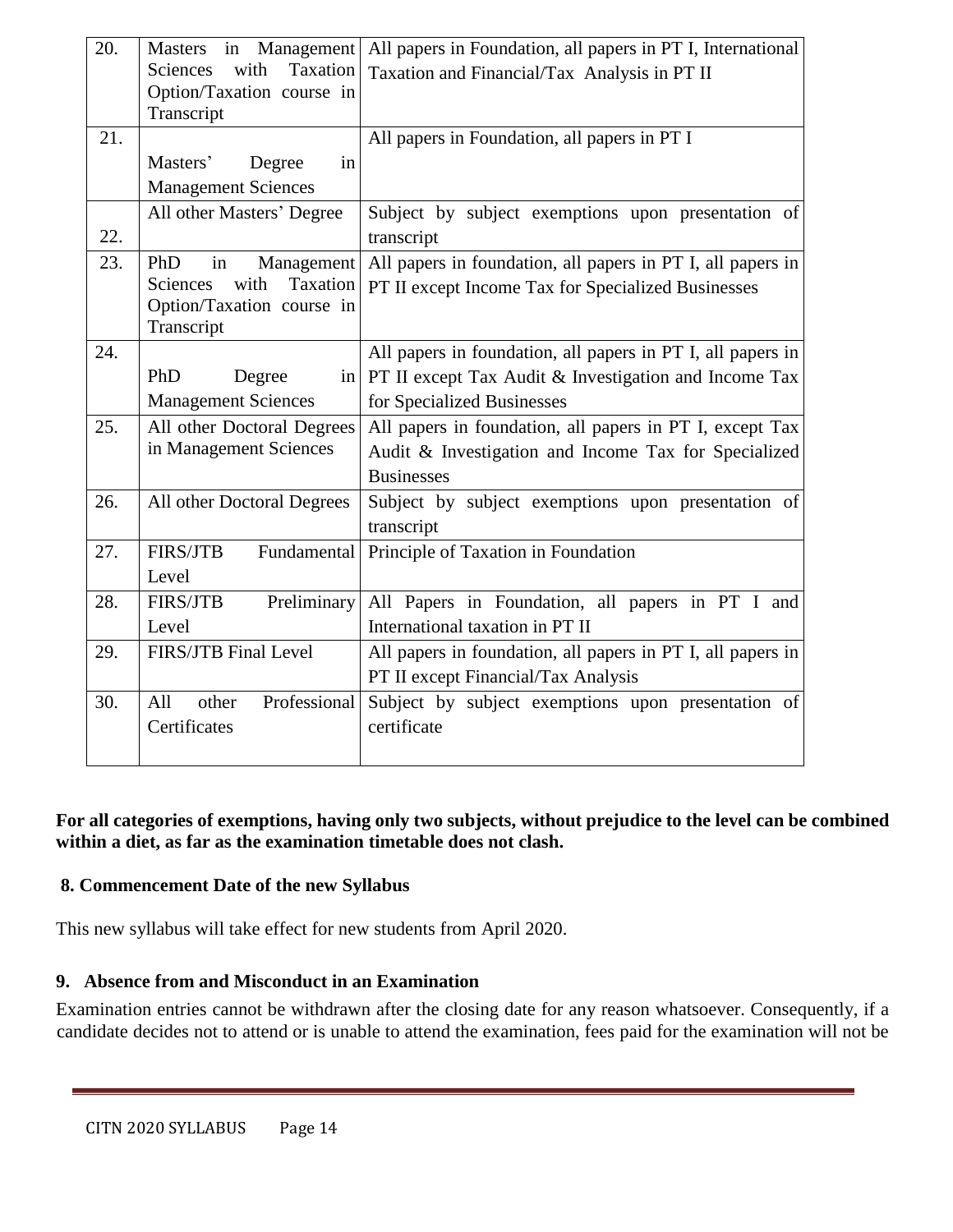returned or transferred to subsequent examinations. Any misconduct in an examination shall be referred to the Institute's Disciplinary Committee for necessary investigation and appropriate sanction.

Disciplinary actions as prescribed by the Council of the Institute will be taken against any candidate found guilty of Examination Malpractice or Misconduct.

The identity of candidate found guilty of either Examination Malpractice or Misconduct, the offence and disciplinary action meted against him/her will be published in the Institute's journal - Nigerian Taxation, CITN Newsletter and in some Daily Newspapers.

Such disciplinary actions include one or combinations of the following:

- i. Cancellation of results of the affected candidate;
- ii. Suspension of the affected candidate from the Institute's examination for one or more diets;
- iii. Blacklisting, in which case, the affected candidate will be banned from the Institute's examinations indefinitely;
- iv. Reporting the affected candidate to the member who sponsored the entry form for the examination;
- v. Reporting the affected candidate to his/her employer or guardians;
- vi. De-registration of the candidate;
- vii. Handing over the candidate to the law enforcement agents like Police;
- viii. Publishing the identity of the candidate, the offence and disciplinary actions in the Institute's journal, CITN Newsletter, newspapers, etc.

#### **DETAILS OF MALPRACTICES AND PENALTIES**

| S/N | Malpractice                                                                                                                             | Penalties                                                                                                                                                                |
|-----|-----------------------------------------------------------------------------------------------------------------------------------------|--------------------------------------------------------------------------------------------------------------------------------------------------------------------------|
|     | Receiving or giving assistance from or to<br>another candidate on matters relating to the<br>paper during the course of the examination | <i>i.</i> Cancellation of that particular<br>paper<br>ii. Cancellation of all papers of<br>candidate for the particular<br>examination<br>iii. Suspension for two diets. |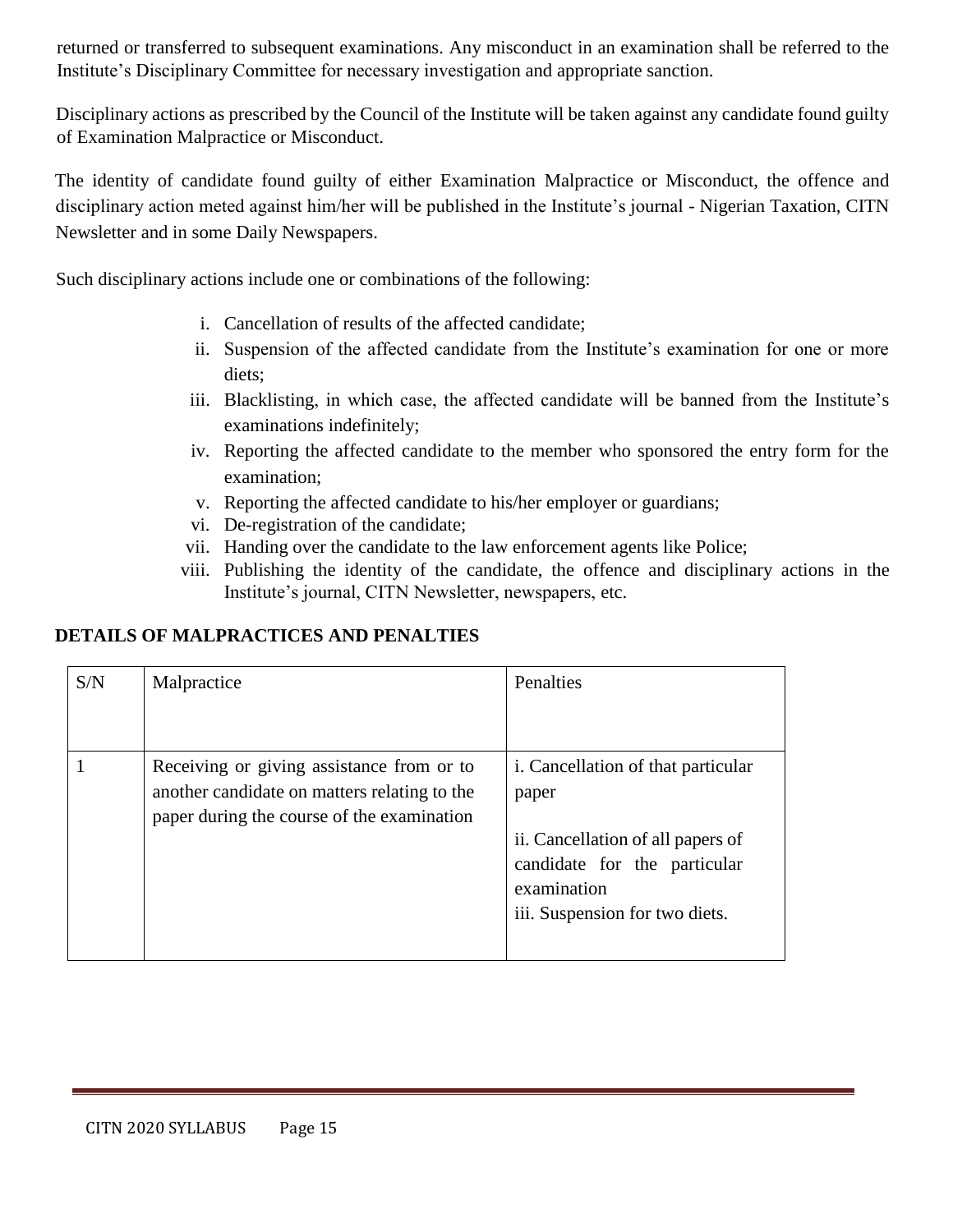| $\overline{2}$ | Receiving or giving<br>assistance<br>not<br>necessarily relating to the examination<br>without permission | Cancellation of score relating to<br>the particular paper                                                                        |
|----------------|-----------------------------------------------------------------------------------------------------------|----------------------------------------------------------------------------------------------------------------------------------|
| 3              | Copying from another candidate without<br>the candidate's knowledge                                       | i. Cancellation of all papers of<br>candidate for the particular<br>examination<br>ii. Suspension for two diets                  |
| $\overline{4}$ | Receiving assistance from invigilators on<br>matters relating to the examination                          | $\mathbf{i}$ .<br>Cancellation<br>of<br>that<br>particular paper<br>ii. Invigilator to be referred to<br>the Investigating panel |
| 5              | Taking away answer script                                                                                 | i. Written warning<br>ii. Cancellation of that<br>particular paper                                                               |
| 6              | Being rude to the Invigilator as a first<br>offender                                                      | Written warning                                                                                                                  |
| 7              | Presentation of forged certificate/document<br>to register for or write the examination                   | Blacklisting of the candidate                                                                                                    |

#### **NEW PROFESSIONAL SYLLABUS**

#### **I. Foundation:**

- Principles of Taxation
- Financial Accounting
- Business Law
- Economics

#### **II. Professional Taxation I:**

- Financial Reporting
- Income Tax
- Indirect Tax
- Governance, Risk & Ethics

#### **III. Professional Taxation II**

• Tax Audit and Investigation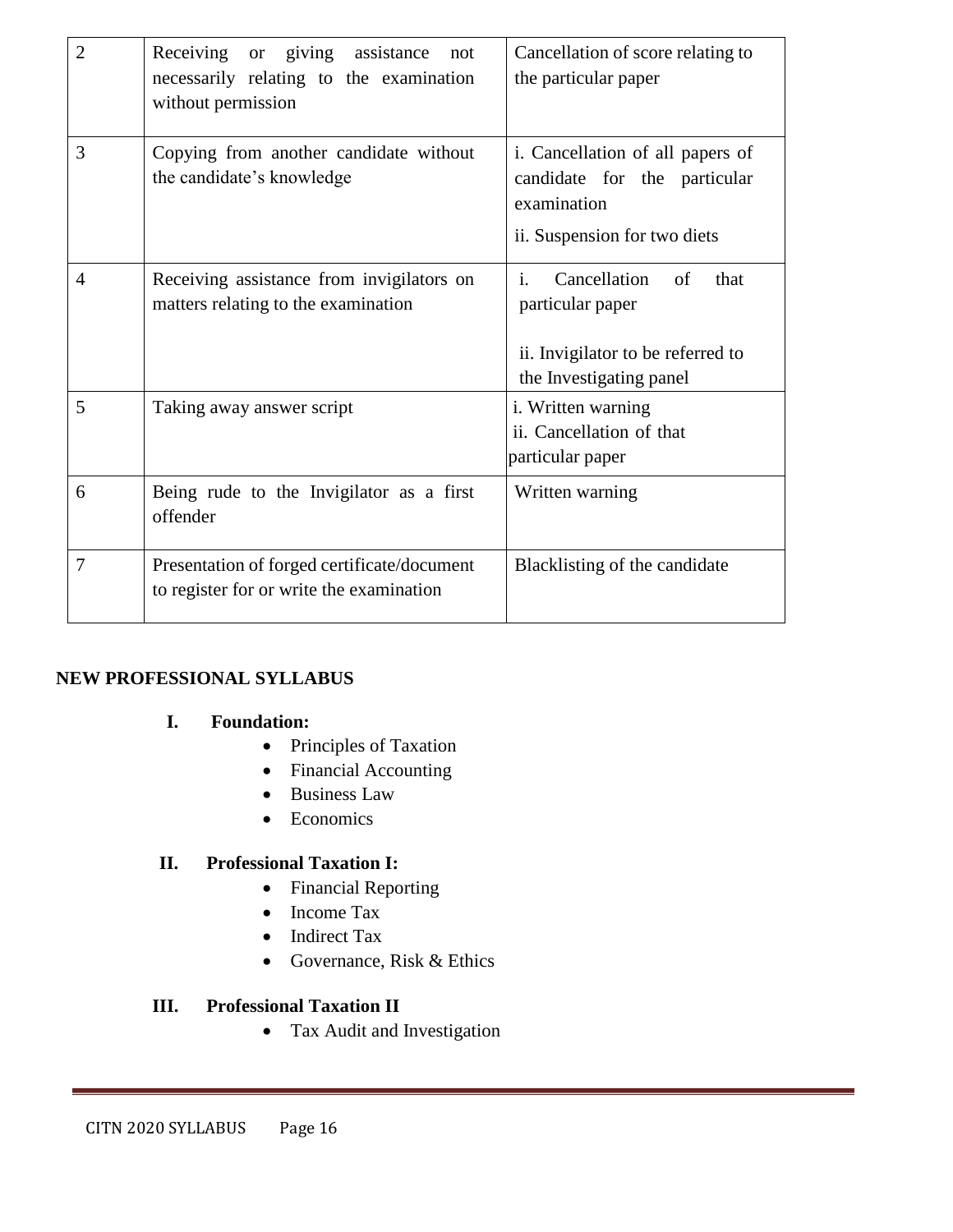- International Taxation
- Financial / Tax Analysis
- Income Tax for Specialized Businesses

#### **OLD PROFESSIONAL LEVEL**

#### **I. Foundation**

- Principles of Taxation
- Accounting
- General Principles of Law
- Economics

#### **II. Professional Taxation I**

- Quantitative Techniques
- Income Taxation
- Indirect Taxation
- Revenue Law

#### **III. Professional Taxation II**

- Tax Audit & Investigation
- International Taxation
- Taxation of E-commerce
- Strategy, Risk, Ethics

#### **IV. Professional Taxation III**

- Oil, Gas Taxation
- Solid Minerals Taxation
- Tax Management
- Practical Cases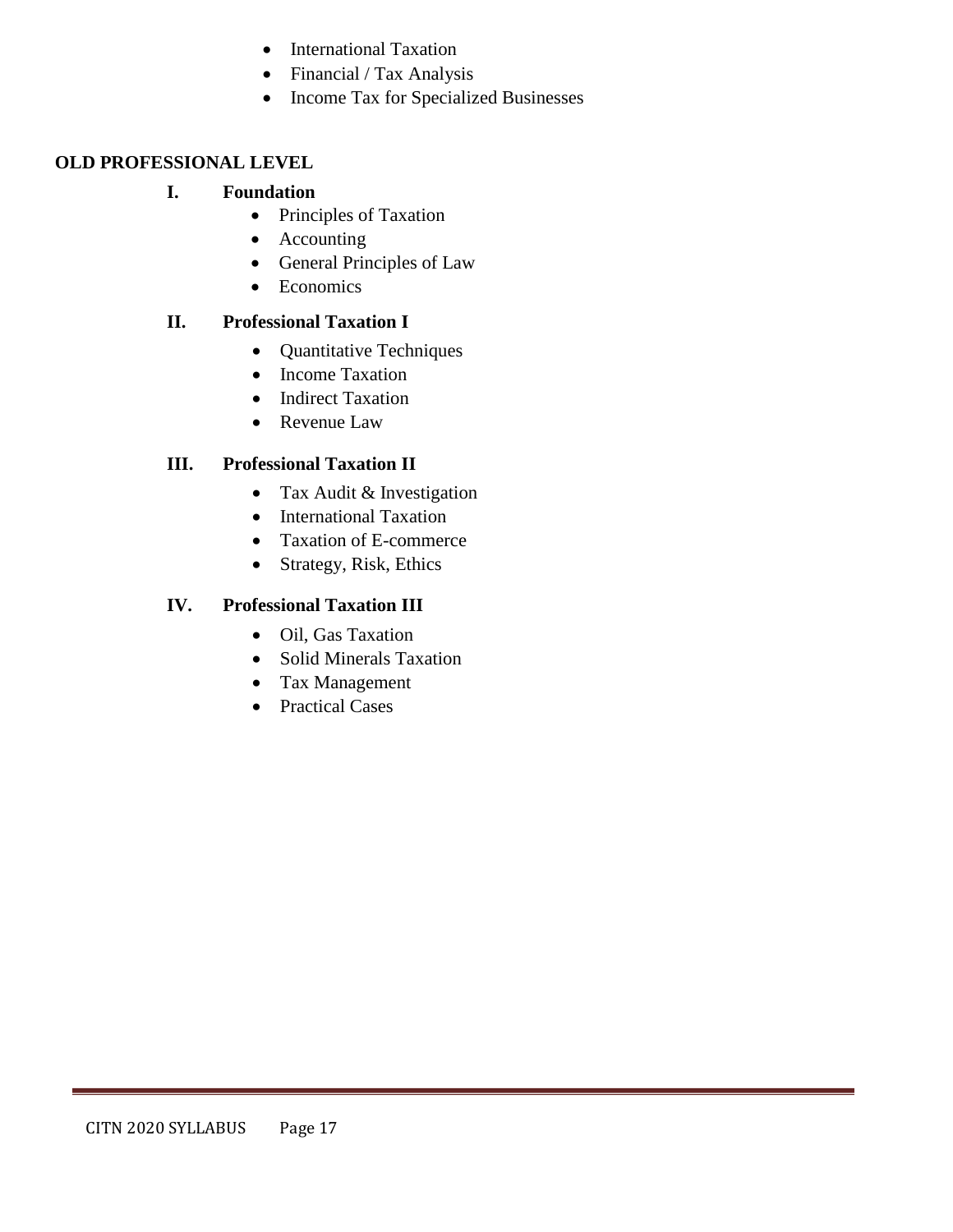#### **FOUNDATION**

#### **COURSE TITLE: PRINCIPLES OF TAXATION**

#### Course Description:

This course is designed to introduce students to Taxation within the Nigerian context. It teaches students the fundamental principles of taxation to enable them to appreciate the course right from its meaning to how the Nigerian tax system operates. The focus of this course is to expose students to the basic knowledge and application of tax legislation to enable them to have better comprehension of other courses in taxation.

Prerequisites: Standard qualification requirements as approved by the Institute

#### **Aims and Objectives of the Course:**

At the end of this paper, candidates will be able to:

- i. Define tax and taxation; list the objectives and characteristics of taxation;
- ii. Explain the legislative framework of taxation;
- iii. Discuss theories of taxation and list types of taxes;
- iv. Describe the concepts of Nigeria tax system-tax policy, tax laws and tax administration; and
- v. Explain commonly used terms, other related fundamental concepts and principles of taxation required at an introductory level.

#### **1. AN OVERVIEW OF TAXATION**

- The Concept of Taxation
	- i. Definition/Meaning of Tax and Taxation
	- ii. The Difference between Tax and Other Charges
	- iii. Justification for Taxation as the most Reliable Source of Revenue to Government
- History of Taxation
	- i. Origin of Taxation
	- ii. Taxation in Nigeria: Colonial Era
	- iii. Taxation in Nigeria: Post Independence Era to Date
- Legislative Framework
	- i. Enabling Acts
	- ii. Sources of the tax laws in Nigeria
- Objectives of Taxation
	- i. Some of the purposes for which Government spends money
- Types of Taxes
	- i. Direct Tax
	- ii. Indirect Tax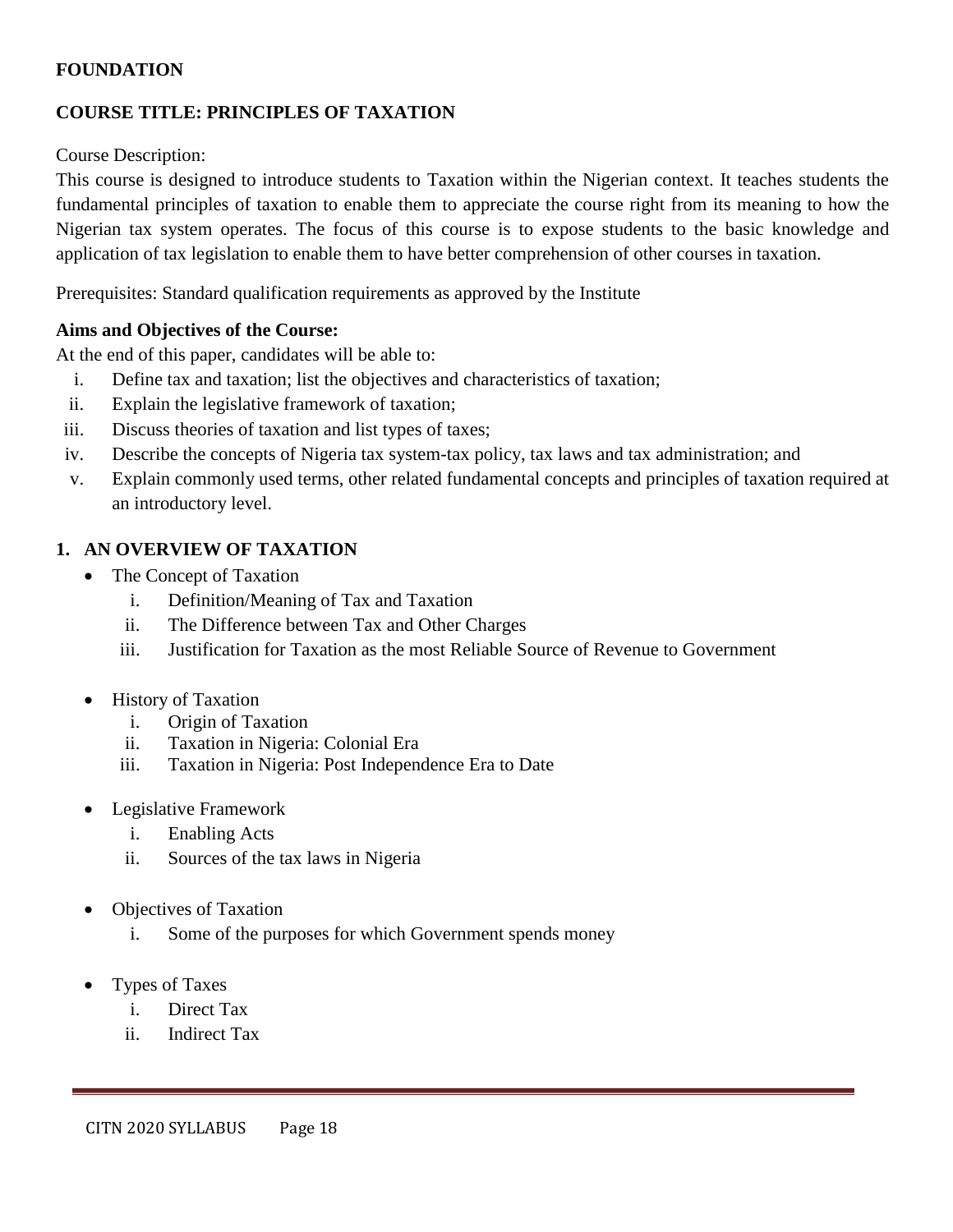- Classification of Tax
	- i. By Tax Base
	- ii. By Tax Incidence
	- iii. By Method-Proportional, Progressive, and Regressive
- Characteristics/Qualities of a Good Tax
	- i. Equity and Justice; Convenience; Certainty; Administrative Efficiency; Neutrality; Flexibility; Impartiality; Simplicity

## **2. THE NIGERIAN TAX SYSTEM**

- The Relationship between Tax Policy, Tax Law and Tax Administration
	- i. The National Tax Policy
- Nigerian Tax Administration:
	- i. The Joint Tax Board
	- ii. Federal Inland Revenue Service
	- iii. State Board of Internal Revenue
	- iv. Local Government Revenue Committee

## **3. OTHER FUNDAMENTAL CONCEPTS/PRINCIPLES**

- i. Tax Appeal Tribunal
- ii. Tax Reforms
- iii. Tests of Trade
- iv. Definition of Employment
- v. Differences between Employment and Engagement on contract
- vi. Measurement of Income
- vii. Revenue Income/Expenses, Capital Income/Expense
- viii. Pioneer Status and other Tax incentives

# **READING TEXTS: Textbooks/Journals and Others**

| Federal Government of Nigeria    | - National Tax Policy 2012/2017                                          |
|----------------------------------|--------------------------------------------------------------------------|
| Gboyega Adejuwon                 | -Analysis of Taxation Principles for Nigerian Students Vol. 1            |
| Joseph Ajibola Arogundade (2016) | -Nigerian Income Tax & International Dimension<br>Spectrum Book Limited. |
| Lekan Soyode & Sunday Kajola     | - Taxation Principles and Practice in Nigeria                            |
| Offiong U. Bassey(2013)          | -Company Taxation in Nigeria.<br><b>CIBN</b> Press                       |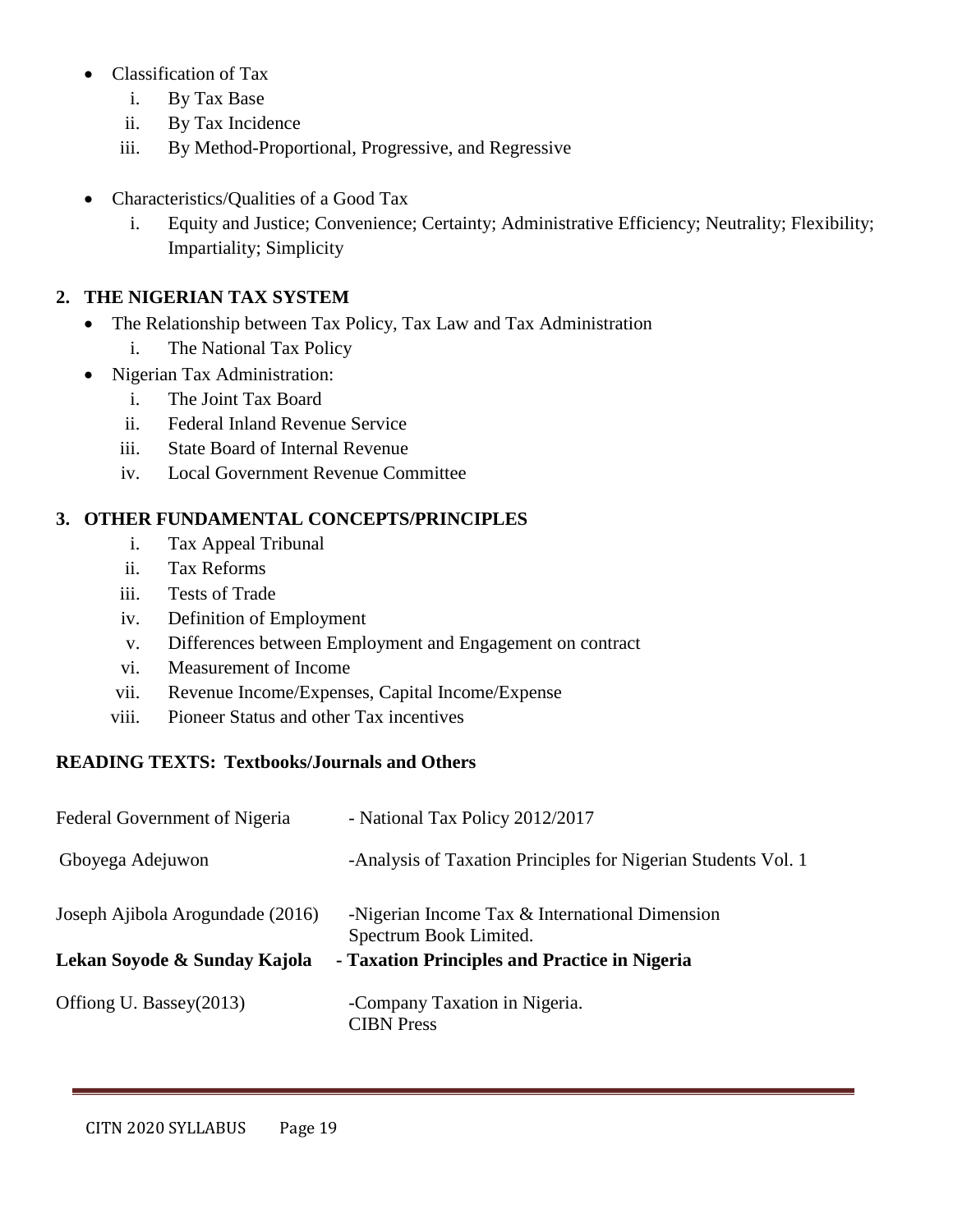| Obatola S. Olugbenga<br>Ogundele E. Afe | - The Rudiments of Nigerian Taxation<br>- Elements of Taxation                                   |
|-----------------------------------------|--------------------------------------------------------------------------------------------------|
| Oni, I. O.                              | - Nigerian Companies Income Tax: Law & Practice                                                  |
| Ochei, B. B.<br>Teju Somorin            | - The Nigerian Taxman's Book<br>- TejuTax Reference Book. Malthouse Press Limited, 2012 Edition. |
|                                         | Vol. I &II                                                                                       |
| <b>CITN</b>                             | - Tax Guide and Statutes                                                                         |
| <b>CITN</b>                             | - Tax Series                                                                                     |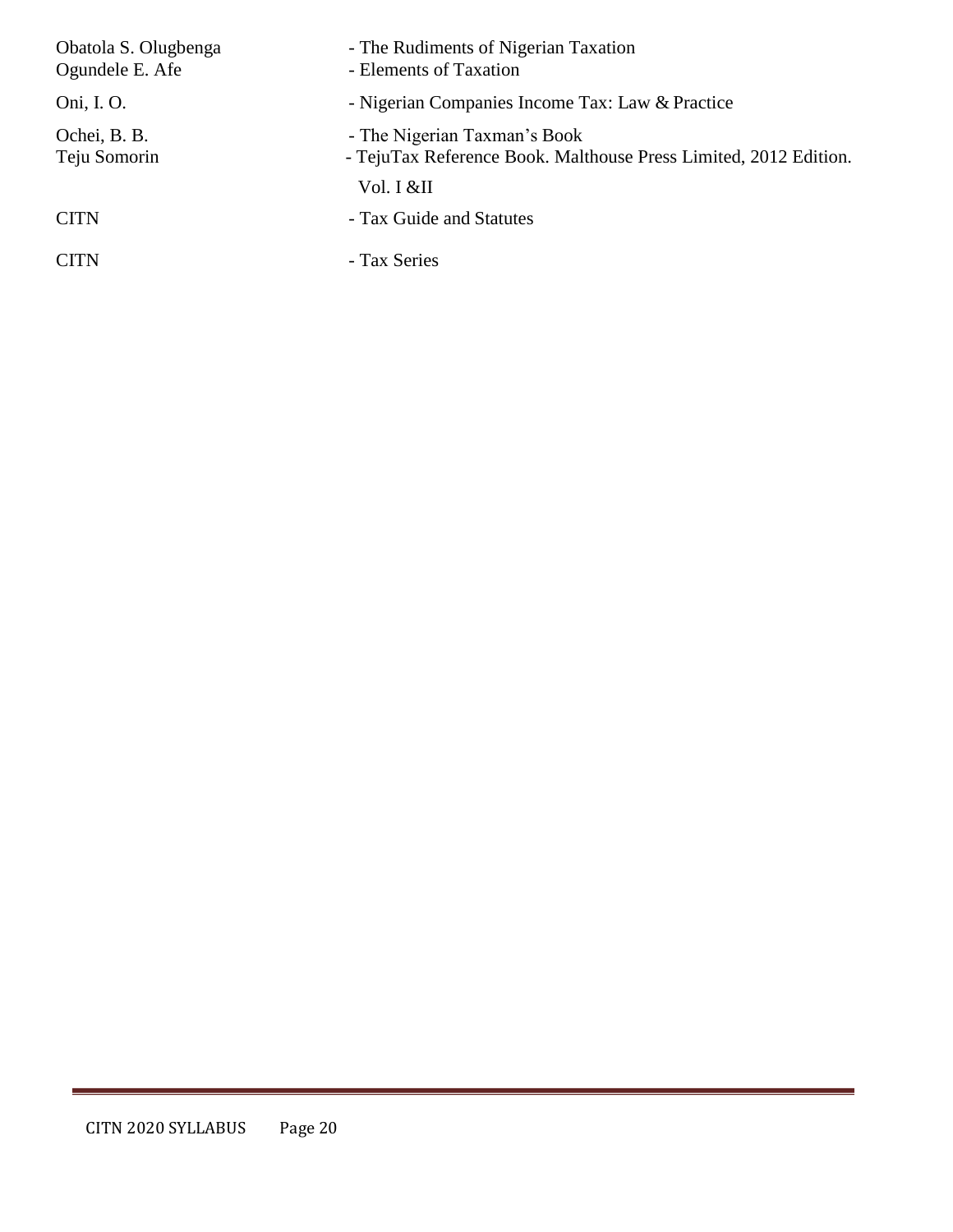## **COURSE TITLE: FINANCIAL ACCOUNTING**

#### **Aims and Objectives of the Course:**

At the end of this paper, candidates will be able to:

- i. Knowledge and understanding and application of the fundamental principles, processes, concepts, conventions and regulatory framework employed in preparing financial statements;
- ii. Proficiency in double-entry accounting techniques and maintenance of accounting records;
- iii. Ability to identify and correct omissions and errors in accounting records and financial statements;
- iv. Ability to prepare financial statements of sole traders, not-for-profit organizations, partnerships (including admissions, dissolutions, amalgamations and absorption) and limited liability companies using basic accounting principles and relevant accounting standards;
- v. Awareness of various accounting techniques and their uses;
- vi. Ability to analyze and interpret simple accounts with aid of financial ratios.

# **COURSE CONTENTS**

#### **1. INTRODUCTION TO BUSINESS AND ACCOUNTING**

- i. Types of business
- ii. Introduction to financial accounting by business entities
- iii. Bases of accounting
- iv. The need for financial statements
- v. The components of financial statements
- vi. Business transactions

### **2. THE IASB'S CONCEPTUAL FRAMEWORK**

- i. A conceptual framework for financial reporting
- ii. The IASB Conceptual Framework
- iii. Qualitative characteristics of useful financial information
- iv. The elements of financial statements
- v. Recognition in financial statements: IASB Conceptual Framework
- vi. Other accounting concepts
- vii. Fair presentation

#### **3. ACCOUNTING EQUATION**

- i. The accounting equation
- ii. Preparing a simple statement of financial position
- iii. Statement of profit or loss

#### **4. DOUBLE ENTRY BOOKKEEPING**

- i. Introduction to accounting systems
- ii. Basic rules of double-entry bookkeeping
- iii. Account balances and the trial balance
- iv. General journal
- v. General ledger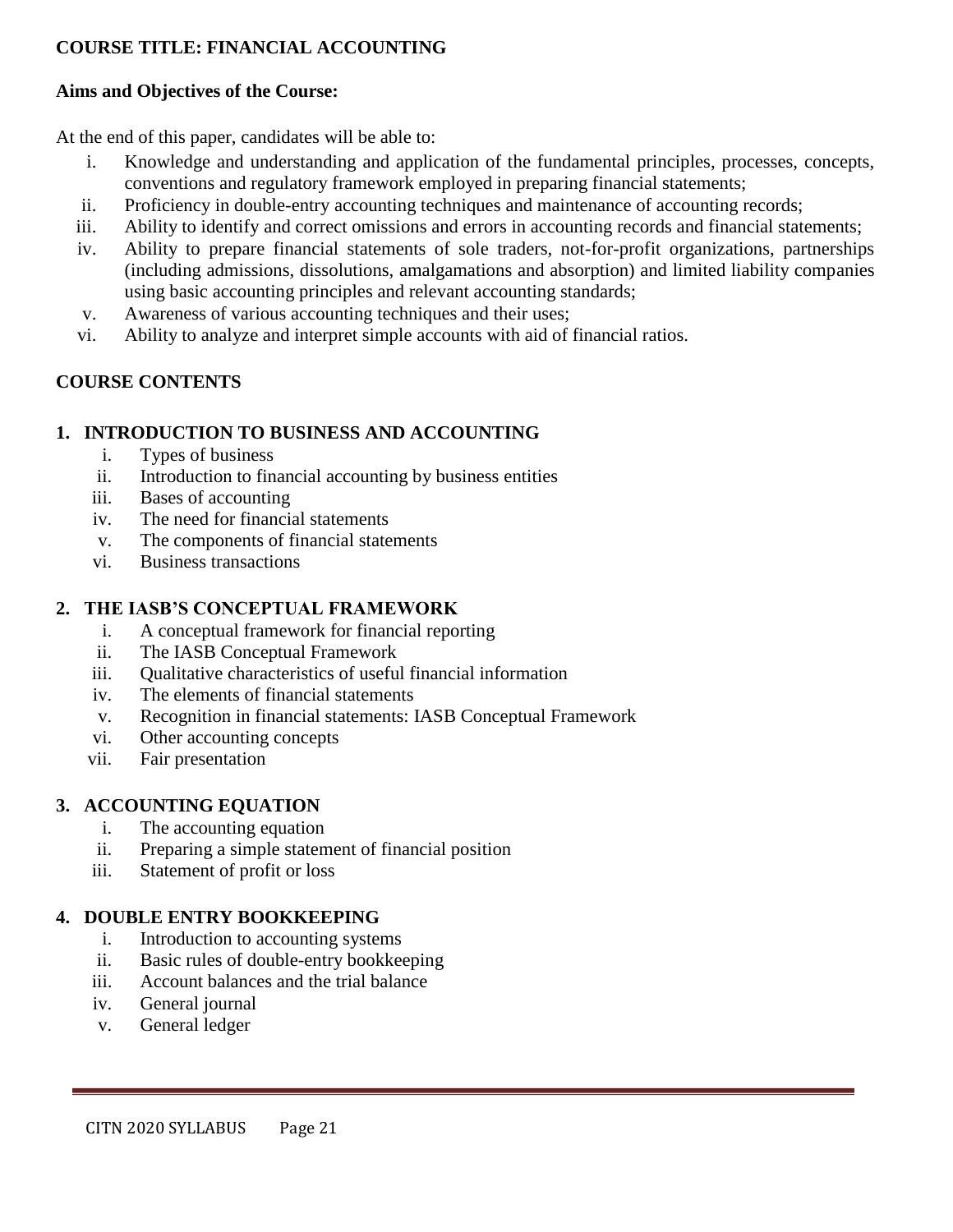#### **5. SALES AND PURCHASES**

- i. Introduction to books of prime entry
- ii. Accounting for sales
- iii. Accounting for purchases
- iv. Accounting for cash
- v. Petty cash

#### **6. NON-CURRENT ASSETS AND DEPRECIATION**

- i. End of year adjustments
- ii. Non-current assets
- iii. Depreciation and carrying amount
- iv. Methods of charging depreciation
- v. Derecognition of property, plant and equipment
- vi. Disclosure requirements of IAS 16

#### **7. BAD AND DOUBTFUL DEBTS**

- i. Bad debts
- ii. Doubtful debts

#### **8. ACCRUALS AND PREPAYMENTS**

- i. Accruals and prepayments introduced
- ii. Accruals
- iii. Prepayments
- iv. Unearned and accrued income

#### **9. INVENTORY**

- i. End-of-year adjustments for inventory
- ii. Measurement of inventory

# **10. CONTROL ACCOUNTS AND CONTROL ACCOUNT RECONCILIATIONS**

- i. Receivables control accounts and receivables control account reconciliations
- ii. Payables control accounts and payables control account reconciliations
- iii. Supplier statements: reconciliation with ledger account

#### **11. BANK RECONCILIATIONS**

- i. Bank reconciliations
- ii. Chapter review

#### **12. CORRECTION OF ERRORS**

- i. Trial balance
- ii. Correcting errors
- iii. Suspense accounts

#### **13. COMPANY FINANCIAL STATEMENTS**

i. The components of financial statements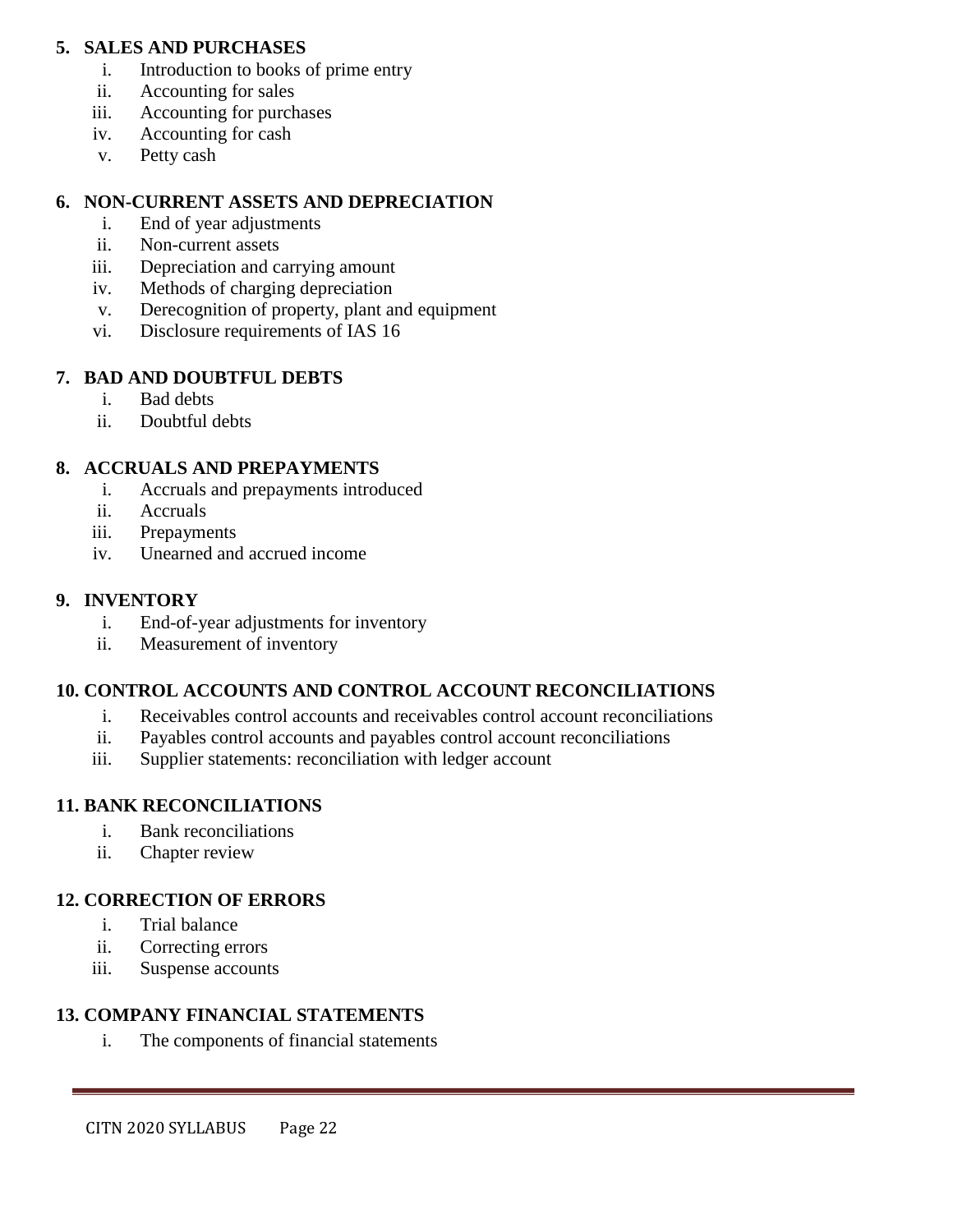- ii. Structure and content of the statement of financial position
- iii. Structure and content of the statement of profit or loss
- iv. Accounting for taxation
- v. Accounting for share issues
- vi. Financial statements specimen formats

#### **14. PARTNERSHIP ACCOUNTS**

- i. Features of partnerships
- ii. Sharing the profits between the partners
- iii. Changes in partnerships
- iv. Amalgamation and dissolution of partnerships

#### **15. NOT FOR PROFIT ACCOUNTS**

- i. Not for profit organizations
- ii. Receipt and payment accounts
- iii. Income and expenditure account

## **16. CONCEPT OF ACCOUNTS FROM INCOMPLETE RECORDS**

- i. The nature of incomplete records
- ii. Techniques for incomplete records

## **17. STATEMENTS OF CASH FLOW**

- i. Statement of cash flows: Introduction
- ii. Statement of cash flows: Format
- iii. Cash flows from operating activities: The indirect method
- iv. Indirect method: Adjustments for working capital
- v. Cash flows from operating activities: The direct method
- vi. Cash flows from investing activities
- vii. Cash flows from financing activities
- viii. Statement of cash flows specimen formats

#### **RECOMMENDED TEXTBOOKS:**

Akeju J. B - Financial Accounting (Volume I & II) – JBA Associates Limited Lagos. Anao A.R. - An Introduction to Financial Accounting, Longman. Danjuma Zubairu - Modern Financial Accounting Frank Wood - Business Accounting I & II (Financial Times, London) IASB - International Financial Reporting Standards. Ifede A. I - Fundamentals and Practice of Financial Accounting (Gondolier I. Ventures) IFRS - Statements of Accounting Standards (Relevant IFRS) Igben R.O. - Financial Accounting made simple (Volume I & II) ROI Publishers Lagos.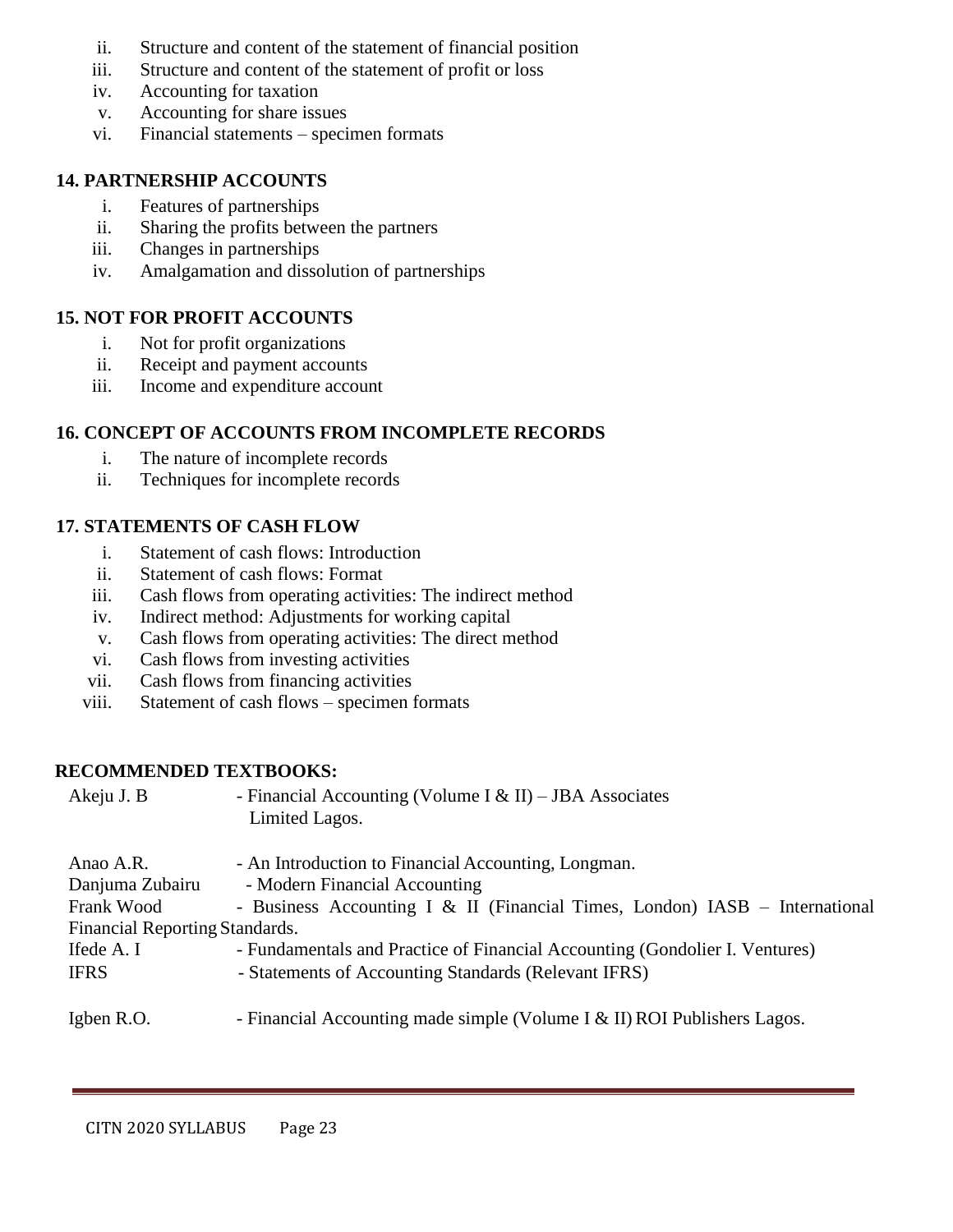Jennings, A. (2015) - Financial Accounting, I & II (MCgraw Hill) Mainoma M.A. & Adebayo P.A. - Financial Reporting Standards: Comparative Synthesis<br>Soyode A. - Accounting (Graham Burn). Spicer & Pegler -Book- keeping & Accou - Accounting (Graham Burn). Spicer & Pegler -Book- keeping & Accounting.

Teju Somorin - TejuTax Reference Book. Malthouse Press Limited, 2012 Edition. Vol. I &II

CITN - Tax Guide and Statutes

CITN Study Pack on Accounting

ICAN Study Pack on Accounting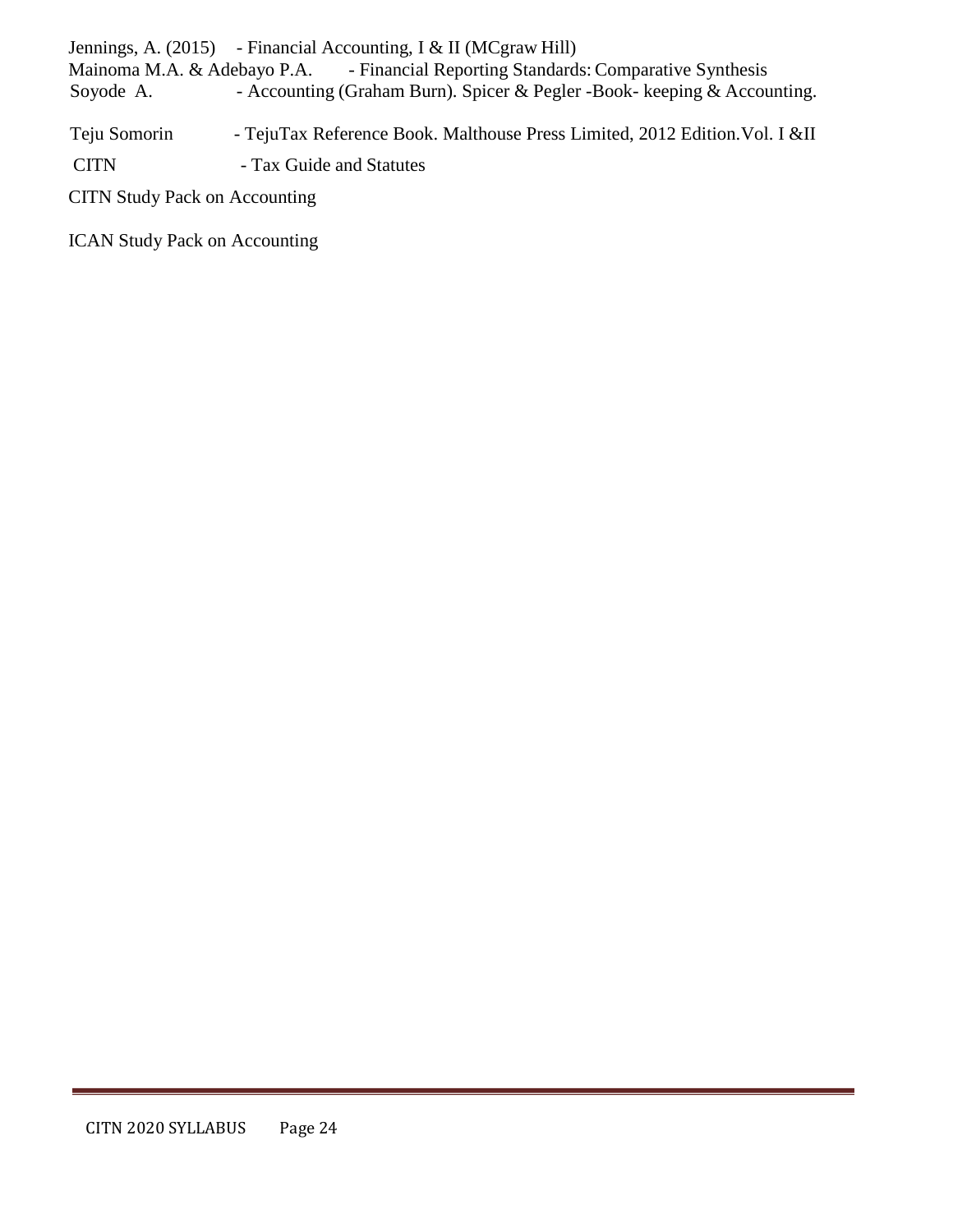#### **COURSE TITLE: BUSINESS LAW**

#### **Course Description:**

Taxation is based on law, thus it is important to understand the fundamentals of law, the legal system and how it operates. This course is aimed at introducing candidates to different types of corporate laws ranging from law of contract, law relating to sale of goods, agency law, company law, intellectual property law, employment law, revenue law and other relevant laws.

#### **Aims and Objectives of the Course:**

The purpose of this course is to examine candidates' knowledge and understanding of the general principles of Law with particular reference to Nigerian legal and tax system and basic principles regulating business transactions.

Candidates are expected to be able to identify and apply the elements of contracts, applicable legal principles to different types of transactions and how they may be impacted by taxes. The course also seeks to introduce candidates to revenue laws in Nigeria, modalities for interpretation and administration as well as overview of the available dispute resolution mechanisms.

It prepares candidates for subsequent courses. It is considered prerequisites for the following courses: Practice of Income & Indirect Taxation, Income Tax for Specialized Businesses, International Taxation as well as Tax Audit & Investigation. It also enhances ability to provide practical advice upon becoming a chartered tax practitioner.

#### **COURSE CONTENTS**

#### **1. INTRODUCTION TO NIGERIAN LEGAL SYSTEM & REVENUE LAW:**

- i. Introduction to the concept of Law
- ii. Nature and functions of Law
- iii. Nigerian legal system and administration of law
- iv. Sources of Nigerian law
- v. Relationship of the Legislature, Executive and Judiciary
- vi. Concept of dispute resolution Hierarchy of courts in Nigeria
	- Industrial Courts
	- Administrative Tribunals
	- Tax Appeal Tribunals
	- High court jurisdiction (Federal/State) controversy on exclusive jurisdiction of FHC
	- Alternative Disputes Resolution (Meditation & Arbitration
	- Role of Centre for Dispute Resolution
	- Court of Appeal
	- Supreme Court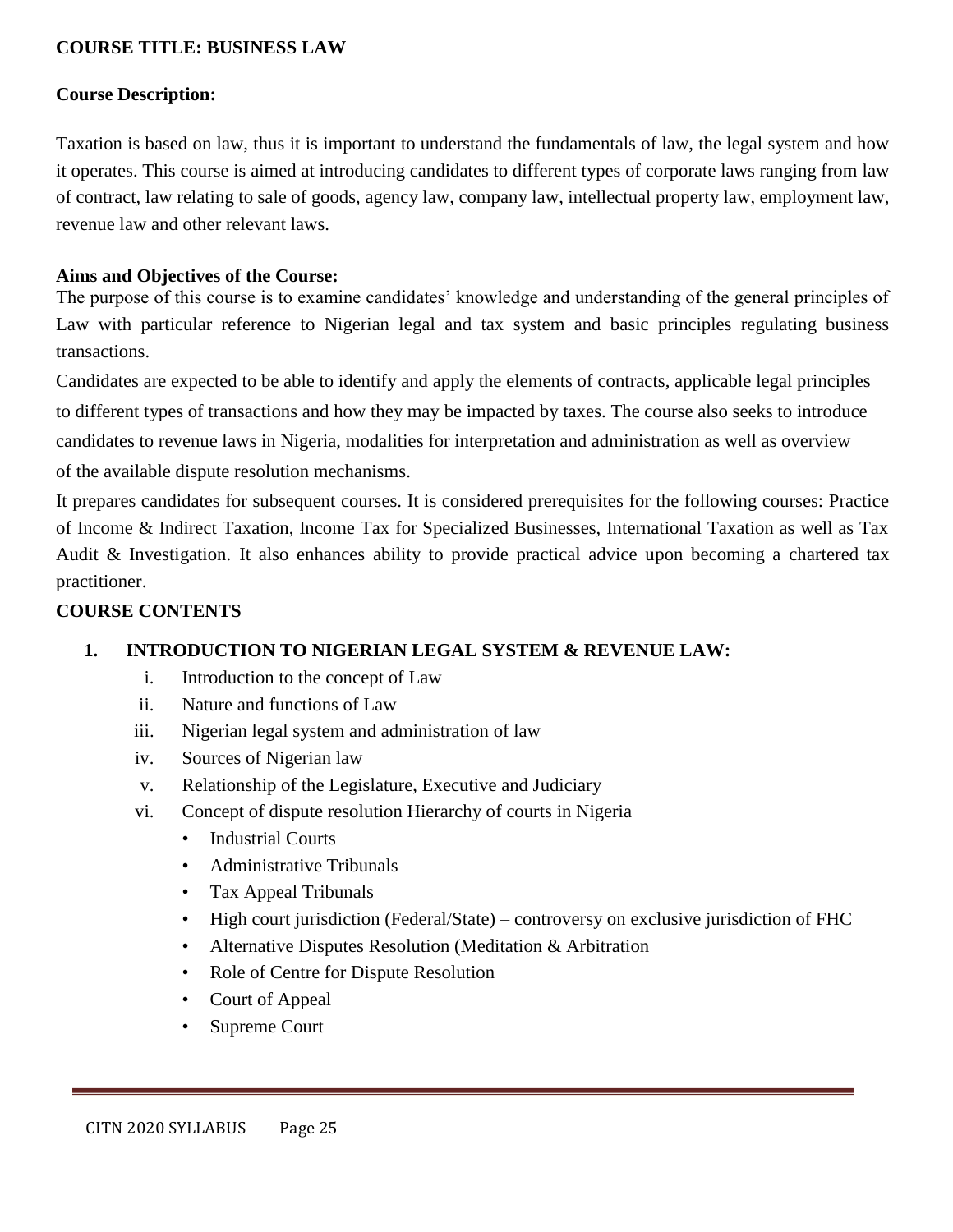- vii. Overview of tax system, power to make laws (taxing laws) and constitution of taxing rights, quasi–laws, circulars, guidelines etc.
- viii. Introduction to tax statutes/Categorisation of taxes
	- Income Tax
		- Companies Income Tax Act
		- Personal Income Tax Act
		- Petroleum Profit Tax Act
		- Tertiary Education Tax Act
- ix. Capital Gains Tax Act
- x. Indirect tax/transaction taxes
	- Value Added Tax Act
	- Stamp Duties Act
	- Customs and Excise Management Act
- xi. Special Incentives
	- Industrial Development (Income Tax Relief) Act
	- Nigeria Export Processing Zones Act
- xii. Interpretation of tax laws
- xiii. Tax administration in Nigeria
	- Federal Inland Revenue Service
	- State Inland Revenue Service
	- Joint Tax Board
	- Local Government Revenue Committee

#### **2. BASICS OF CONTRACT**

- i. Formation of contracts Key Elements
- ii. Formalities
- iii. Capacity to contract
- iv. Contents of contracts
- v. Vitiating factors
- vi. Sales of Goods
- vii. Discharge of contract
- viii. Remedies for breach of contract (damages, specific performance)
- ix. Major types of contracts and effect

#### **3. LAW OF CONTRACT**

- i. Classification of Torts
- ii. Categories of liabilities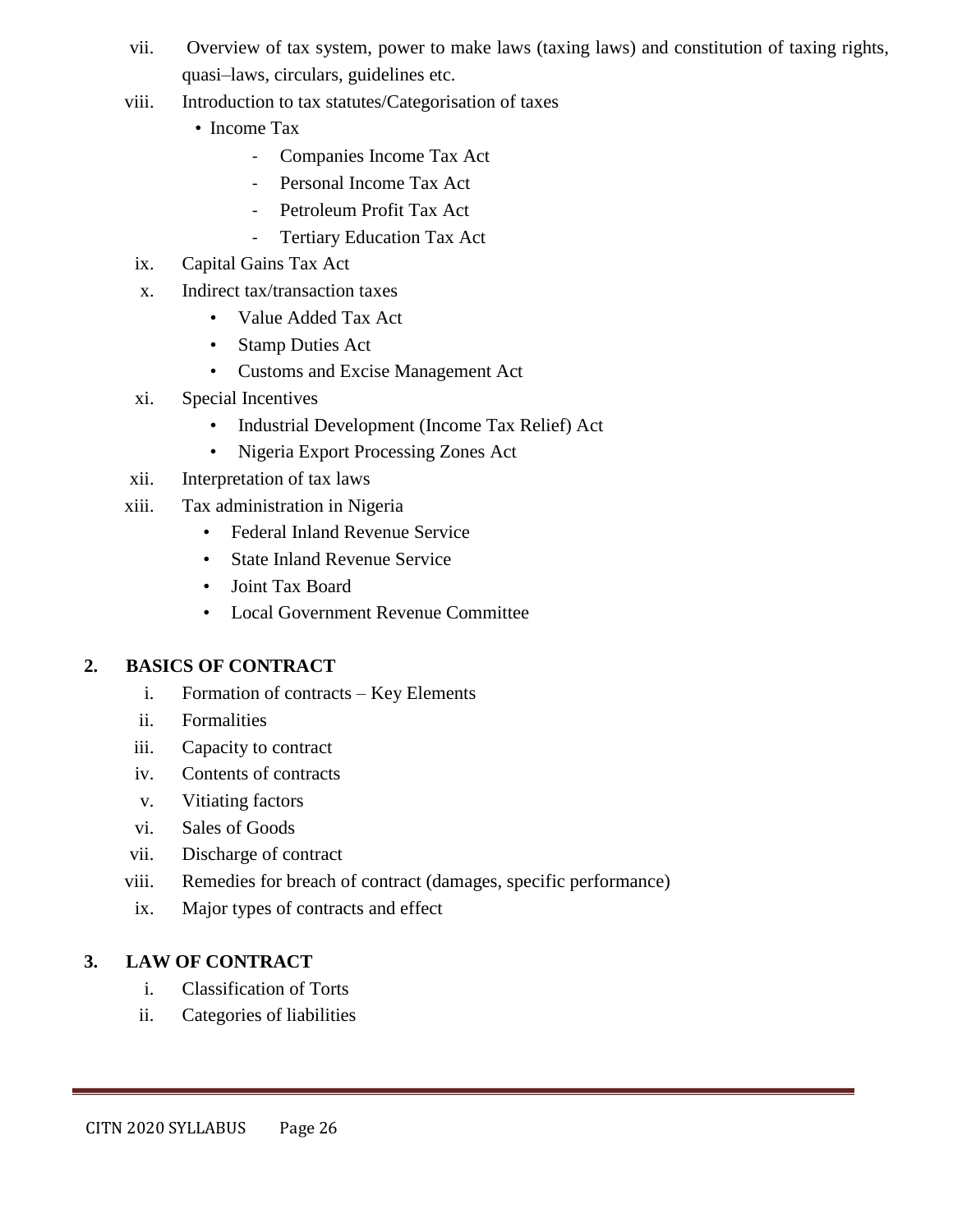- iii. Negligence
- iv. Occupiers' liability
- v. Product liability
- vi. Vicarious Liability
- vii. Passing off

# **4. AGENCY**

- i. Agency appointment,
- ii. Relationship between principal and agent rights and duties
- iii. Implication of agency relationship
- iv. Termination

# **5. SALE OF GOODS/HIRE PURCHASE**

- i. What constitutes Sale
- ii. Conditional sale and Protecting the consumer
- iii. Passing of ownership and risk
- iv. Conditions, warranties and exclusion clauses
- v. Duties and Liabilities of Carriers
- vi. Stoppage in Transit
- vii. Remedies and Obligations of buyer and seller
- viii. Consumer Credit (Hire Purchase, Credit Sales and Leasing)
	- Characteristics of hire purchase
	- Rights and duties of parties under hire purchase
	- Concept of leasing
	- Types of leasing and characteristics
	- Concept of credit sales
- ix. Delivery of the goods and highlights of various INCOTERMS (e.g. Free on Board, duty delivery paid, cost insurance & freight etc)

# **6. COMPANY LAW**

Nature and types of business vehicles

- i. Sole Proprietorship
- ii. Partnership/Business name
	- Doctrine of holding out
	- Formation & dissolution of Partnership & types of Partner
	- Relationship of Partner with one another & with outsiders i.e. Rights & Duties of Partners.
	- Liabilities of Partner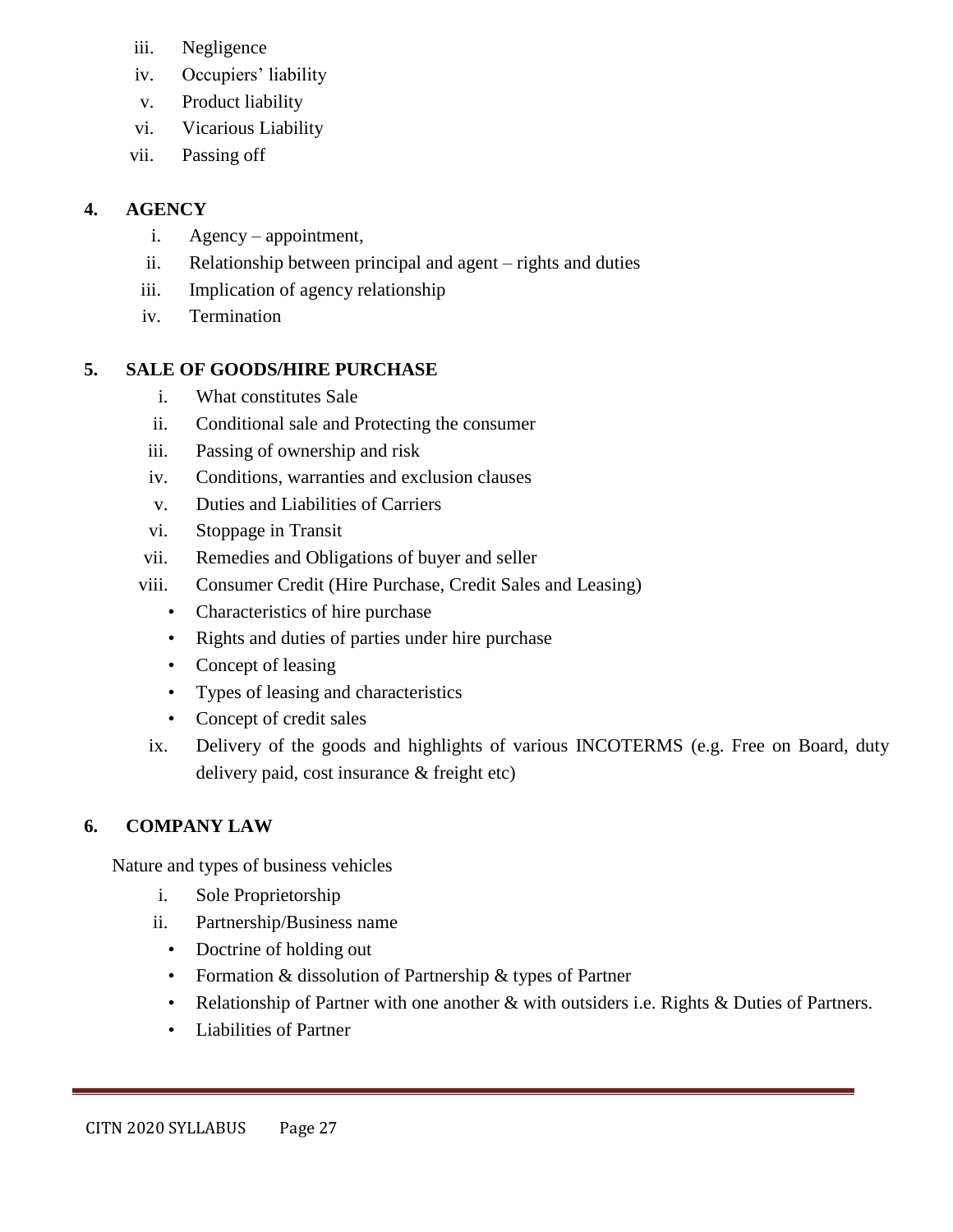- iii. Incorporated Trust
- iv. Companies
	- Promotion and Formation of Companies. Nigerian v Foreign Investment
	- Capital Shares and Debentures and other securities
	- Types of shares (increase or reduction in capital)
	- Distribution/return on investment
	- Directors and Secretaries
	- Corporate Insolvency and Cessation of Business
	- Corporate Restructuring, Mergers & Acquisition

#### **RECOMMENDED TEXTS**

| Ade Ipaye                                                                        | Nigeria Tax Law and Administration                                             |
|----------------------------------------------------------------------------------|--------------------------------------------------------------------------------|
| Ayua, I.A.                                                                       | Nigerian Tax                                                                   |
| Abdulrazaq, M.T                                                                  | Nigerian Revenue Law (Malthouse)                                               |
| Abdulrazaq M.T.                                                                  | Revenue Law and Practice in Nigeria                                            |
| Abiola Sanni                                                                     | Revenue Law (CITN) Series                                                      |
| Bolaji Alabi                                                                     | Business Law in Nigeria                                                        |
| Obilade                                                                          | Nigeria Legal System                                                           |
| Sulu, E.A                                                                        | Nigerian Tax Cases (ES Business Ltd)                                           |
| Itse Sagay                                                                       | Law of Contracts                                                               |
| George Etomi (2014)                                                              | An Introduction to Commercial Law in Nigeria                                   |
| <b>CITN</b>                                                                      | <b>Tax Guide and Statutes</b>                                                  |
| Teju Somorin                                                                     | - TejuTax Reference Book. Malthouse Press Limited, 2012<br>Edition. Vol. I &II |
| Yemi Oke                                                                         | Nigerian Energy and Natural Resources Law                                      |
| M. O. Adesanya                                                                   | Business Law in Nigeria                                                        |
| <b>CITN Study Pack on Business Law</b><br><b>ICAN Study Pack on Business Law</b> |                                                                                |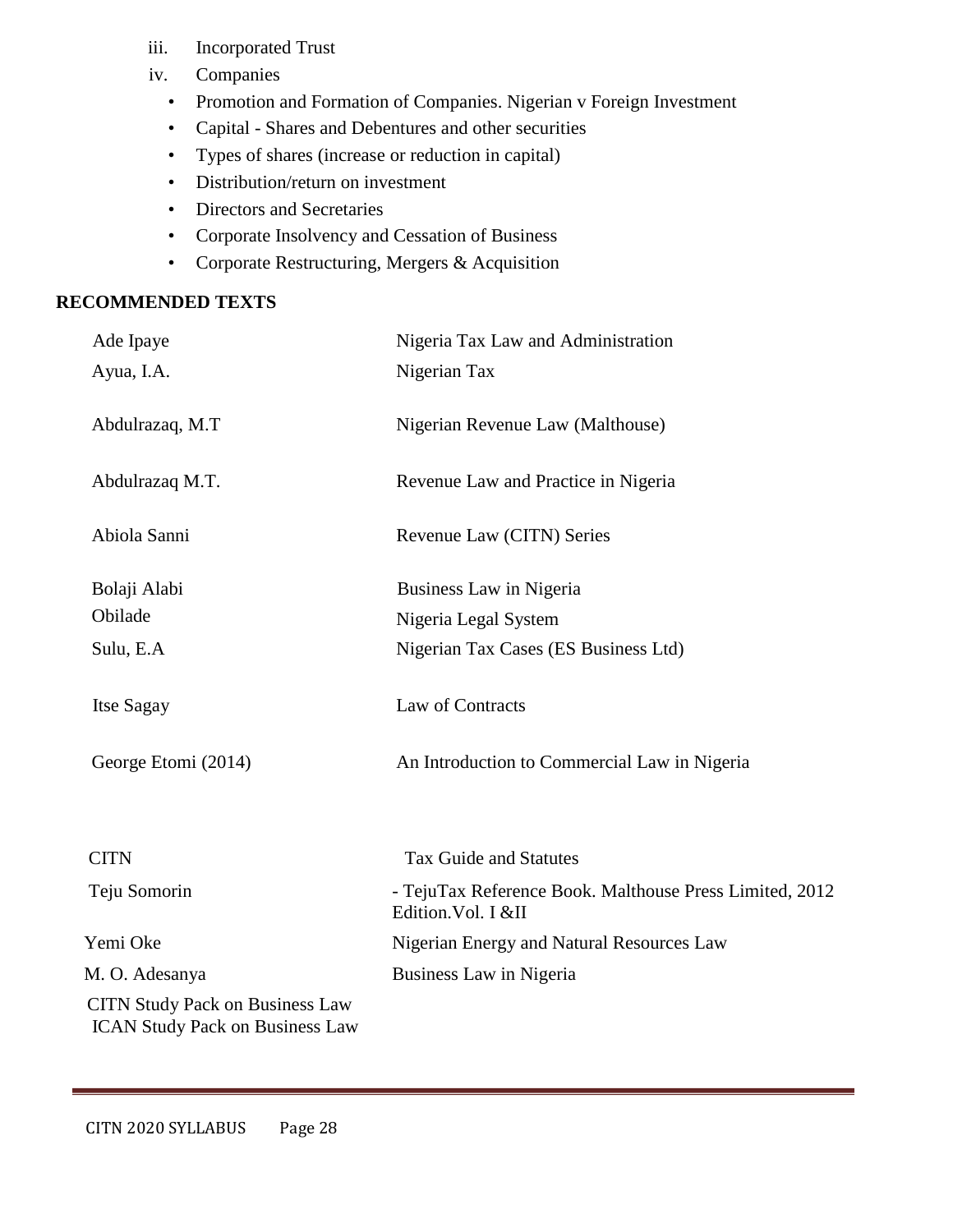#### **COURSE TITLE: ECONOMICS**

#### **Aims and Objectives of the Course:**

The aim and objective is to examine the candidate's knowledge and understanding of the basic economic principles and main features of Nigerian economic system. Also to intimate the students with the basic concepts of microeconomics and macroeconomics policies; and how they are applied in the real world.

#### **COURSE CONTENTS**

#### **PART1: MICROECONOMICS**

#### **1. NATURE AND MEANING OF ECONOMICS**

- i. Fundamental concepts Meaning of economics, Scarcity, choice, scale of preference and opportunity cost
- ii. Economic models and Economic methods
- iii. Microeconomics and macroeconomics
- iv. Economic system- Central problems of an economy
- v. Production possibility curve and Resources allocation
- vi. Types and resources allocation under different economic system (Free market economy, centrally controlled economy, mixed economy)

#### **2. PRICE SYSTEM**

- i. Functions of price and price mechanism
- ii. Theory of Demand-Meaning, laws, types, determinants, exceptions, change and shift in demand
- iii. Theory of Supply-Meaning, laws, types, determinants, exceptions, change and shift in supply
- iv. Equilibrium and disequilibrium in demand and supply
- v. Elasticity of demand and supply, types (price, income and cross elasticity) and their calculations
- vi. Elasticity of demand and supply and tax incidence
- vii. Factors affecting elasticity of demand and supply
- viii. Government Intervention through price control and its effects.

#### **3. CONSUMER BEHAVIOUR**

- i. The basis of consumer demand–Utility
- ii. Cardinal utility theory and ordinal utility and their assumptions, utility maximization
- iii. Indifference curves theory
- iv. Characteristics of Indifference curve
- v. Total and marginal utility concepts
- vi. The law of diminishing marginal utility
- vii. Consumer surplus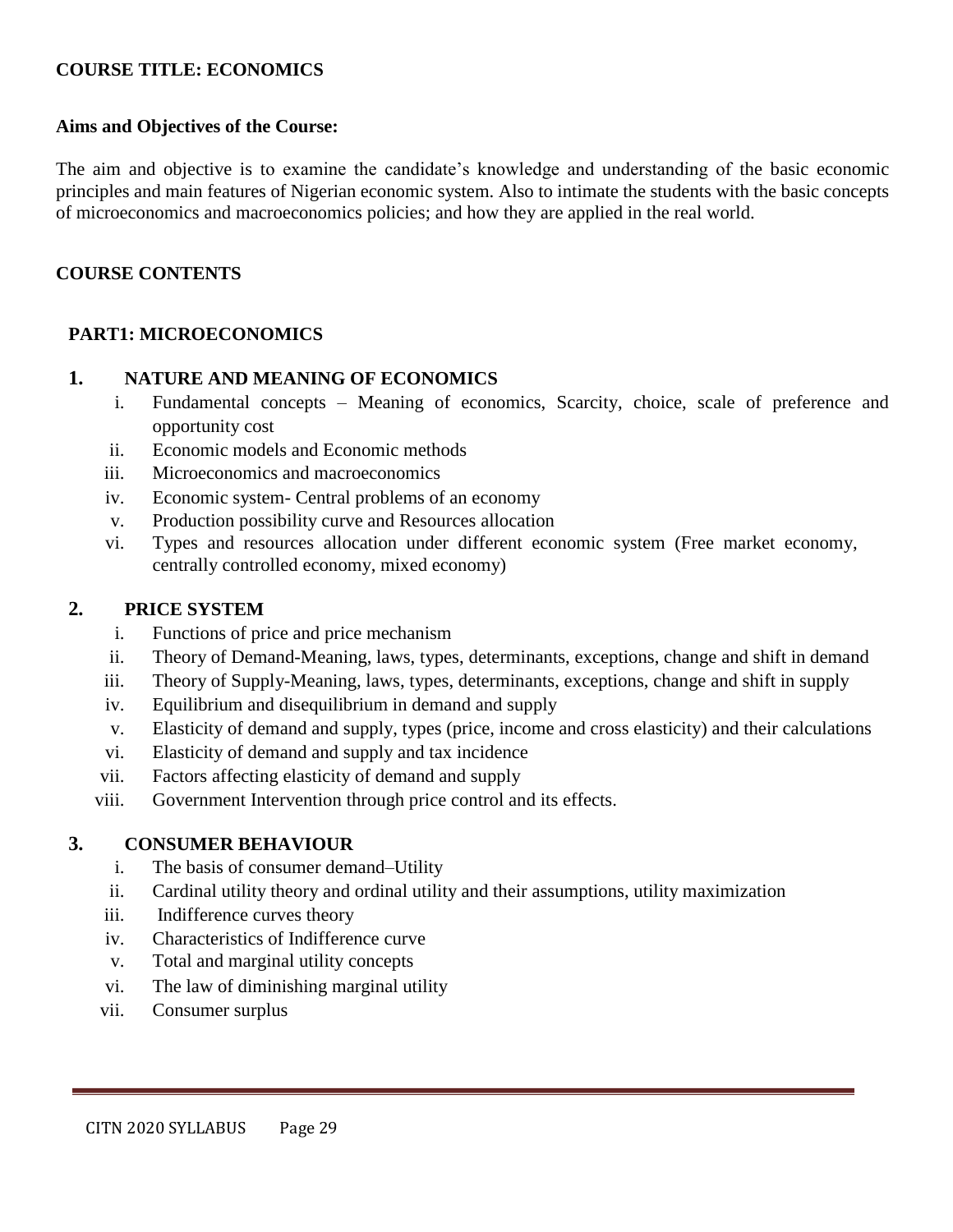### **4. PRODUCTION AND COSTS**

- i. Factors of production and their rewards
- ii. Production functions
- iii. The law of diminishing returns-Total product (TP). Average product (AP) and Marginal product (MP)
- iv. Isoquant and Isocost curves
- v. Pricing of factors of production
- vi. Theory of cost Opportunity cost, sunk costs, explicit and implicit costs, short run and long run concept
- vii. Total cost, fixed cost, variable cost, average cost and marginal cost
- viii. Concept of revenue- Total, average and marginal revenue
- ix. Cost minimization and profit maximization.

# **5. THEORY OF FIRMS AND LOCATION OF INDUSTRY**

- i. Concepts of firm, industry and market
- ii. The goals of the firms
- iii. Market structure: Characteristics, pricing and output decision under the following markets- Perfect competition, monopoly, monopolistic and oligopoly
- iv. Profit maximization and cost maximization
- v. Price discrimination under monopoly
- vi. Location of industry Reasons, advantages and problems of industrialization in Nigeria
- vii. Localization of industry Industrial concentration- advantages and disadvantages
- viii. Industrial promotion policy in Nigeria
- ix. Privatization, commercialization, mergers, e-Commerce and firms' acquisition policy in Nigeria.

# **PART 2: MACROECONOMICS**

# 1. **NATIONAL INCOME ANALYSIS**

- i. Meaning of Macroeconomics
- ii. Definition of national income
- iii. The circular flow of Income
- iv. Basic concepts of national income- Flow variable, Stock variable, Model, Variables, Gross Domestic Product (GDP), Gross National Product (GNP), Net National Product (NNP), Personal income, Disposable income, Per capita income etc
- v. Methods of measuring national income: Expenditure Approach, Income Approach and Output Approach
- vi. Difficulties in measuring national income
- vii. Factors influencing the national income
- viii. Uses of national income accounting
- ix. Limitations of National Income in International and Intertemporal Comparison
- x. Reasons for differences in the National Income of different countries
- xi. Aggregate Demand/Supply: Consumption, Investment, Government expenditure, Export and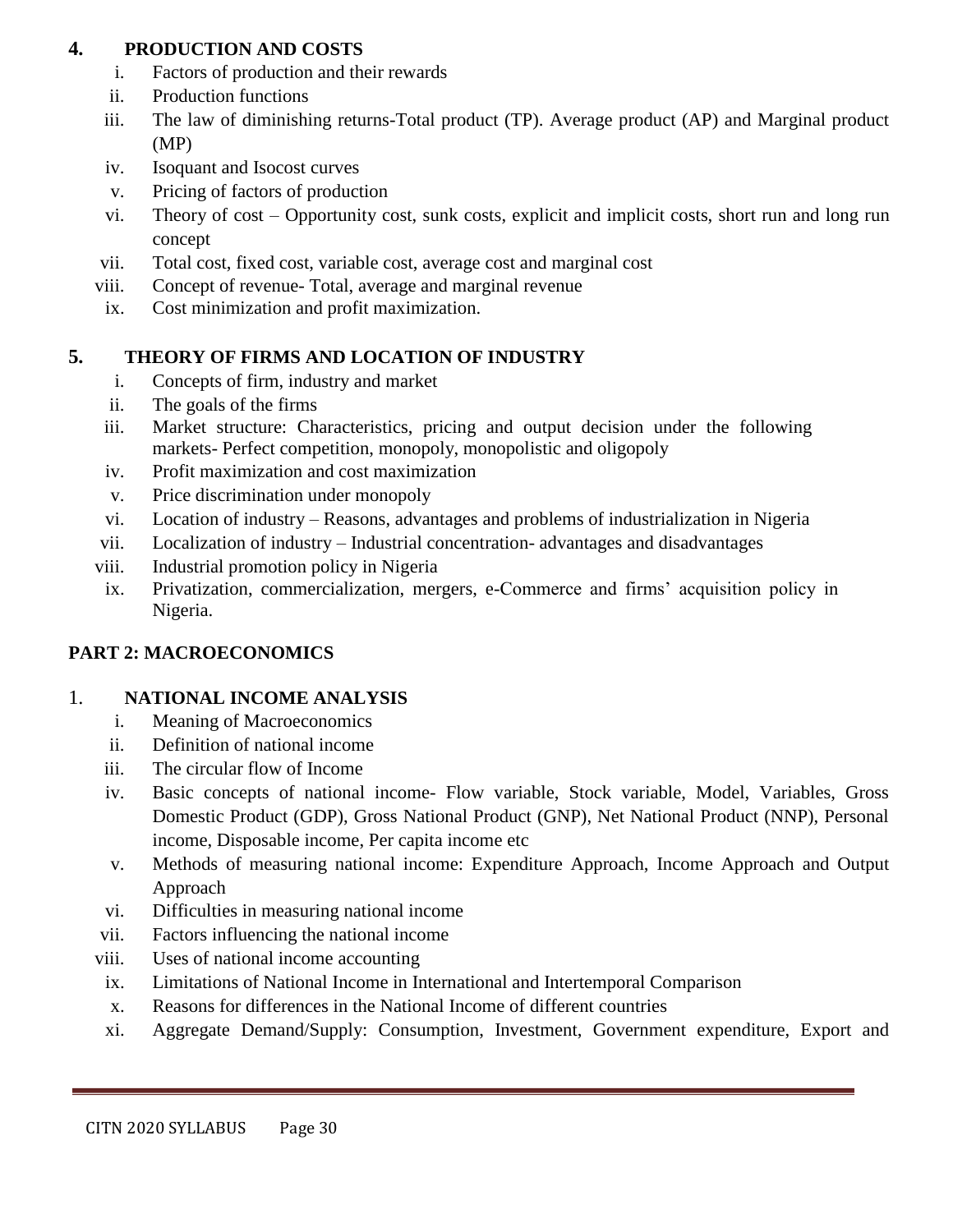Import, Aggregate supply, Saving, Marginal Propensity to consume and to save etc.

- xii. The accelerator principle.
- xiii. Consumption and savings functions, marginal and average propensities to consume(MPS), determinants and multiplier analysis
- xiv. National income equilibrium: The Injection-Withdrawal approach and the aggregate output aggregate demand approach
- xv. Multiplier Concept

# 2. **MONEY, BANKING AND OTHER FINANCIAL INSTITUTIONS**

- i. Definition, types, feature and its functions
- ii. Demand and supply of money
- iii. Motives, determinants for demand and supply of money
- iv. Central Bank, Money Deposit Banks, Microfinance Banks their roles and functions
- v. Other financial institutions Insurance, Credit Bureau, Bureau-de-change etc.
- vi. The Capital market Nigerian Stock Exchange (NSE) and Security and Exchange Commission(SEC)
- vii. Roles of money and capital market in economic development.

# 3. **PUBLIC FINANCE**

- i. Concept of public finance
- ii. Government revenue and Pattern of government expenditure.
- iii. Theory of taxation Categories and classification of taxation, objectives and functions
- iv. National Budgets types and its roles, sources of financing deficit budget
- v. Economics of the public debts
- vi. Fiscal and monetary policies: Meaning, objectives, instruments and limitations.

# 4. **INFLATION AND UNEMPLOYMENT**

- i. Inflation-Definition, Types, Causes, Effects and control
- ii. Unemployment-Definition, Types, Causes, Consequences and Remedies

# 5. **GROWTH AND DEVELOPMENT**

- i. Distinction between growth and development
- ii. Theories of economic growth and development
- iii. Characteristics of developed and developing nations
- iv. Problems of economic development in the third world countries
- v. Roles of government in economic growth and developmental processes in Nigeria
- vi. Development planning: Meaning, Objectives, Argument for and problem of development planning.

# 6. **INTERNATIONAL TRADE AND FINANCE**

- i. International Trade-Definition and reasons for it, internal and international distinction
- ii. Advantages/disadvantages of international trade
- iii. Theory of comparative cost advantage
- iv. Terms of trade, balance of trade and payments
- v. Free trade and trade restrictions- Argument for and against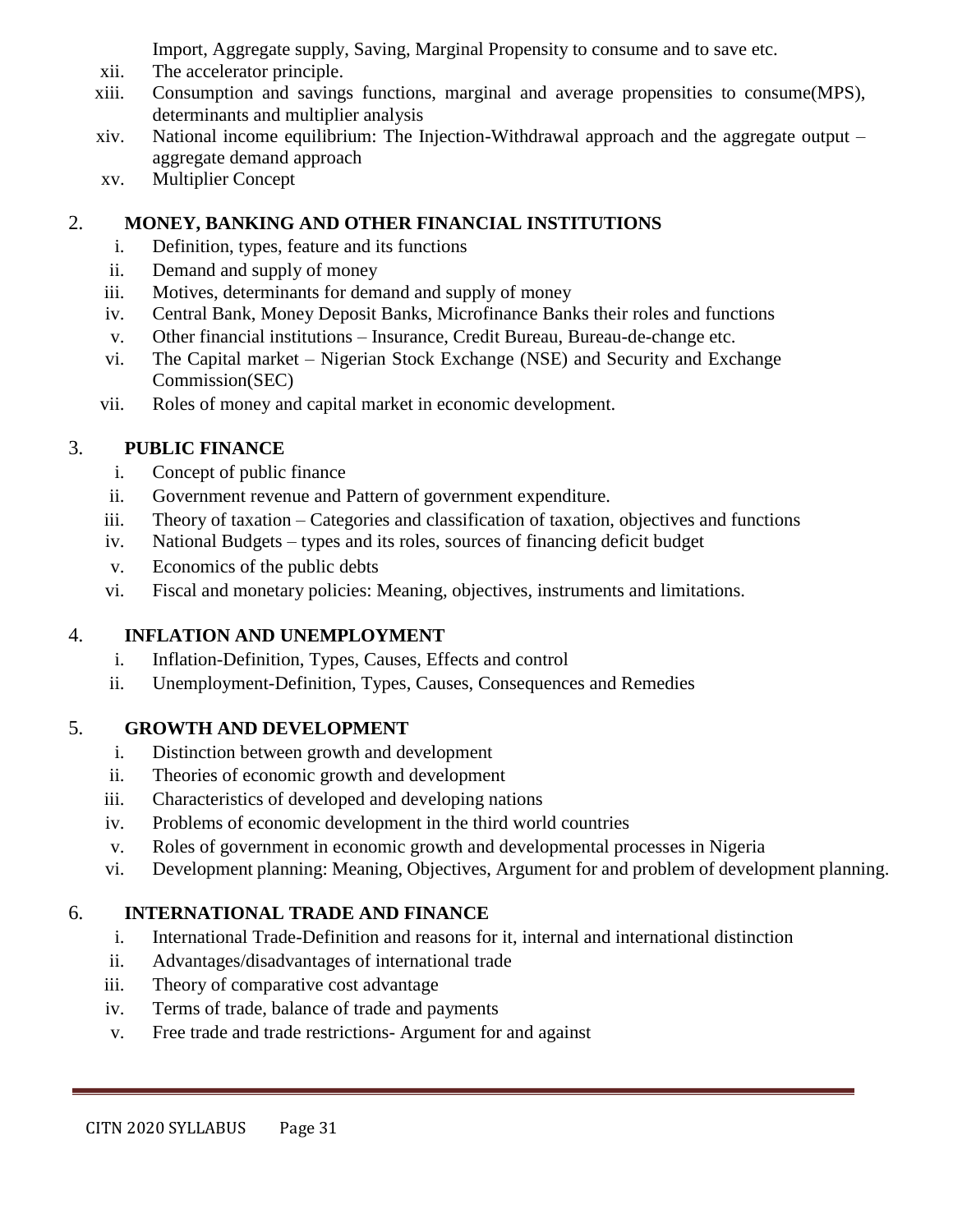- vi. Balance of payment equilibrium and disequilibrium, causes and corrections
- vii. Foreign exchange market and its functions
- viii. Currency devaluation, depreciation and appreciation and their implications.

#### 7. **REGIONAL AND INTERNATIONAL ECONOMIC INTEGRATION**

- i. Roles/functions and contributions of:
	- Economic Community of West African States(ECOWAS)
	- African Union(AU)
	- East African Community(EAC)
	- South African Development Community(SADC)
	- African Development Bank(ADB)
	- World Trade Organization(WTO)
	- Organization of Petroleum Exporting Countries(OPEC)

#### **RECOMMENDED TEXTBOOKS**

| Adebayo, A. (1998)                  | Economics: A simplified Approach, Volumes $1 \& 2$ , Lagos, African<br>International Publishing limited 1998, 1999 |
|-------------------------------------|--------------------------------------------------------------------------------------------------------------------|
| Dweivedi, D.N. (1997)               | Microeconomic Theory, Vikas Publishing House, New Delhi                                                            |
| Kontsoyiannis, A.                   | Modern Microeconomics and Macroeconomic Theory                                                                     |
| Nwankwo, G.O.                       | Basic Economics for West African Students Paul Samuelson<br>Economics                                              |
| Jhingan, M. (2015)                  | <b>Advanced Economic Theory</b>                                                                                    |
| Lipsey, G.L. & C. Harbury           | First Principles of Economics $(2nd Edition)$                                                                      |
| Gregory, M. (2008)                  | Principles of Microeconomics (South-Western College publication)                                                   |
| Lipsey, G.L.                        | Introduction to Macroeconomics (University of Toronto Press)                                                       |
| Akintoye I. R $(2006)$              | Principles of Public Finance, Glorious Hope Publications,                                                          |
|                                     | Lagos, Nigeria                                                                                                     |
| Salawu, R. O.                       | Essential of Public Finance, (Obafemi Awolowo University Press Ltd)                                                |
| Ishola, K. A.                       | Microeconomics (Cresthill Publishers Ltd)                                                                          |
| Teju Somorin                        | - TejuTax Reference Book. Malthouse Press Limited, 2012 Edition.<br>Vol. I &II                                     |
| <b>CITN Study Pack on Economics</b> |                                                                                                                    |

ICAN Study Pack on Economics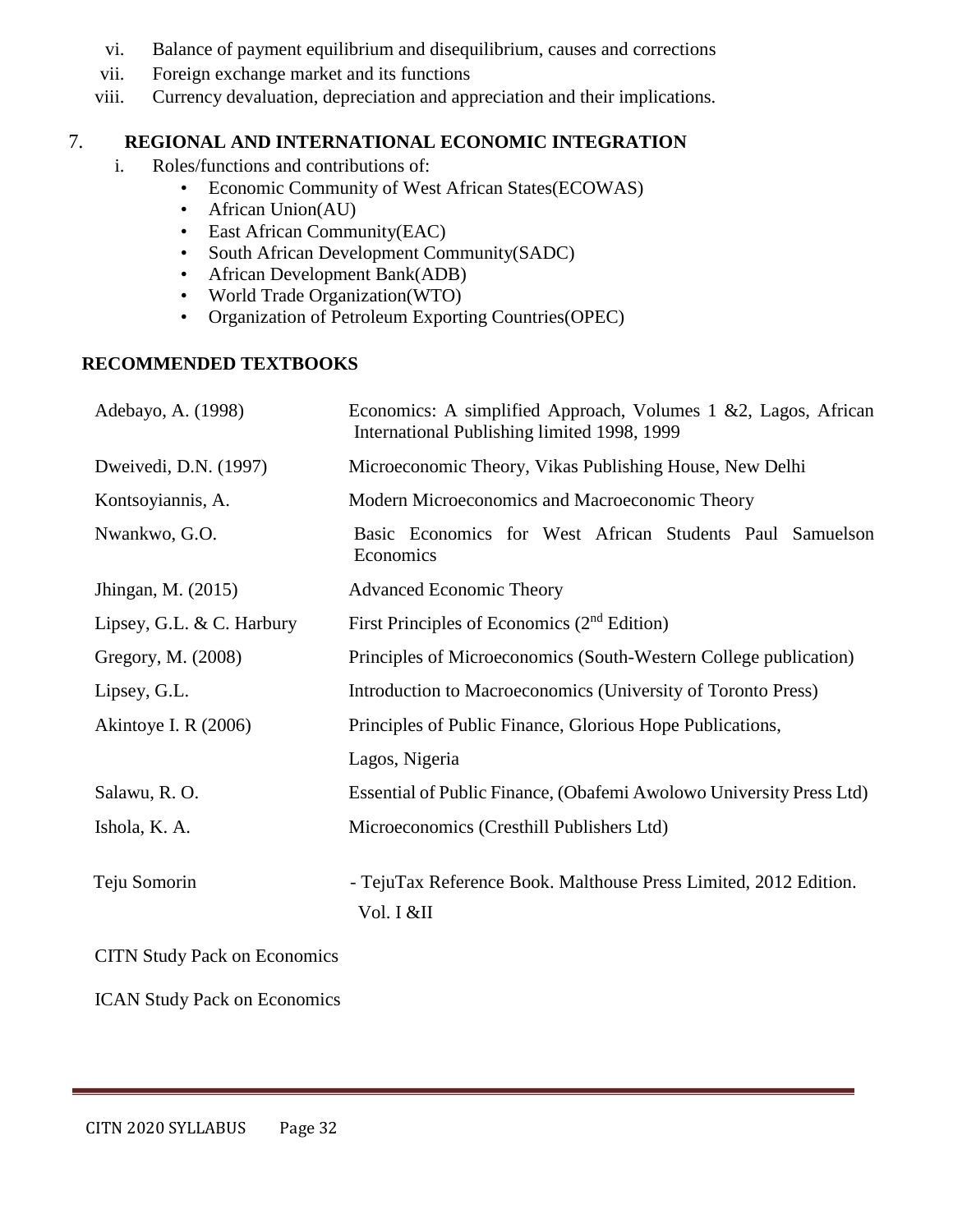#### **PROFESSIONAL TAXATION I**

#### **COURSE TITLE: FINANCIAL REPORTING**

#### **Aim**

The financial accounting from the foundation level is taken up a level into financial reporting in the context of more complex events and transactions with a greater emphasis on compliance with regulations including International Accounting Standards and generally accepted accounting principles. Candidates will be expected to demonstrate an understanding of and competence in financial statement preparation, analysis, interpretation and reporting.

#### **Main competencies**

On successful completion of this paper, candidates are expected to be able to:

- i. Explain the importance of a regulatory framework for accounting and reporting;
- ii. Identify and state the circumstances in which private sector entities are required to prepare and present statutory financial statements;
- iii. Identify and state the laws, regulations accounting standards and other requirements that govern the production of financial statements by public and private sector entities;
- iv. Account for specific transactions in accordance with relevant international accounting standards;
- v. Draft and present financial statements, or extract from them, of an entity and simple groups in accordance with its chosen policies and in accordance with IFRS and local laws;
- vi. Assess the circumstances in which the use of IFRS for companies may not be required;
- vii. Analyse and interpret financial statements of an entity and simply groups; and
- viii. Understand recent developments and ethical issues in the area of financial reporting.

#### **Detailed Syllabus**

#### **A. Conceptual and regulatory framework for financial reporting Conceptual Framework**

- i. Explain the meaning and purpose of conceptual framework.
- ii. Explain the objectives, qualitative characteristics and limitations of financial statements.
- iii. Discuss the underlying assumptions in preparing financial statements.
- iv. Identify users of financial statements and their information needs.
- v. Identify and discuss the components of financial statements.
- vi. Explain the concept of capital maintenance.
- vii. Differentiate between principle-based and rule-based financial reporting frameworks.
- viii. Discuss accrual, cash and breakup bases of accounting.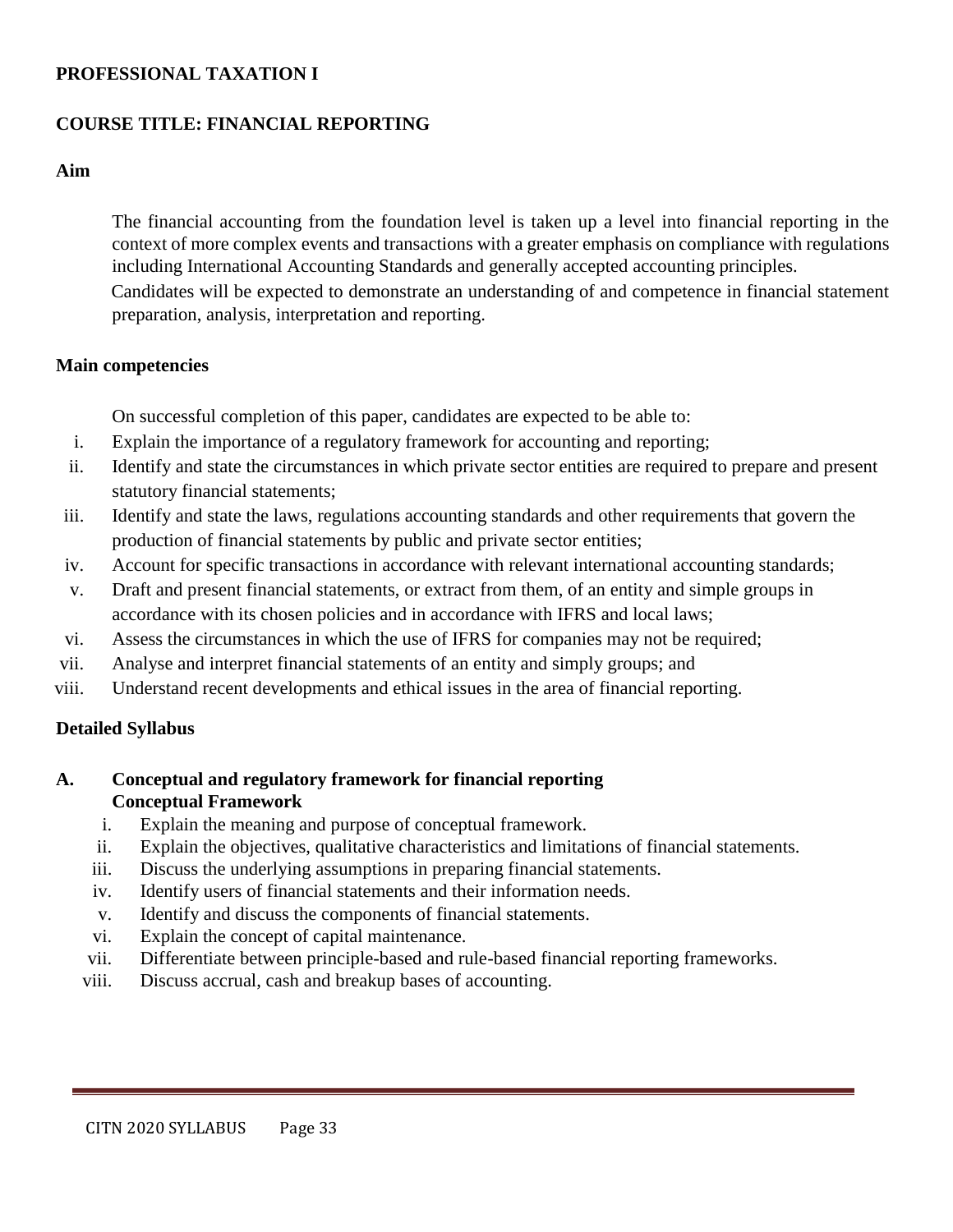#### **Regulatory framework**

- i. Identify and discuss laws, regulations, accounting standards and other requirements that govern the preparation of financial statements.
- ii. Identify and discuss relevant provisions of Companies and Allied Matters Act Cap C20 LFN 2004, and special pronouncements by regulatory authorities (CBN, NDIC, FRCN, NAICOM, NSE, SEC, PENCOM, etc.)
- iii. Explain the standard setting process of International accounting standards board (IASB) and relationship with national standard setters.
- iv. Discuss the process of adoption of IFRS and applicable local standards.
- v. Explain the peculiar nature and relevant frameworks of specialized, not-for-profit and public sector entities (including IFRS, national standards and IPSAS).

#### **B. Accounting standards and policies relating to specific transactions in the financial statements**

#### **1 Tangible non-current assets (IAS 16)**

Calculate (where necessary), discuss and account for tangible non-current assets in accordance with the provisions of relevant accounting standards (IAS 16, IAS 20, IAS 23, IAS 40, and IFRS 5).

#### **2 Intangible non-current assets (IAS 38)**

Calculate (where necessary), discuss and account for intangible non-current assets in accordance with the provisions of relevant accounting standard (IAS 38).

#### **3 Impairment of tangible and non-intangible assets (IAS 36)**

Calculate (where necessary), discuss and account for impairment of tangible and intangible non-current assets in accordance with the provisions of relevant accounting standard (IAS 36), excluding financial assets and liabilities.

#### **4 Fair value measurement, financial assets and liabilities**

- (a) Differentiate between debt and equity financial instruments.
- (b) Calculate (where necessary), discuss and account for fair value measurement of financial assets and liabilities in accordance with the provisions of relevant accounting standards (IAS 32, IFRS 7 and IFRS 9, IFRS 13) with respect to measurement, recognition, de-recognition and disclosures, excluding hedging but including simple impairment cases.

#### **5 Inventories and revenue from contracts (IAS 2, IAS 41, IFRS 15)**

Calculate (where necessary), discuss and account for inventories and revenue from contracts in accordance with the provisions of relevant accounting standards (IAS 2, IAS 41and IFRS 15).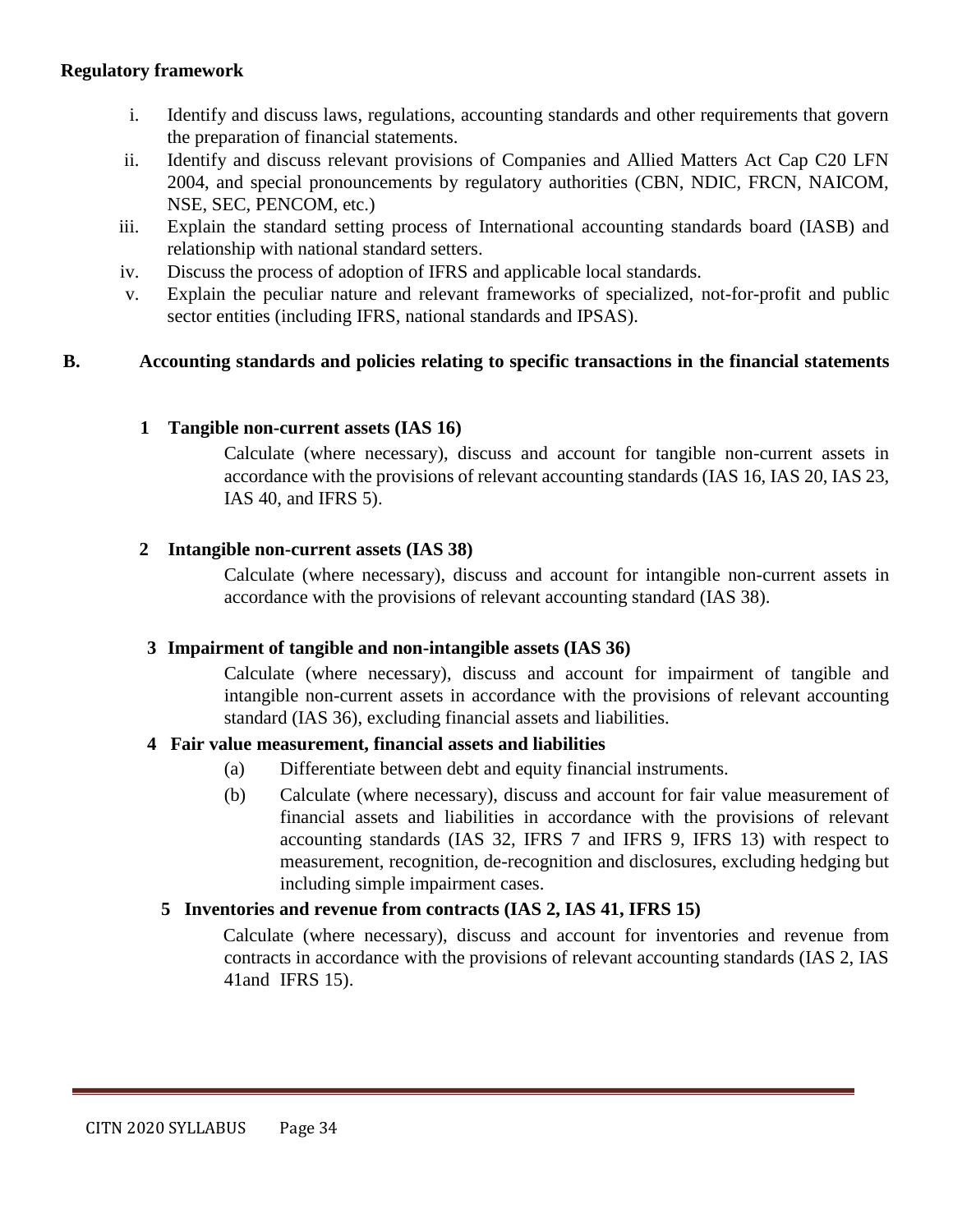#### **6 Provisions, contingent liabilities and contingent assets and events after the reporting period (IAS 37, IAS 10)**

Calculate (where necessary), discuss and account for provisions, contingent liabilities and assets as well as events after the reporting period in accordance with the provisions of relevant accounting standards (IAS 10, IAS 37).

#### **7 Income Taxes (IAS 12)**

Calculate (where necessary), discuss and account for income tax including current and deferred tax in accordance with the provisions of relevant accounting standard (IAS 12).

#### **C. Preparing and presenting separate financial statements**

#### **Preparation of financial statements**

- i. Calculate (where necessary), discuss and account for accounting policies and changes in accounting policies in accordance with the provisions of IAS  $8 -$  Accounting policies, changes in accounting estimates and errors.
- ii. Prepare and present entities' separate financial statements including statement of financial position, statement of profit or loss and other comprehensive income, statement of changes in equity and relevant notes in accordance with IAS 1 – Presentation of financial statements.
- iii. Prepare and present statement of cash flows for single entity in accordance with IAS 7 using direct & indirect methods.

#### **D. Preparing and presenting financial statements of simple group (parent, one subsidiary and an associate)**

#### **1. Understanding a simple group**

- (a) Explain the concept of group especially a simple group and the objectives of preparing group financial statements.
- (b) Discuss the provisions of the relevant accounting standards for the preparation and presentation of financial statements of simple group – (IAS 27, IAS 28, IFRS 3, and IFRS 10), including the use of fair value for non-controlling interest.
- (c) Calculate non-controlling interest using alternative methods and effect necessary adjustments required to prepare the financial statements of simple group.

#### **Preparation and presentation**

- i. Prepare and present statement of financial position of a simple group (one subsidiary and an associate in accordance with the provisions of relevant standards (IAS 1, IAS 27, IAS 28, IFRS 3 and IFRS 10).
- ii. Prepare and present income statement including other comprehensive income of a simple group (one subsidiary and an associate), in accordance with the provisions of relevant standards (IAS 1, IAS 27, IAS 28, IFRS 3 and IFRS 10).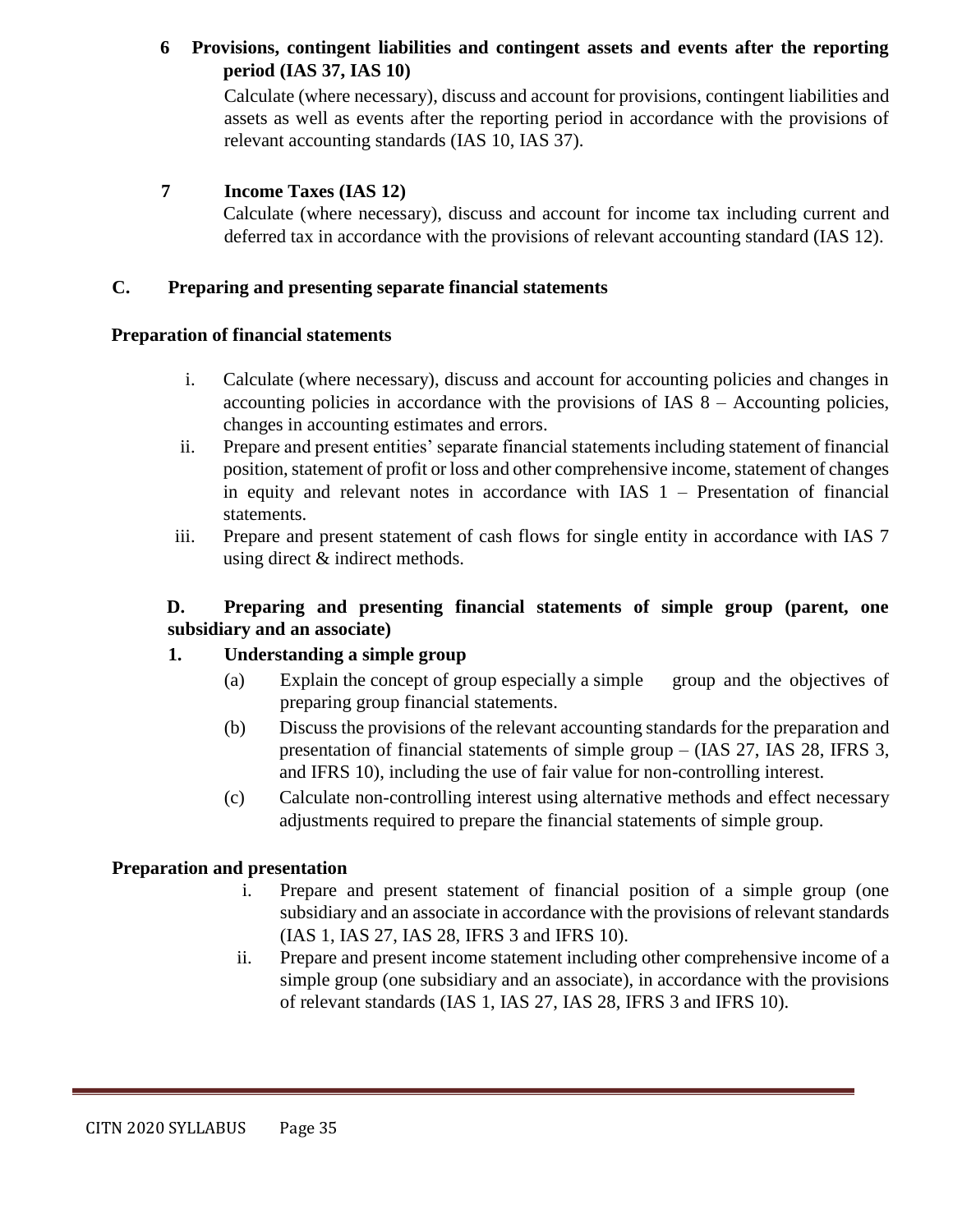iii. Prepare and present statement of cash flows of a simple group (one subsidiary and an associate), in accordance with the provisions of IAS 7.

#### **E. Financial statement analysis and interpretation**

- **1 Understanding various types of analyses that financial statements may be subjected to and ratios used in the analysis**
	- i. Identify and discuss the types of analyses and interpretation of financial statements.
	- ii. Discuss the various aspects of financial position and performance that may be assessed (profitability, liquidity/solvency, gearing, investors' returns) through the analyses and interpretation of financial statements.
	- iii. Define ratio, identify and calculate various types of ratios used in the assessment of financial position and performance of a business entity.
	- iv. Analyse and interpret computed ratios and assess the current period financial position and performance of a business entity in comparison to (1) its prior period, (2) another given entity for the same period and (3) industry average for the same period.
	- v. Analyse and interpret computed ratios and assess the current period financial position and performance of a simple group (one subsidiary and associate) in comparison to (1) its prior period, (2) another given simple group entity for the same period and (3) industry average for the same period.
	- vi. Discuss the use of cash flow statement in assessing liquidity and compare its usefulness with that of a statement of profit or loss and other comprehensive income when assessing liquidity and going concern of a business entity.
	- vii. Explain the use of earnings per share (EPS) in assessing the performance of corporate entities in the capital market, especially capital market reaction to earnings announcement.

Where necessary, write report as may be required when analysing and interpreting the financial position and performance of a business entity and simple group, drawing conclusions, making recommendations and giving advice from the perspectives of different stakeholders.

#### **Limitations of analyses and interpretation of financial statements**

- i. Discuss the limitation of historic financial information in the analyses and interpretation of financial statements.
- ii. Explain how financial statements may be manipulated and discuss the impact of window dressing and creative accounting on calculated ratios and how they can distort analyses and interpretation of financial statements.
- iii. Explain how analyses and interpretation of financial statements of specialized and not-forprofit organizations differ from that of profit-oriented organizations.
- iv. Explain why earnings per share (EPS) trend may be a better indicator of performance when compared to a company's profit trend and discuss the limitations of using EPS as a performance measure.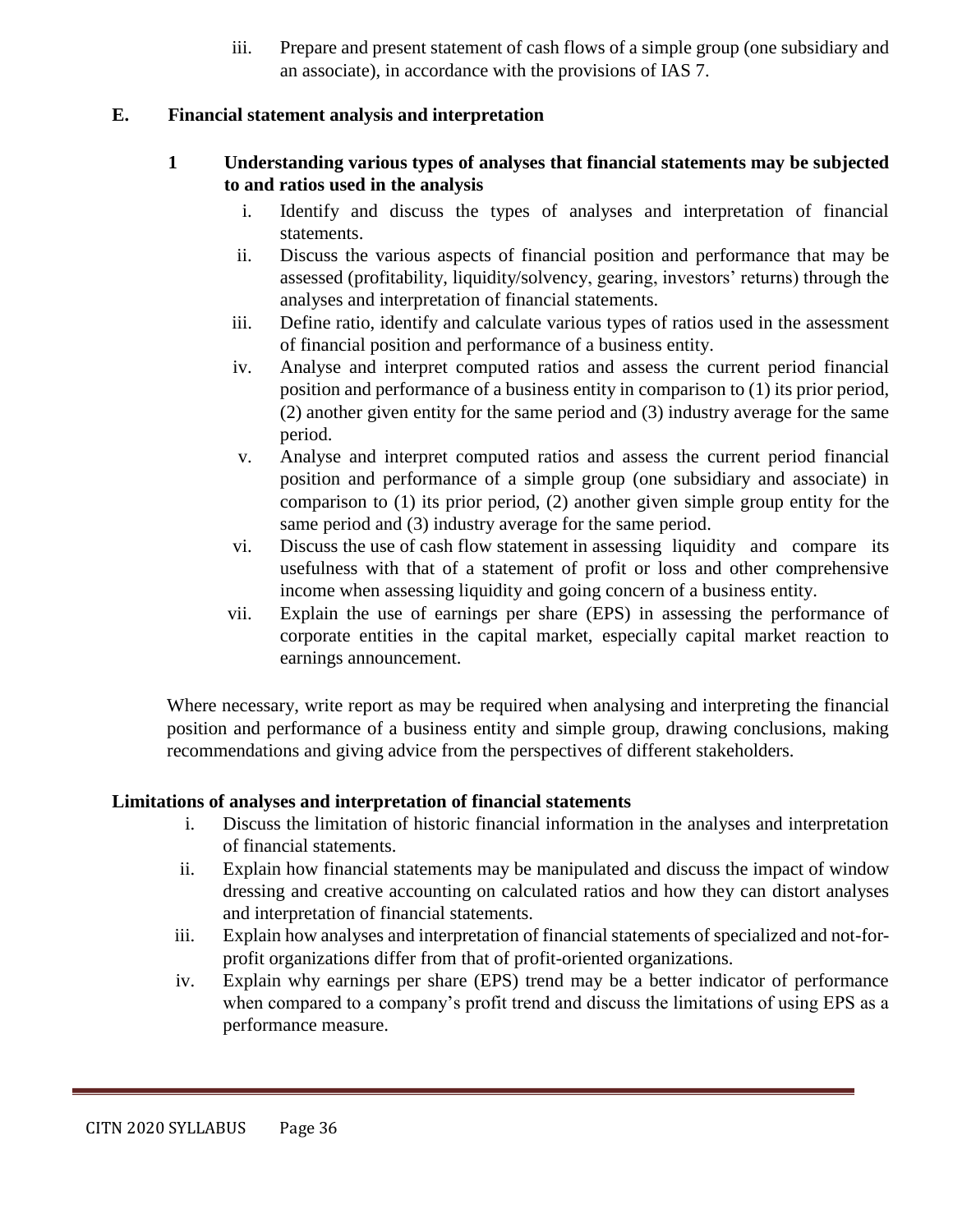- v. Explain why and how the use of consolidated financial statements might limit analyses and interpretation techniques.
- vi. Discuss the use of other information, including non-financial information relevant to the assessment of an entity's performance.

### **Ethics and current developments in financial reporting**

- i. Discuss developments around the inclusion of non-financial information in financial reporting.
- ii. Discuss new accounting standards in issue as may be specified from time to time.
- iii. Discuss and apply ethical issues in financial reporting.

### **Applicable Accounting Standards:**

Preface to IFRS

Conceptual Framework for Financial Reporting

IAS 1 Presentation of Financial Statements

IAS 2 Inventories

IAS 7 Statement of Cash Flows

IAS 8 Accounting Policies, Changes in Accounting Estimates and Errors

IAS 10 Events after the Reporting Period

IAS 12 Income Taxes

IAS 16 Property, Plant and Equipment

IAS 20 Accounting for Government Grants and Disclosure of Government Assistance

IAS 23 Borrowing Costs

IAS 27 Separate Financial Statements

IAS 28 Investments in Associates

IAS 32 Financial Instruments: Presentation

IAS 36 Impairment of Assets

IAS 37 Provisions, Contingent Liabilities and Contingent Assets

IAS 38 Intangible Assets

IAS 40 Investment Property

IAS 41 Agriculture

IFRS 3 Business Combinations

IFRS 5 Non-current Assets Held for Sale and Discontinued Operations

IFRS 7 Financial Instruments: Disclosures

IFRS 9 Financial instruments

IFRS 10 Consolidated Financial Statements

IFRS 13 Fair Value measurement

IFRS 15 Revenue from contracts with customers

All new standards may be examined after six months from the date of issue

All applicable laws may be examined after six months from date of amendment or enactment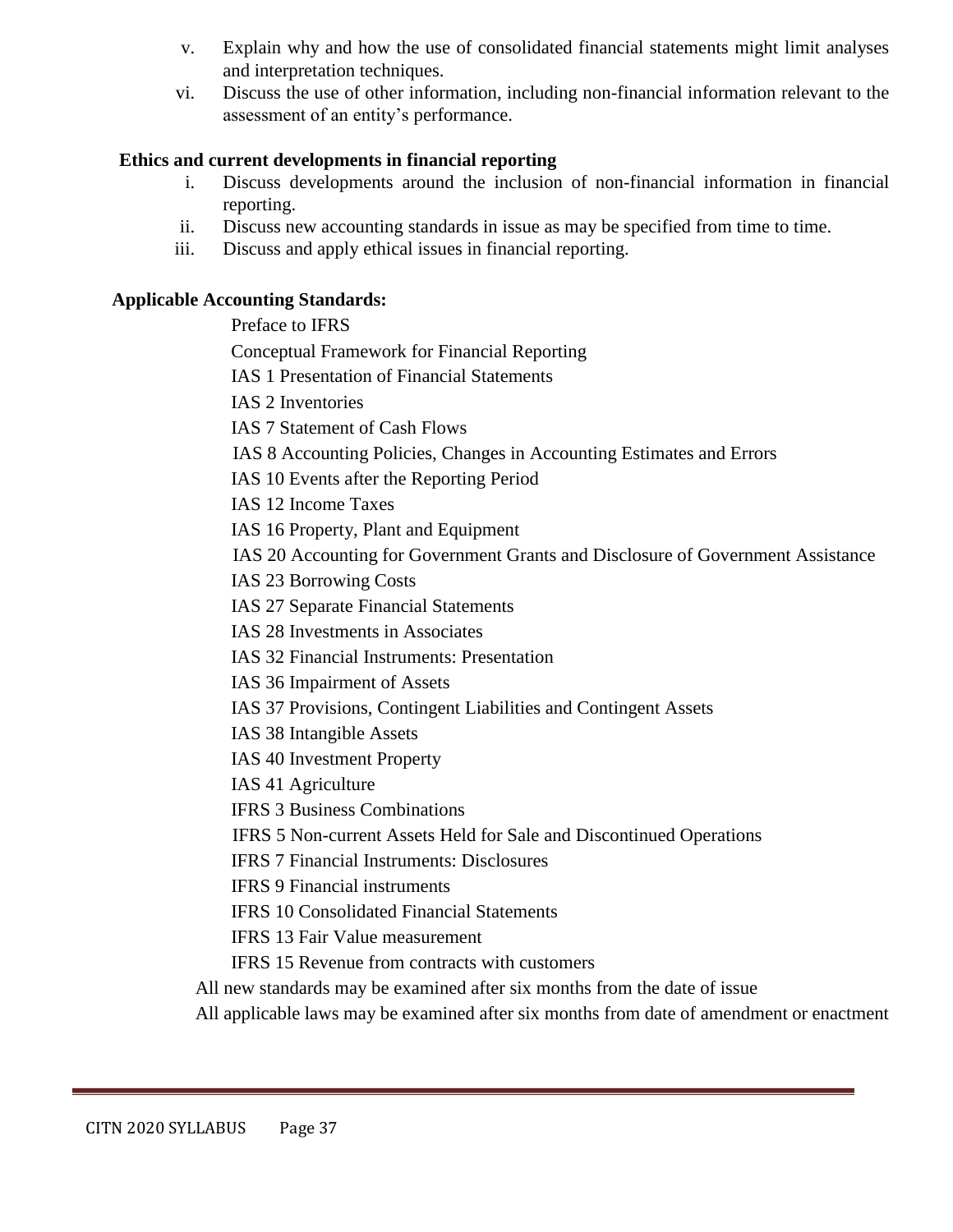## **RECOMMENDED TEXTBOOKS:**

| Adamu, S. O. and JohnsonT. L.               |              | Statistics for Beginners, Evans, Nigeria                                                                                  |
|---------------------------------------------|--------------|---------------------------------------------------------------------------------------------------------------------------|
| Akintoye, I.R. (2016),                      |              | Investment Decisions in the 21st century, Unique<br><b>Educational Publishers, Lagos</b>                                  |
| Alan Melville                               |              | International Financial Reporting A Practical Guide, 5 <sup>th</sup><br>Edition, Pearson Education Ltd                    |
| Ann Jorissen, Anne Britton, David Alexander |              | International Financial Reporting and Analysis, Cengage<br>Learning EMEA; 6th Revised edition edition (April 12,<br>2014) |
| <b>CITN</b>                                 |              | <b>Tax Guide and Statutes</b>                                                                                             |
| Jennifer Maynard                            |              | Financial Accounting, Reporting and Analysis, Oxford<br><b>University Press</b>                                           |
| Prince Casmir Idekwulim                     |              | Teach yourself Group Accounting                                                                                           |
| Prince Casmir Idekwulim                     |              | Teach yourself IFRS                                                                                                       |
| Shuaib Adeadebayo Abdulkabir                |              | IFRS Relief, for Finance, Corporate and Strategic<br>Business, Topnotch Learning Centre Ltd                               |
| Teju Somorin                                |              | - TejuTax Reference Book. Malthouse Press Limited, 2012 Edition.                                                          |
|                                             | Vol. I &II   |                                                                                                                           |
| David Alexader, Anne Britton                |              | -International Financial Reporting and Analysis                                                                           |
| Lanre Owoeye                                | Applications | -Corporate Financial Reporting made simple on IFRS                                                                        |
| <b>Walton and Aerts</b>                     |              | -Global Financial Reporting and Analysis                                                                                  |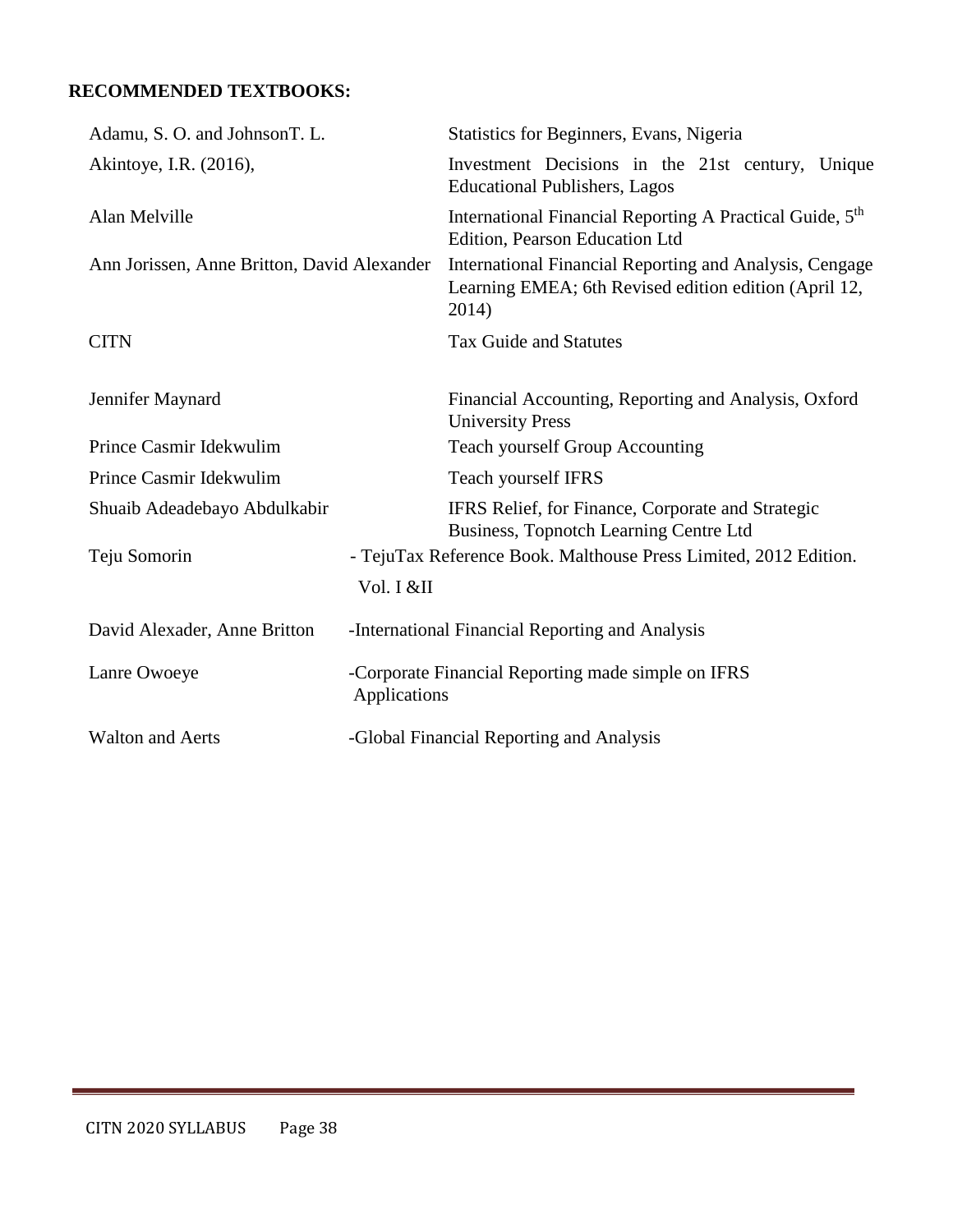### **COURSE TITLE: INCOME TAXATION**

#### **Course Description:**

The course provides a structured approach to students gaining knowledge into the direct tax laws in force and insight into procedural aspects of assessment of tax liability for various taxpayers. It also provides an in-depth study of the various provisions of the direct taxation laws and their impact on business decision-making.

**Prerequisites:** Principles of Taxation and Financial Accounting

#### **Aims and Objectives of the Course:**

At the end of this paper, candidates will be able to:

- i. Understand the detailed principles underlying the Companies Income Tax Act, Tertiary Education Tax, Nigeria Information Technology Development Tax, Personal Income Tax Act and Capital Gains Tax Act
- ii. Compute the taxable income of a taxpayer
- iii. Analyze the assessment procedures and representation before appropriate authorities under the law
- iv. Analyze the available objection and dispute processes

#### **COURSE CONTENTS**

#### **1. ACCOUNTING STANDARDS**

- i. Impact of accounting standards on taxable profit
- ii. Deferred tax and difference between income tax and levy under IFRS (IAS 12 and IFRIC 21)

### **2. ADMINISTRATION OF COMPANIES INCOME TAX**

- i. Constitutionality of income tax and administrative powers of the Federal Inland Revenue Service
- ii. Registration
- iii. Types of assessment (Government assessment, turnover basis of assessment/best of judgment assessments, self-assessment)
- iv. Objection and appeals process (Time limit for appeals, contents of notices of assessment, contents of notices of objection, amendment of assessments and notice of refusal to amend, Tax Appeal Tribunal, Courts etc.)
- v. Statute of limitation and powers of the tax authorities to audit open years
- vi. Components of the tax returns (capital allowances, financial statements, assessment forms, etc.)
- vii. Filing due date and payment due date (including resolving the conflicts between the selfassessment regulations and the Companies Income Tax Act)
- viii. Tax clearance certificate (content, timing for issuance of tax clearance certificate, conclusions reached from the Warm Spring and Ors vs FIRS on issuance of TCC)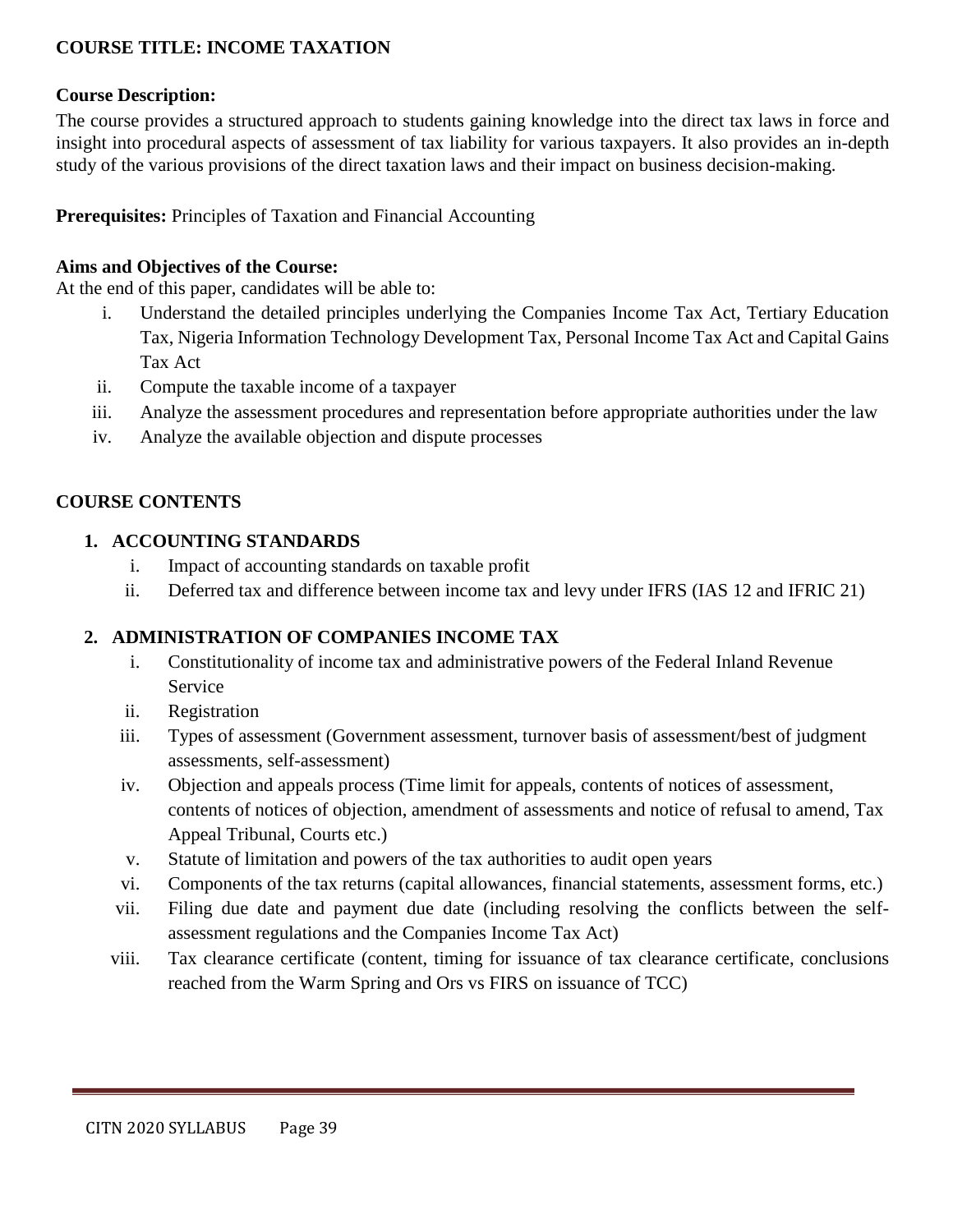# **3. SCOPE OF COMPANIES INCOME TAX, TERTIARY EDUCATION TAX, NIGERIA INFORMATION TECHNOLOGY DEVELOPMENT LEVY**

- i. Persons Chargeable for the various taxes
	- Definition of Nigerian and Foreign companies,
	- Definition of companies liable to NITDA levy, examples and ambiguities
- ii. Treatment of residents and non-resident companies
- iii. Capital vs revenue receipts, expenditures
- iv. Concept of business profits and passive/investment income
- v. Definition of Non-resident companies (NRCs) under the CITA.
- vi. Legal Basis of Income Taxation for NRCs Reference to Section 13 (2) of the CITA
- vii. Define and explain the concepts of fixed base; dependent agent; turnkey projects and arms-length transaction and how they apply to NRCs.
- viii. Determination of CIT payable by NRCs (candidates are to note that the basis for arriving at the taxable profits is similar for Nigerian companies – however, reference should also be made to the turnover method – Deemed profit model)
- ix. Basis for non-payment of Tertiary Education Tax for NRCs
- x. Other special issues which include:
	- Capital importation and repatriation issues which typically arise from the absence of a certificate of capital importation.
	- Format of audited accounts used in tax filing
	- Obligation to withhold tax on payments to vendors

### **4. COMPUTATION OF COMPANIES INCOME TAX AND TERTIARY EDUCATION TAX**

- i. Difference between assessable profit and total profit
- ii. Incomes chargeable to tax and incomes exempted from tax
- iii. Allowable and non-allowable expenses
- iv. Adjustment of income for tax purposes
- v. Determination of basis period
- vi. Currency for tax settlement and implications for functional currency,
	- exchange losses (realized vs unrealized)
	- Conversion of foreign currency income to Naira for N10 retention for capital allowances, small companies tax rate and percentage applied to turnover for minimum tax purposes
- vii. Commencement rule, change of accounting date and cessation rule
- viii. Qualify capital expenditure
- ix. Capital allowances
- x. Treatment of research and development costs (capital, revenue and provisions) and rural investment allowance
- xi. Computation of CIT
- xii. Loss relief
- xiii. Minimum tax computation and excess dividend tax under Section 29 of CITA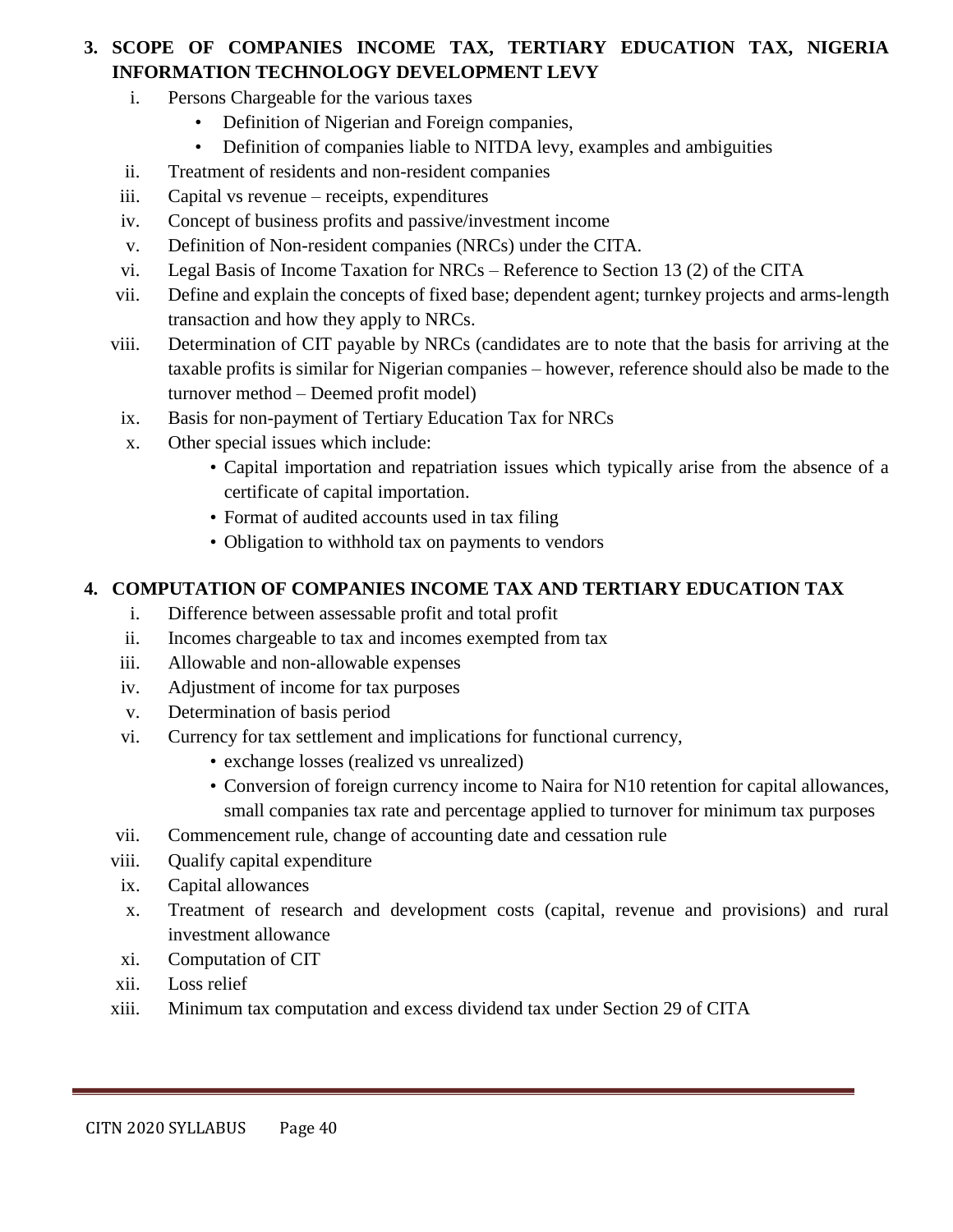xiv. Treatment of dividend income and distributions (including definition of dividend, franked investment income and treatment of profits of holding companies, treatment of non-distribution of dividend for company with 5 shareholders or less)

## **5. CAPITAL GAINS TAX**

- i. Charge to tax and persons chargeable
- ii. Chargeable assets and examples (including examples of property created by the person disposing of it, or otherwise coming to be owned without being acquired)
- iii. Treatment of residents with assets inside Nigeria and assets outside Nigeria
- iv. Treatment of non-residents with assets inside Nigeria and treatment of non-residents with assets outside Nigeria
- v. Definition of location of assets (movable vs immovable) for CGT purposes
- vi. Exclusion of losses, part disposal of assets and roll-over relief
- vii. Treatment of compensation for loss of office, retirement benefit schemes, policy of insurance and instances where no asset is acquired by the person paying the capital sum
- viii. Date of acquisition and valuation of assets (including artificial transactions and transactions between connected persons)
- ix. Exemptions and exclusions
- x. Part disposal of assets and bargains comprising 2 or more transactions

# **6. ADMINISTRATION OF PERSONAL INCOME TAX**

- i. Constitutionality of income tax and administrative powers of the State Internal Revenue Service and Joint Tax Board
- ii. Registration for personal income tax and PAYE
- iii. Types of assessment (Direct assessment, self-assessment system and PAYE)
- iv. Objection and appeals process (Time limit for appeals, contents of notices of assessment, contents of notices of objection, amendment of assessments and notice of refusal to amend, Tax Appeal Tribunal, Courts etc.)
- v. Statute of limitation and powers of the tax authority
- vi. Components of the tax returns
- vii. Filing due date and payment due date

# **7. PERSONAL INCOME TAX ON INDIVIDUALS**

- i. The charge to tax and persons chargeable
- ii. Principle of residence and determinants of relevant tax authority
- iii. Taxation of non-resident individuals
- iv. Computation of chargeable incomes
- v. Computation of minimum tax
- vi. Computation of PIT, rates, etc.
- vii. Earned income vs unearned income
- viii. Reliefs, Charges and statutory deductions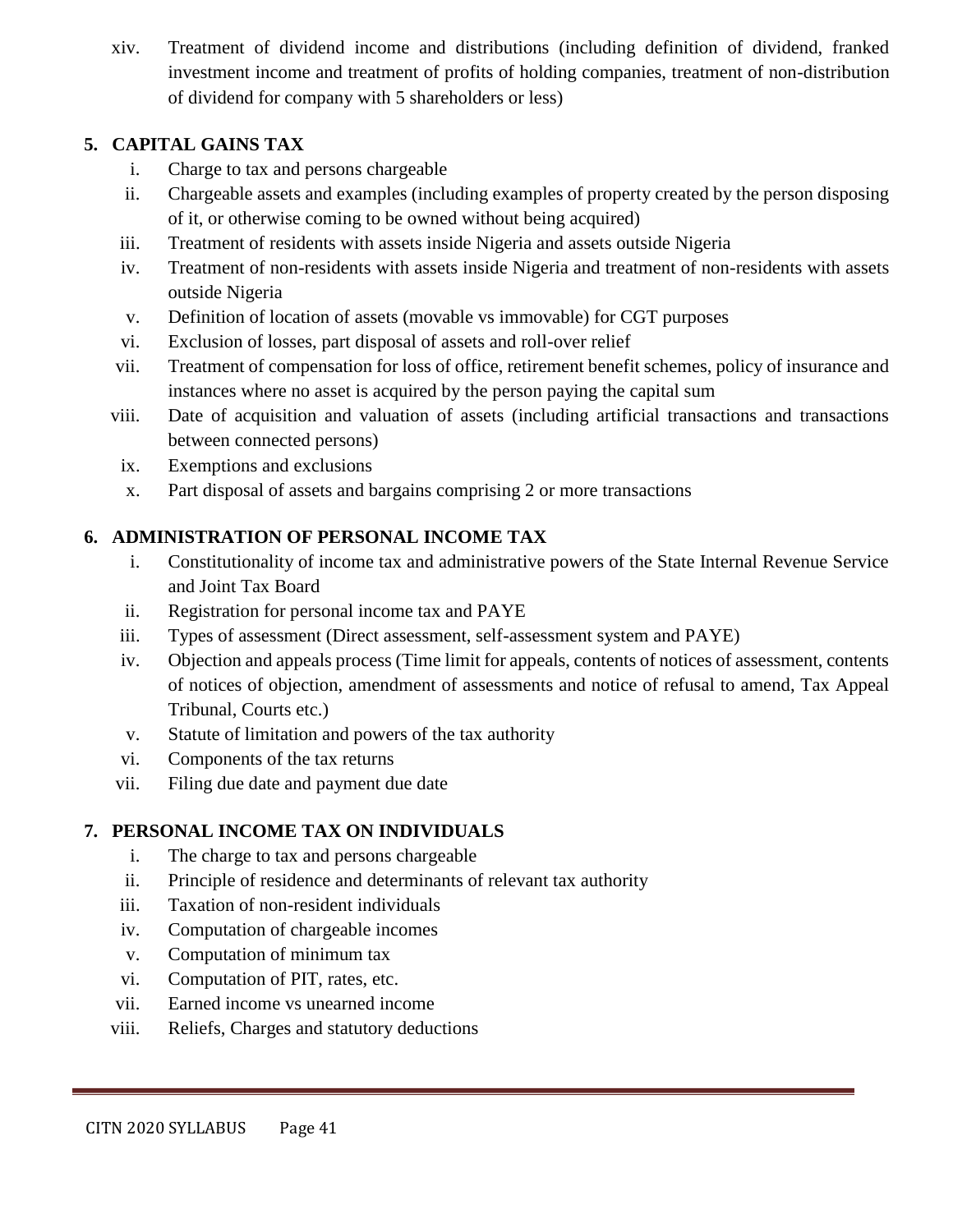- ix. Income Tax Aspects of Transparent vehicles Trusteeship, Partnerships etc.
	- Trust
	- Settlements
	- Estates
	- Partnerships
	- Existing partnership
	- Commencement of partnership
	- Dissolution of partnership
	- Admission of new partner(s)

# **8. OPERATION OF PAY AS YOU EARN (PAYE)**

- i. Status employed vs self-employed/contractor and implication for PAYE vs Withholding Tax
- ii. Responsibility for PAYE (employer and manager) agency workers and managed services scenarios
- iii. Earnings and benefits treated as income and exclusion for employment related expenses
- iv. Deductions allowed from employment Income
- v. Taxation of expatriate employees
- vi. Valuation and Taxability of Perquisites, Benefit-in-kind, non-payroll allowances, benefits and other contentious issues under PAYE
	- Gratuity
	- Payment in lieu of notice
	- Reasonable removal expenses
	- Per diem and estacodes
	- Employer provided loans and advances
	- Employer provided accommodation
	- Reimbursable expenses

# **9. WITHHOLDING TAX ON COMPANIES AND INDIVIDUALS**

- i. Treatment of non-residents for business profits and passive income
- ii. Determination of employee for PAYE vs contractor for WHT
- iii. Items subject to WHT and exemptions for sales in the ordinary course of business and capital sums
- iv. Other exemptions from withholding tax
- v. Treatment of passive income for withholding tax purposes

# **RECOMMENDED TEXTS**

| Adesola, S. M.    | Income Tax Law and Administration in Nigeria (O. A. U. Press) |
|-------------------|---------------------------------------------------------------|
| Abdulrazaq, M. T. | Nigerian Tax Offences and Penalties (Batay Law Publications)  |
| Oni, I. O.        | Nigerian Companies Income Tax: Law & Practice                 |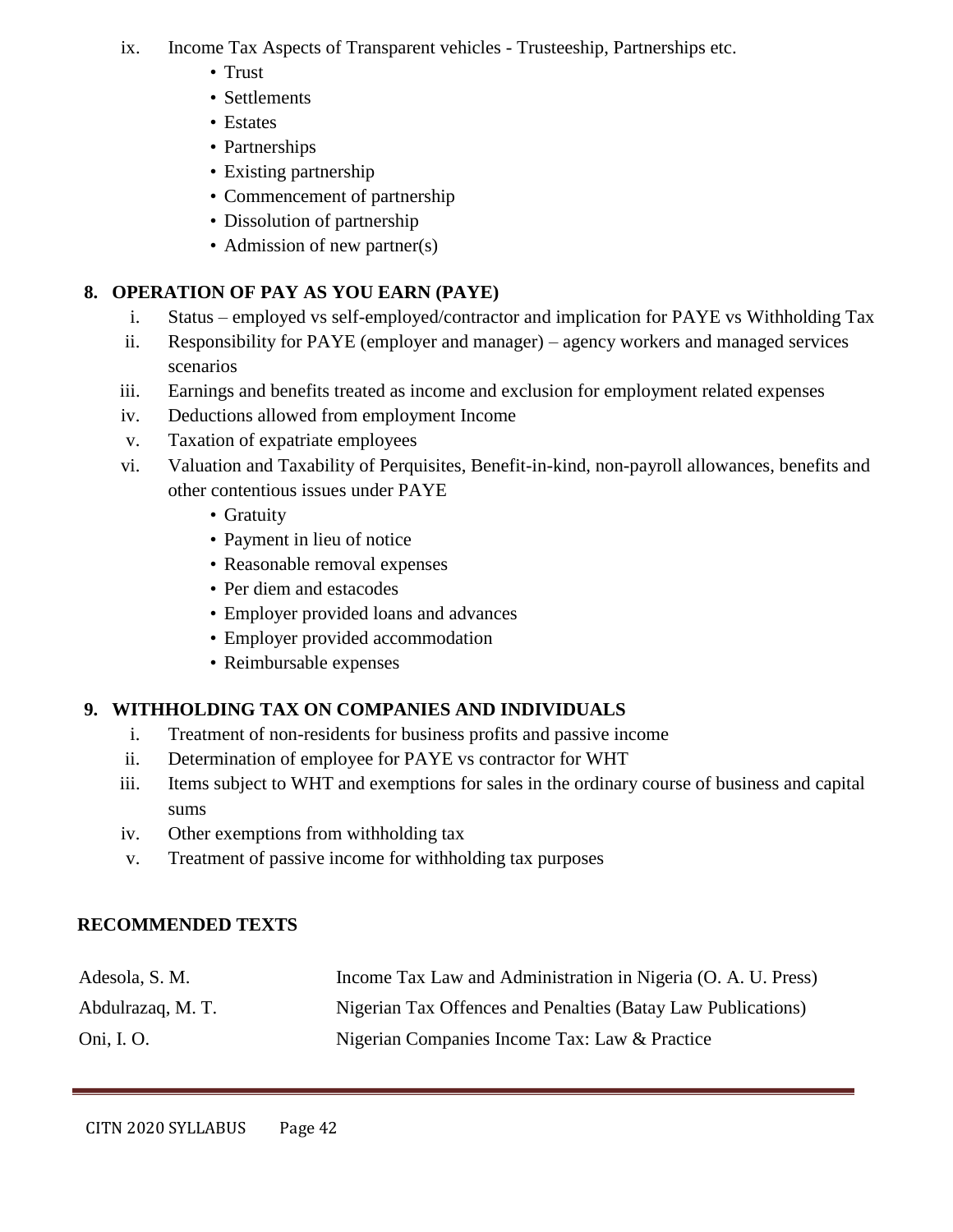| Teju Somorin                       | TejuTax Reference Book. Malthouse Press Limited, 2012 Edition. |
|------------------------------------|----------------------------------------------------------------|
| Offiong U.B.                       | Companies Taxation in Nigeria. 2016 Edition                    |
| Joseph A. A.                       | Nigerian Income Tax & Its International Dimension              |
| <b>CITN</b>                        | <b>Tax Guide and Statutes</b>                                  |
| <b>CITN Study Pack on Taxation</b> |                                                                |
| <b>ICAN Study Pack on Taxation</b> |                                                                |
| Abdullahi Danjuma Zubairu          | - Understanding Nigerian Taxation                              |
| <b>Offiong Bassey</b>              | <b>Income Taxation</b>                                         |
| Gboyega Adejuwon                   | Analysis of Taxation Principles Vol. 1                         |
| <b>Offiong Bassey</b>              | Nigeria Taxation                                               |
| Olugbenga Obatola                  | <b>Rudiments of Nigerian Taxation</b>                          |
| Soyode & Sunday Kajola             | Taxation Principles and Practice in Nigeria                    |
| Arowomole & Oluwakayode            | A Classic Introduction to Nigerian Taxation                    |
| Idowu Abiola & Fasina H. T.        | Principles of Nigerian Taxation                                |
|                                    |                                                                |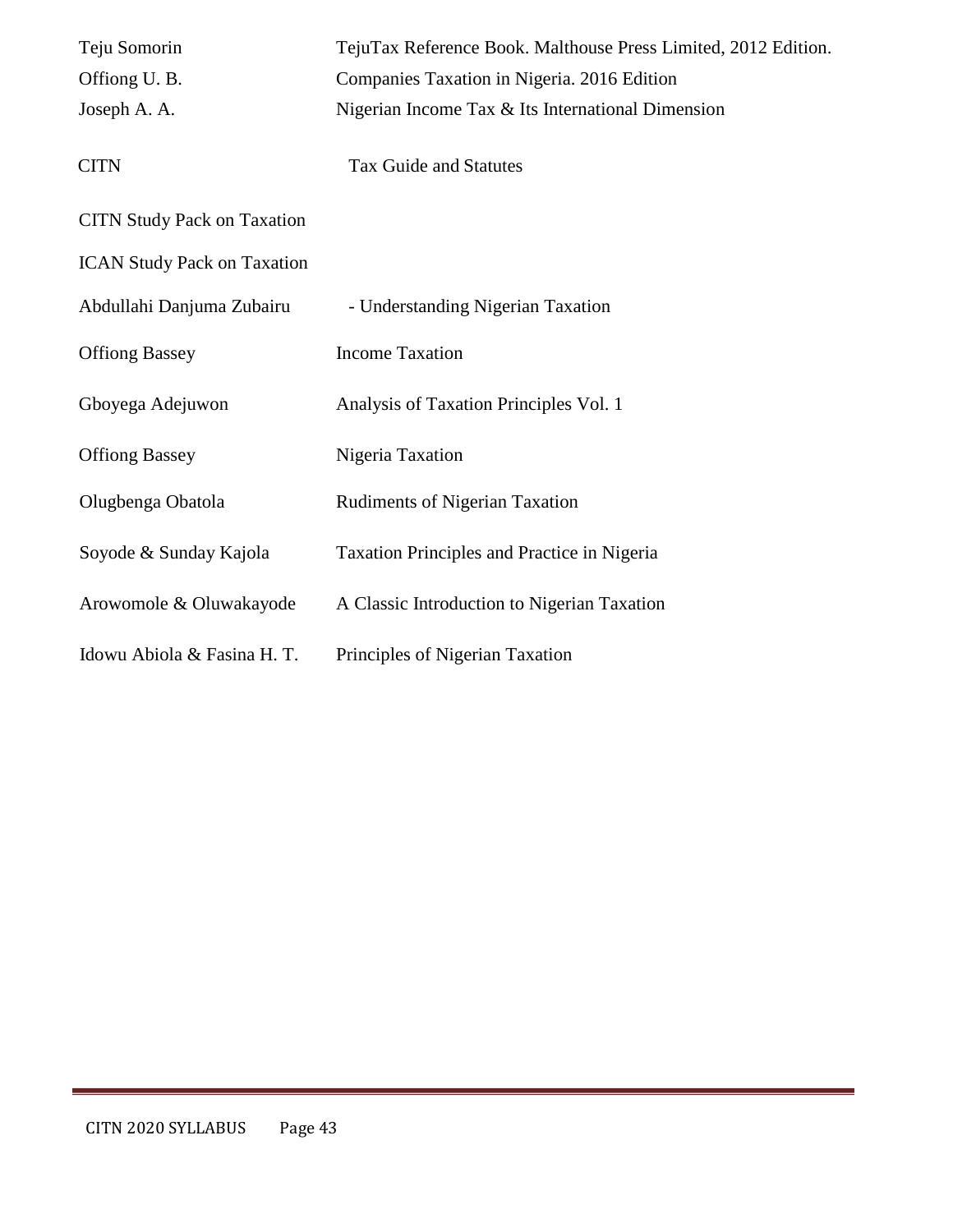### **COURSE TITLE: INDIRECT TAXATION**

### **Course Description:**

The course provides student with in depth knowledge of the indirect tax laws in force and insights into procedural aspects of assessment of tax liability for various taxpayers. It also provides a detailed study of the various provisions of indirect taxation laws and their impact on business decision-making.

**Prerequisites:** Principles of Taxation and Financial Accounting

#### **Aims and Objectives of the Course:**

At the end of this paper, candidates will be able to:

- i. Understand the principles underlying the Indirect Taxation Statutes with reference to"
	- Customs and Excise Management Act,
	- the Customs, Excise Tariff, etc. (Consolidation) Act
	- Stamp Duties Act,
	- Hotel Occupancy, Restaurants and Event Centre Consumption Tax Laws,
	- Value Added Tax,
	- Cabotage and local content levies etc.
	- Taxes application to transfer and use of property.
- ii.Compute the assessable value of transactions related to goods and services for levy and determination of duty liability and VAT liability.
- iii.Identify and analyze the procedural aspects under different applicable statutes related to indirect taxation.

### **COURSE CONTENTS**

### **1. LEGAL BASIS AND NATURE OF INDIRECT TAX**

- i. Constitutional validity of Value Added Tax (VAT), consumption tax and various levies (including taxes introduced by enactment of new laws)
- ii. Features of indirect tax
- iii. Powers to administer various indirect taxes and sharing formula between tiers of Government for Value Added Tax

### **2. HISTORY OF VAT AND GENERAL PRINCIPLES**

- i. General definition of VAT
- ii. Difference between variant of VAT practiced in Nigeria and the variant practiced in most parts of the world.
- iii. International principles for cross border Destination versus origin principles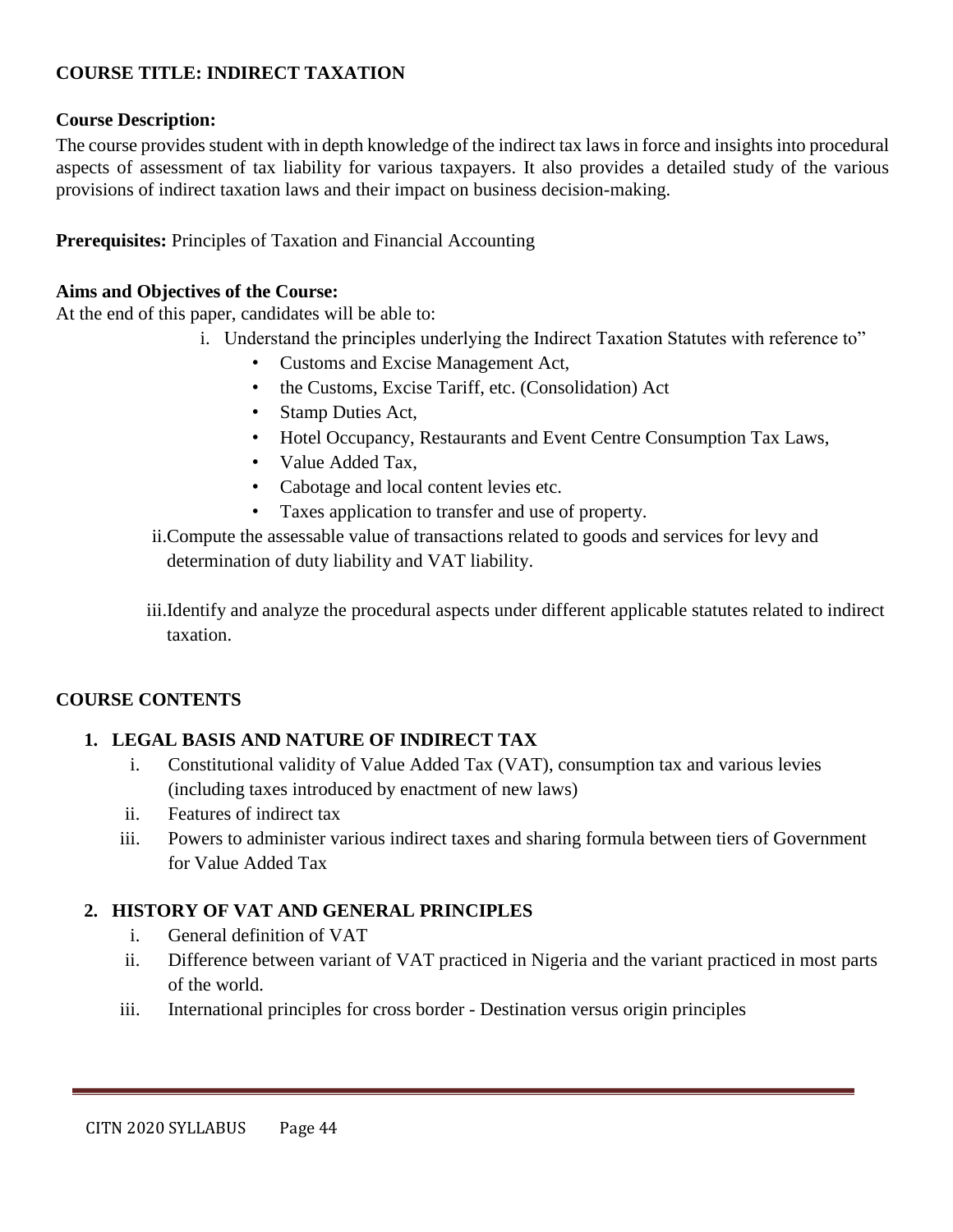### **3. IMPOSITION OF VAT**

- i. Scope of coverage
- Definition of taxable person
- Definition of supply including
	- Application of the tax on leases with a focus on what constitute taxable goods given the use of the phrase "letting of taxable goods…."
	- Definition of taxable goods and services (lack of definition vs definition in sale of goods Act and the Black Law's dictionary)
	- Out of scope transactions Federal High Court in the Judgment between the Federal Inland Revenue Service (FIRS) and CNOOC
- Responsibility of Government Ministries and Agencies
- Non-Resident Companies
- ii. Schedule of exempt items
	- Exemptions in the law vs exemptions by the FIRS information Circulars
	- Clarification on whether VAT would apply on any transaction which is not specifically exempted in the VAT Act
- iii. Schedule of zero-rated items with examples
- iv. Definition and application of VAT on imported goods and services including value of imported goods.
- v. Definition and application of VAT on exported goods and services compared and contrasted with destination and origin principles

### **4. ADMINISTRATION OF VAT**

- i. Timeline for registration commencement of business or commencement of the Act and how it applies to new businesses.
- ii. Process of Registration
- iii. Obligation to register for VAT by Non-resident companies

### **5. RETURNS, PAYMENT AND OFFENCES**

- i. Obligation to issue a tax invoice and description of a tax invoice
- ii. Definition of output tax
- iii. Definition of input tax and allowable input tax
- iv. Obligation to deduct the tax at source (application to Government Ministries, Agencies, Nonresident companies (NRCs) and Oil and gas Industry)
- v. Impact of obligation to deduct on Oil and gas industry and allowable input VAT claim in the industry
- vi. Obligation (specifically who is obliged to) and timeline for submitting returns
- vii. Obligation to remit and timeline for remitting tax collected
- viii. Cash vs Accrual method of reporting and payment of VAT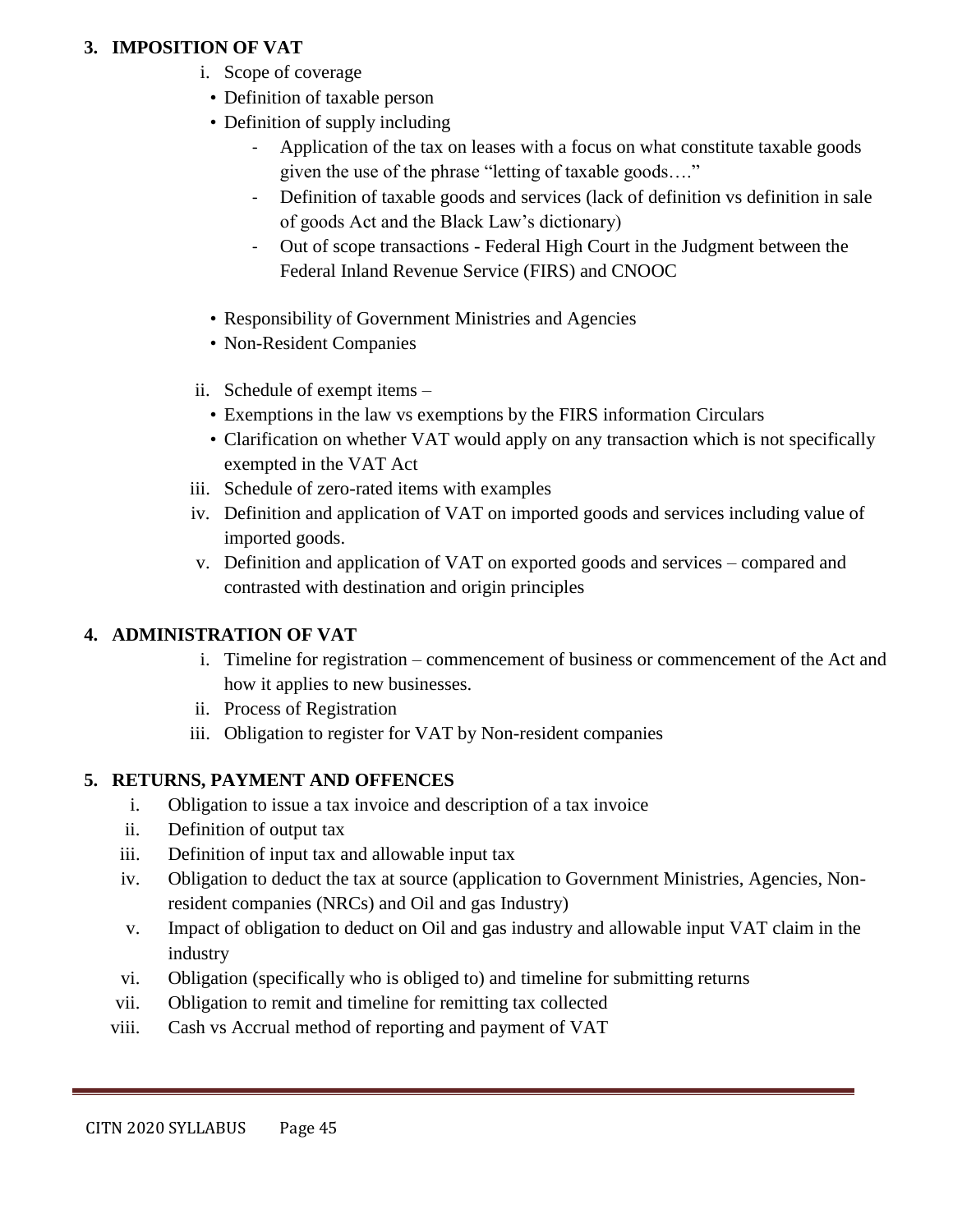#### ix. Penalties

- Provision of false documents
- Evasion of tax
- Failure to notify change of address
- Failure to issue a tax invoice/issuance of a tax invoice by unauthorized persons
- Failure to register
- Failure to submit returns
- Failure to keep records

### **6. CASE LAW**

### **7. CUSTOMS AND EXCISE DUTIES**

- i. Delivery terms (incoterms) impact on liability for duty and VAT
- ii. Tariff classification and rates of duty
	- Rules of classification
	- Tariff quotas, tariff suspensions and reliefs
		- Duty drawback and duty draw back facilities
		- Temporary importation permits
		- Bonded warehouse
		- **Export Processing Zones**
		- ECOWAS Trade Liberalization Scheme
- iii. Customs valuations
- iv. Procedural aspects for importation and exportation
	- Import license
	- Export license
	- Regulators Nigerian Export Promotion Council, Nigerian Customs Service, Standards Organisation of Nigeria, Nigeria Agency for Food and Drug Administration and Control, etc
- v. Export Expansion Grant
- vi. Excise duties
	- Dutiable liquor and tobacco products and statutory definitions
	- Valuation of goods for excise duty purposes
	- Excise factory
	- Removals and warehousing

### **8. STAMP DUTIES**

i. Administration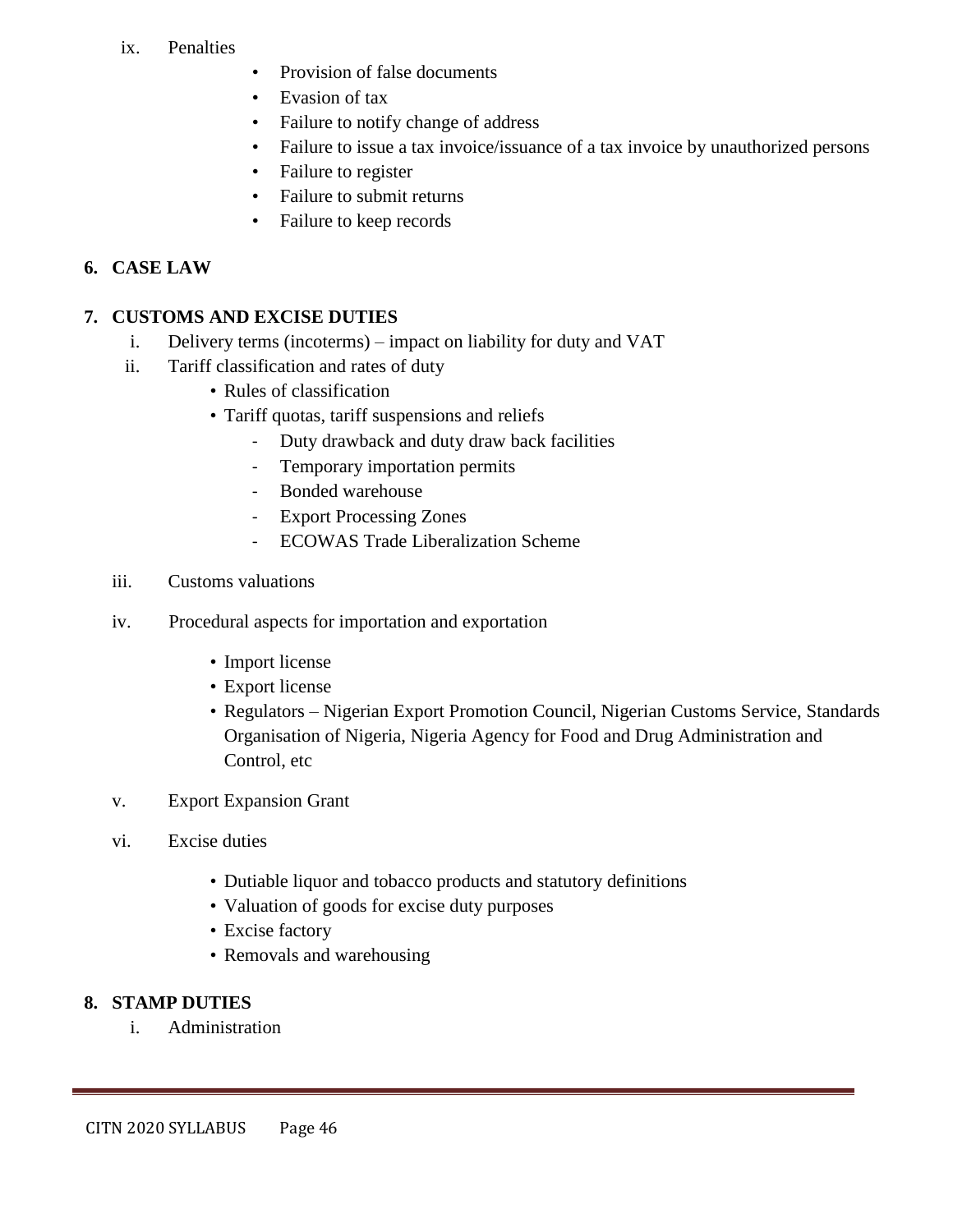- ii. Types of stamps
- iii. Chargeable interests, transactions and consideration
- iv. Ad valorem and fixed charge and schedule of rates and charges
- v. Exemptions and reliefs (transfer of shares, transfer of property within a group, acquisition of vessels etc.)
- vi. Recent developments and cases on stamp duties e.g. Stanbic IBTC vs FIRS on N50 stamp duty

## **9. OTHER INDIRECT TAXES AND TRENDS**

- i. Other indirect taxes
- Niger Delta Development Commission Fund
- Hotel Occupancy and Restaurant Consumption Tax
- Levies imposed by the Nigerian Maritime Administration and Safety Agency
- Local content surcharge imposed on transactions in the oil and gas industry
- Governor's consent and taxes applicable to transfer of property
- Tenement rates and taxes on utilization of property
- ii. Recent trends
	- Electronic fiscal devices
	- Base Erosion and Profit Shifting proposals on the digital economy (taxing remote digital supplies)

### **RECOMMENDED TEXTS**

| <b>CITN</b>      | <b>CITN</b> Nigerian Tax Guide and Statutes                      |
|------------------|------------------------------------------------------------------|
| Abdulrazaq, M.T. | Introduction to Nigerian Customs and Excise Duties (CITN)        |
| Various laws:    | Nigerian Oil and Gas Content Development Act,                    |
|                  | Stamp Duties Act,                                                |
|                  | Value Added Tax Act, etc                                         |
| Teju Somorin     | - TejuTax Reference Book. Malthouse Press Limited, 2012 Edition. |
|                  | Vol. I &II                                                       |

CITN Study Pack on Taxation ICAN Study Pack on Taxation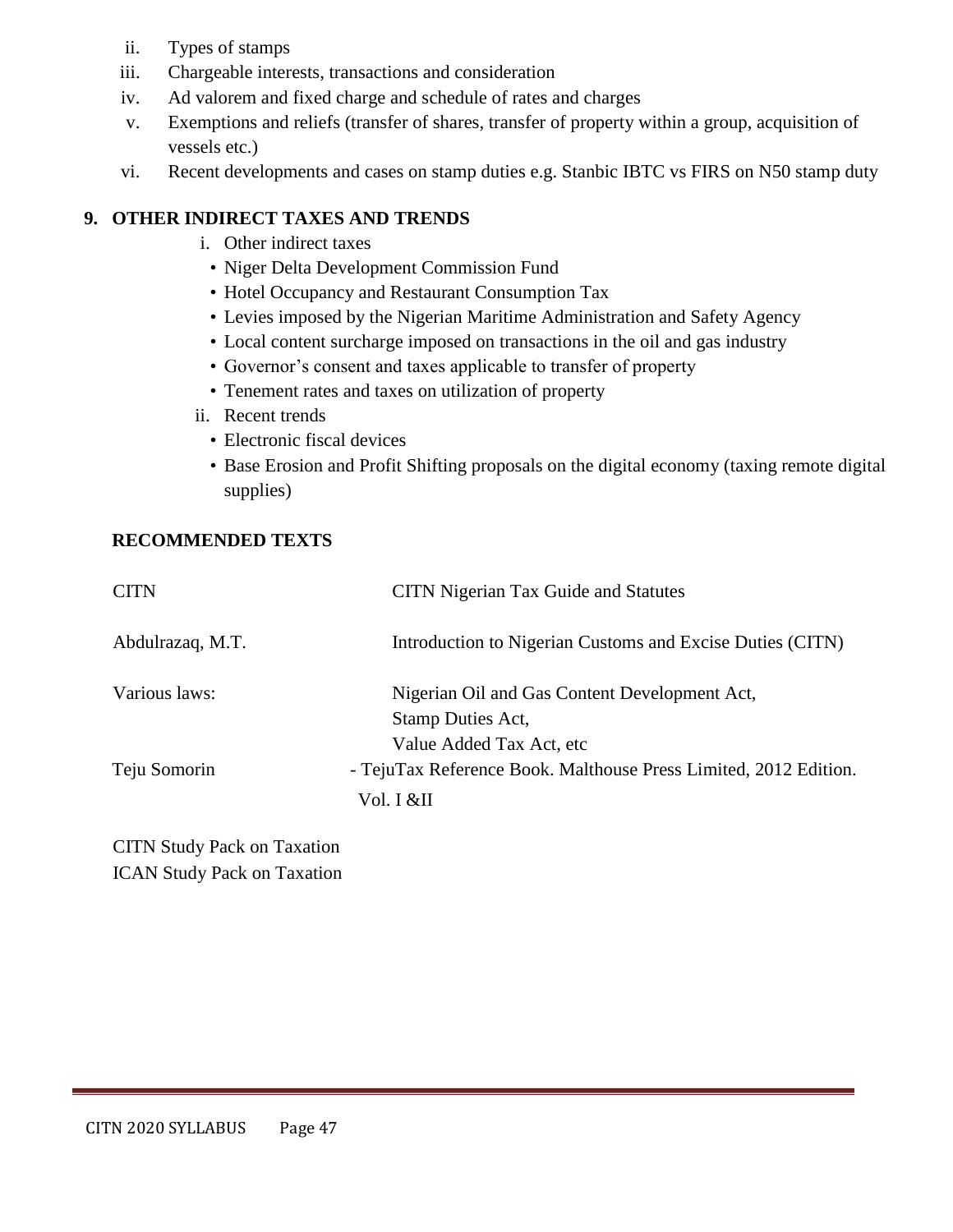## **COURSE TITLE: GOVERNANCE, RISK AND ETHICS**

#### **Course Description:**

This course seeks to enhance candidates' level of knowledge on contemporary business issues ranging from strategic management to effective risk management framework, sound corporate governance and importance of ethics in a business environment.

**Prerequisite:** Corporate Law, Economics, Principles of Taxation, Income Taxation, and Taxation of specialized businesses.

#### **Aims and Objectives of the Course:**

At the end of this paper, candidates will be able to:

- i. Discuss strategic management process including its benefits, distinguish between policy and strategy, and explain the elements of SWOT analysis.
- ii. Explain the concept of risk, risk management and Enterprise Risk Management
- iii. Discuss risk management framework and state some international risk management standards
- iv. Define governance and explain the principles of good governance for both private and public sector
- v. Understand the importance of ethics, including tax transparency and morality, to the larger business society.
- vi. Explain the ethical code of conduct as provided in CITN Professional Rules and Practice Guidelines (PRPG).
- vii. Identify CITN Statements of Taxation Standards (STS) applicable to specific business scenarios.
- viii. Explain the concept of Emotional Intelligence and the effect on Business success.

#### **COURSE CONTENTS**

#### **1. STRATEGIC MANAGEMENT**

- i. Concept of Strategic management
- ii. Strategy definition and features
- iii. Components of strategy statements
	- Strategic intent
	- Mission statement
	- Vision
	- Goals and Objectives
- iv. Strategic management process
	- Environmental scanning
	- Strategy formulation
	- Strategy implementation
	- Strategy evaluation
- v. Comparison of strategy formulation and strategy implementation
- vi. Definition and characteristics of strategic decisions
- vii. Benefits of strategic management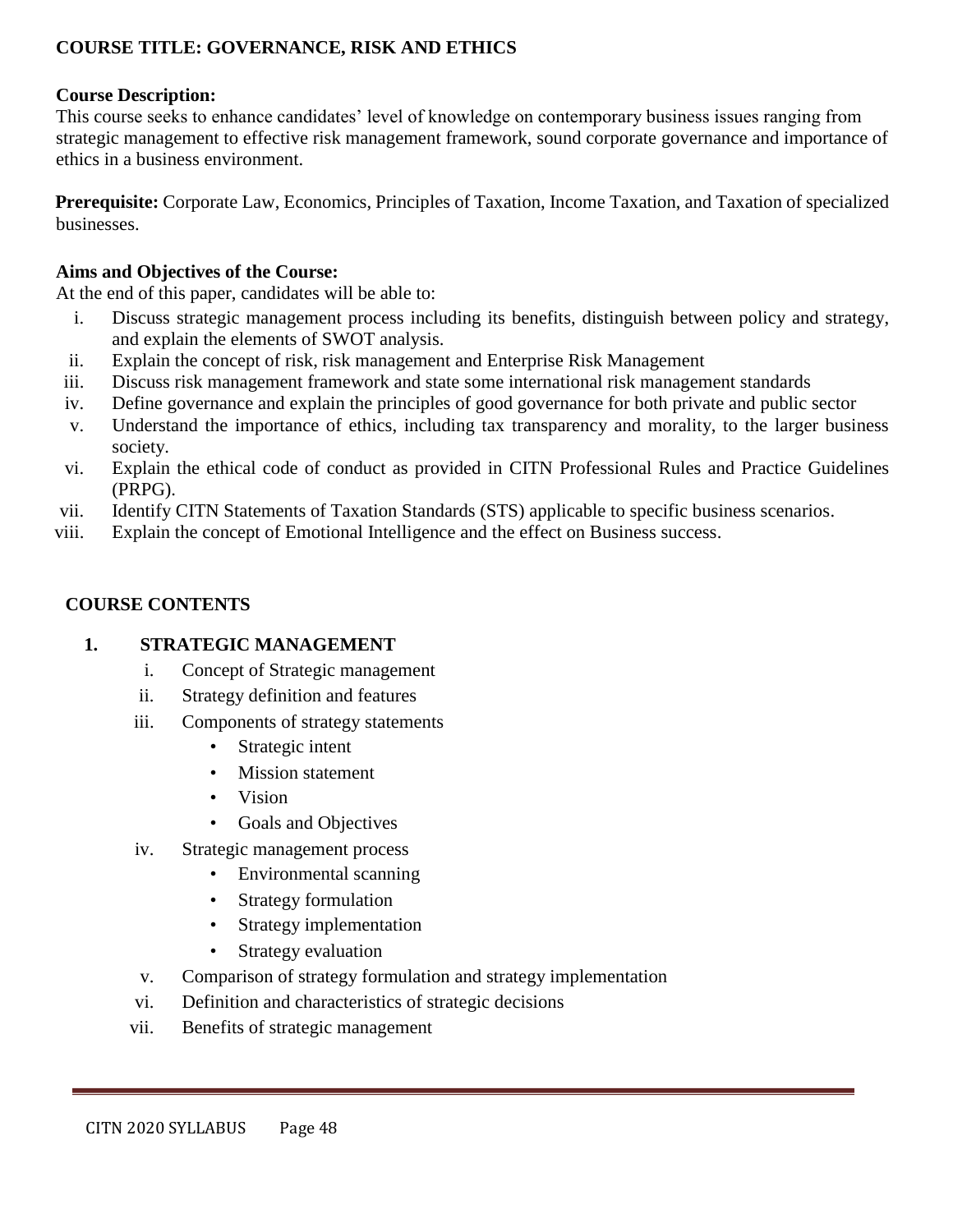- Financial benefit
- Non-financial benefit
- viii. Definition and features of business policy
- ix. Difference between business policy and strategy
- x. Definition, advantages and limitations of SWOT Analysis
- xi. Assessment of e-Business
	- Principles of e-Business
	- E-Business Application (Purchasing & Supply, Relationship Management, Taxation)

# **2. RISK MANAGEMENT:**

- i. Meaning and types of risk
- ii. Components of business risk including risks arising externally or internally and relating to achievement of:
	- Strategic objectives
	- Operational efficiency and effectiveness
	- Reliable reporting
	- Legal, regulatory and ethical compliance
- iii. Meaning and principles of risk management
- iv. Risk management framework
	- Risk assessment
		- Inherent risk
		- Residual risk
	- Risk management process
		- Identification; Analysis; Evaluation & Ranking; Response Planning; Monitoring & Review
	- Risk monitoring
	- Risk mitigation strategies
	- Risk response strategies
- v. Relationship between risk management, governance, internal control and compliance.
- vi. Tax Audit Risk Assessment
- vii. Meaning and concept of Tax risk Management framework.

# **3. GOVERNANCE:**

- i. Meaning and concept of governance and corporate governance
- ii. Definition and principles of good governance
	- Fair conduct of elections, representation and participation
	- Responsiveness
	- **Efficiency and Effectiveness**
	- Openness and transparency
	- Rule of law
	- Ethical conduct
	- Competence and capacity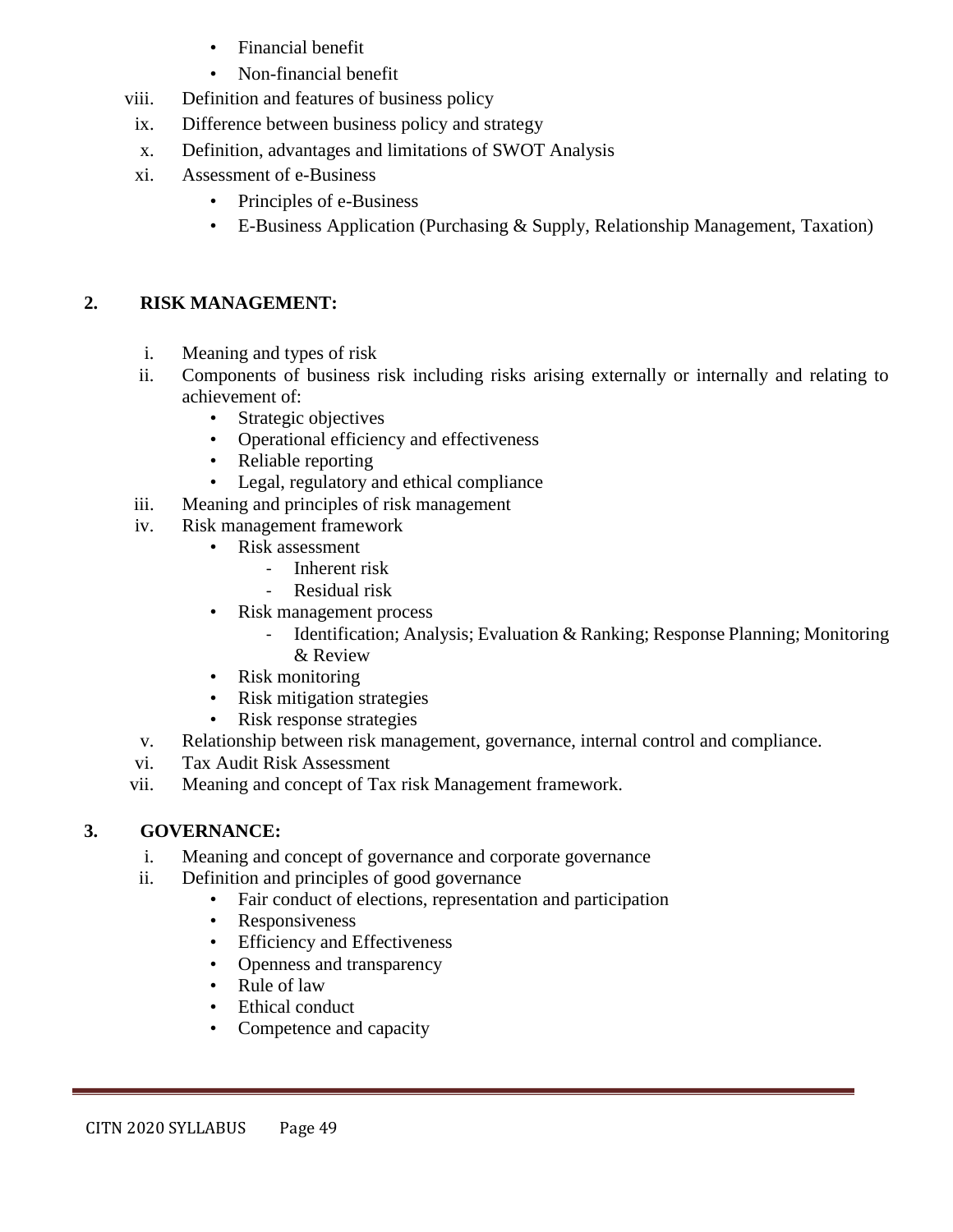- Innovation and openness to change
- Sustainability and long-term orientation
- Sound financial management
- Human rights, cultural diversity and social
- Accountability
- iii. Nature, significance and scope of enterprise governance
- iv. Threats to effective governance from tax perspective
- v. Role and responsibilities of an effective board
- vi. Importance of probity as a principle of governance assessing issues and their implications in a given scenario.
- vii. Principles of good governance in the Public sector
	- Professional ethics
	- Professionalism
	- Leadership
	- **Accountability**
	- **Transparency**
	- Participation
	- **Responsiveness**
	- Compassion and humanity
- viii. Governance issues in the accountability of Management to the board, shareholders and other stakeholders.
- ix. Scope, background and concept of Corporate Social Responsibility (CSR) and Sustainability in business.
- x. Definition and explanation of Tax morality, Voluntary tax compliance and Tax transparency.
- xi. Definition and application of Tax Justice concept
- xii. Recent global development in enterprise and corporate governance.

# **4. ETHICS:**

- i. Definition and meaning of Ethics and business ethics.
- ii. Distinguishing features of ethics and morality
- iii. Fundamental principles of ethics
	- Principle of Respect for autonomy
	- Principle of Beneficence
	- Principle of non-maleficence
	- Principle of justice
- iv. Principles of Business ethics (i.e. ethical principles in the workplace)
	- Honesty
	- **Integrity**
	- Promise-keeping and trustworthiness
	- **Loyalty**
	- **Fairness**
	- Concern for others
	- Respect for others
	- Law abiding
	- Commitment to excellence
	- **Leadership**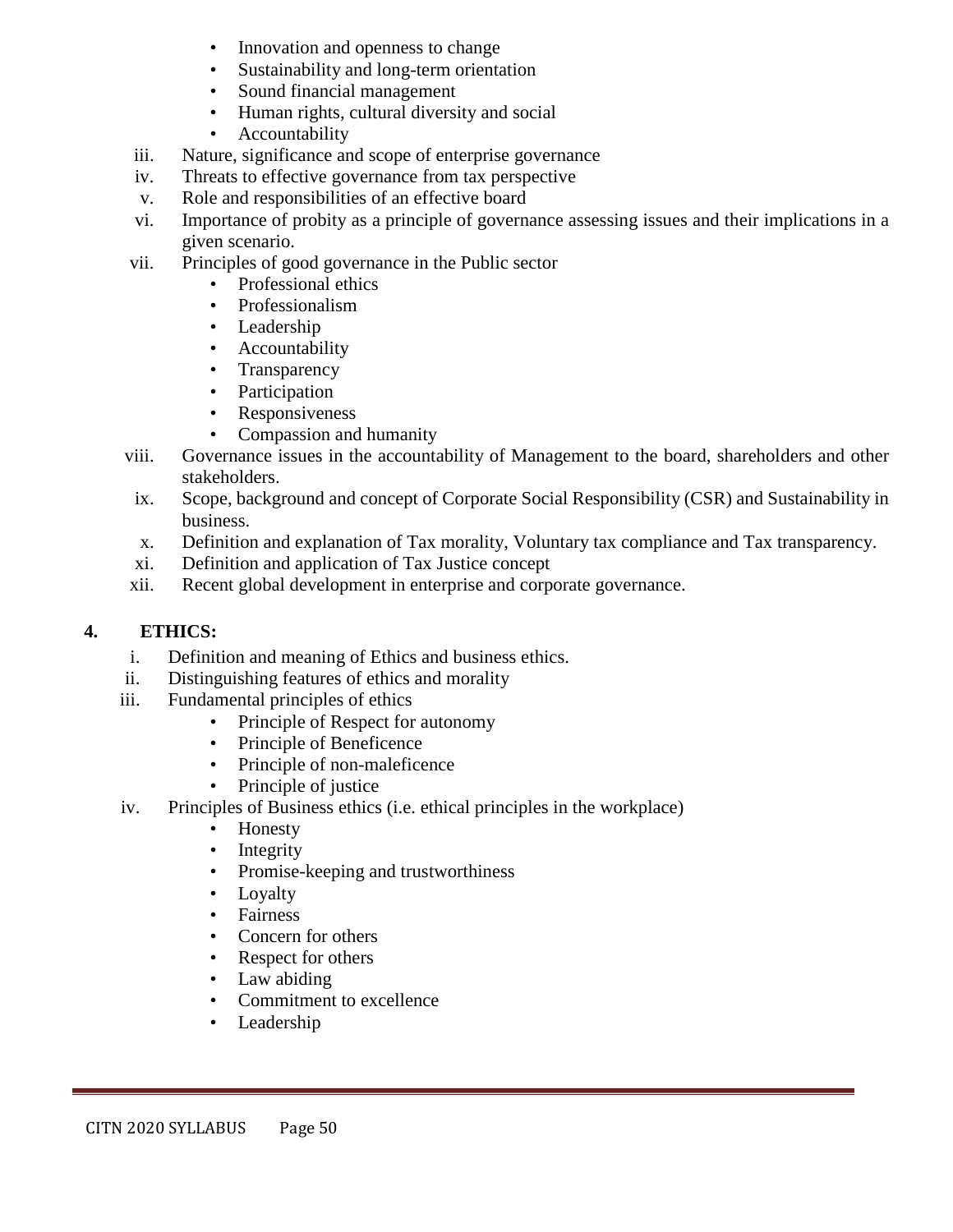- Reputation and morale
- **Accountability**
- v. Relationship between business ethics and business success
- vi. Business ethics and corporate social responsibility
- vii. Ethical principles for CITN Tax Professionals in accordance with Statement of Taxation Standards (STS) and the Professional Rules and Practice Guidelines (PRPG)

### **5. EMOTIONAL INTELLIGENCE:**

- i. Definition and meaning of Emotional Intelligence (EI)
- ii. Competencies/Types of Emotional Intelligence
	- Self-awareness.
	- Self-regulation.
	- Motivation.
	- Empathy.
	- Social skills.
- iii. Comparison of Emotional Intelligence and Intelligent Quotient (IQ)
- iv. Importance of Emotional Intelligence to business success
	- Staff Motivation
	- Better working environment
	- Escalation of business success
	- Team spirit and bonding
	- Elimination of communication barrier

### **RECOMMENDED TEXTS**

| David, K. (2017)                                | Tax Strategy (The Nitty-Gritty Practice)                                       |
|-------------------------------------------------|--------------------------------------------------------------------------------|
| Oyedokun, G. E. (2017)                          | Fundamentals of Leadership: ASCO Publishers; Lagos Nigeria                     |
| Oyedokun, G. E. (2019).                         | Business policy, strategy & ethics. Lagos, Nigeria. Aaron & Hur<br>Publishing. |
| <b>CITN</b>                                     | Tax Guide and Statutes                                                         |
| Teju Somorin                                    | - TejuTax Reference Book. Malthouse Press Limited, 2012 Edition.<br>Vol. I &II |
| <b>CITN Study Pack on Governance and Ethics</b> |                                                                                |

ICAN Study Pack on Governance and Ethics

### **INTERNET SOURCES**

1. Strategic Management by Management Study Guide <http://www.managementstudyguide.com/>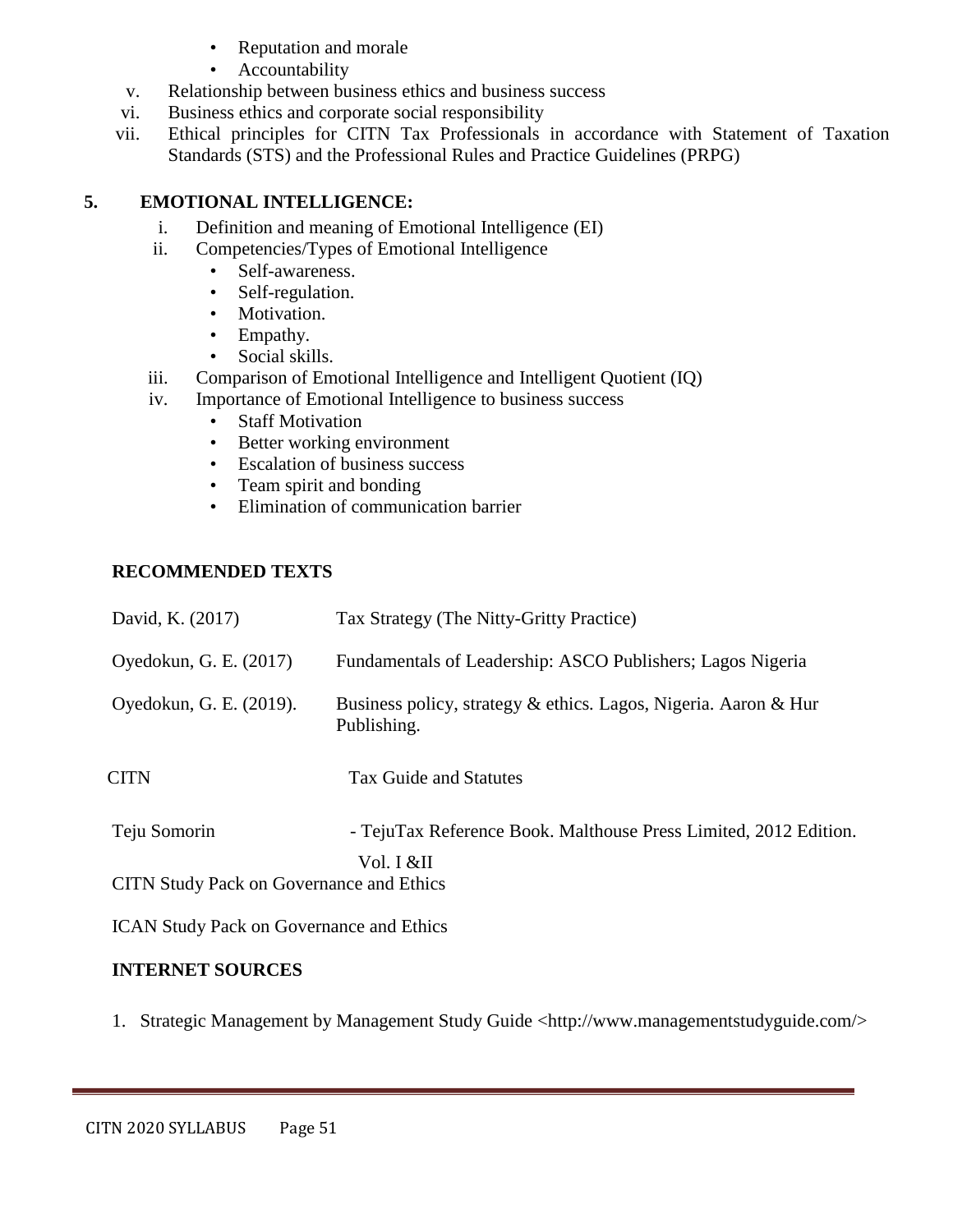- 2. What are the 5 Risk management Steps in a Sound Risk management process? <http://continuingprofessionaldevelopment.org/risk-management-steps-in-risk-managementprocess/>
- 3. 12 Principles of good governance and European Label of Governance Excellence (ELoGE) <https://www.coe.int/en/web/good-governance/12-principles-and-eloge/>
- 4. Josephson Institute of Ethics <http://josephsononbusinessethics.com/2010/12/12-ethical-principles-for-business-executives/>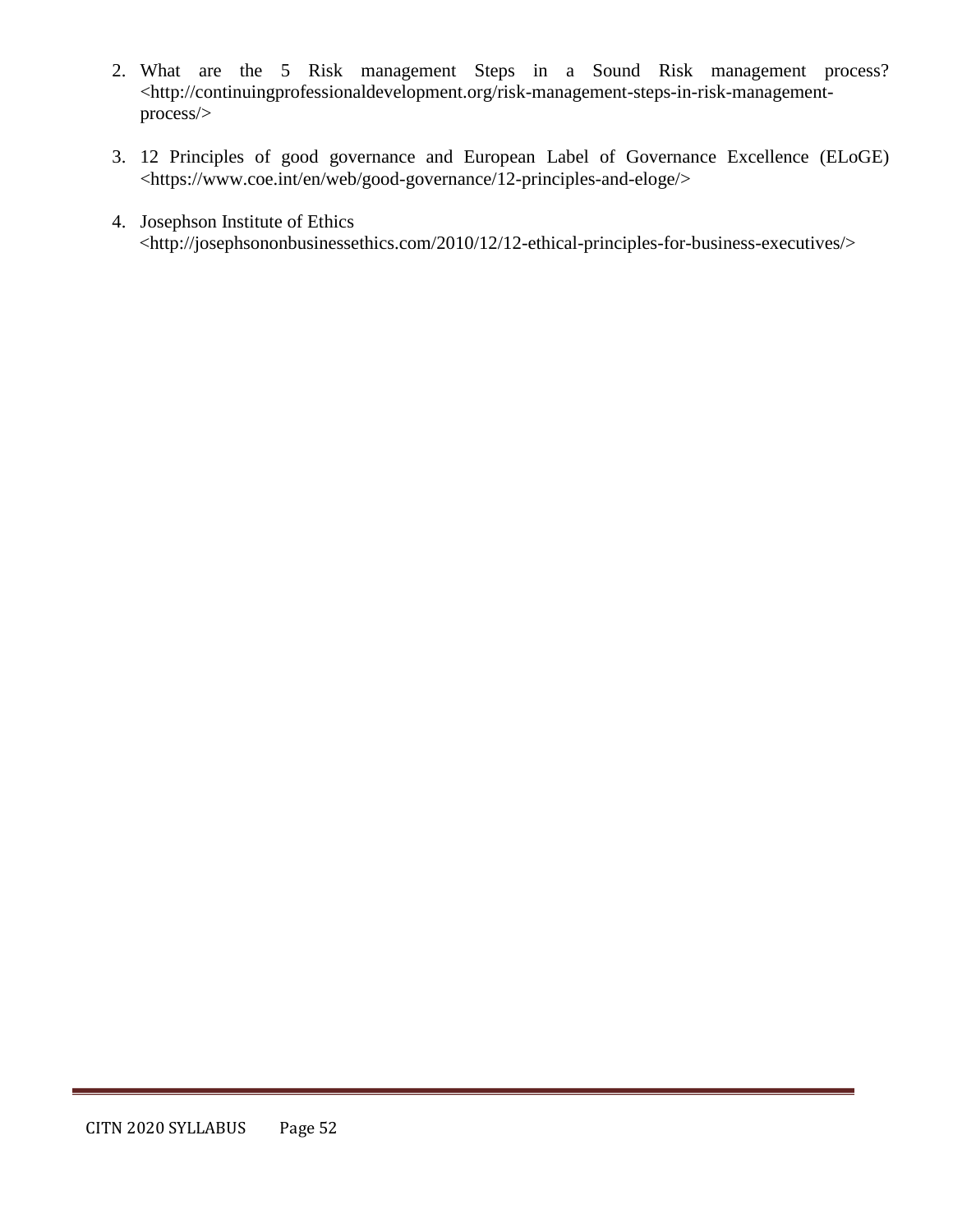### **PROFESSIONAL TAXATION II**

### **COURSE TITLE: TAX AUDIT AND INVESTIGATION**

#### **Course Description:**

The course is designed to cover the audit of all the variables in the income statement, the balance sheet and the cash flow statement identifying the tax audit risk issues and risk assessment. It also covers the investigation of fraud, error of omission or commission and intentional manipulation of the variables in order to lessen the taxpayer's tax liability.

Candidates must have prerequisite knowledge of principles of taxation and financial accounting at Foundation level as well as practice of income and indirect taxation, and income tax for specialized businesses at Professional level I.

#### **Aims and Objectives of the Course:**

The aim of this course is to enable candidates to have the knowledge and skill of identifying the risky areas in tax audit and investigation (such as financial misstatements, tax evasion and tax avoidance schemes) and provide mechanism to counter Tax Avoidance and Tax Evasion.

At the end of this course, candidates should be able to:

- i. Explain the concept of tax audit and investigation, identifying the differentiating features of the two concepts.
- ii. Discuss tax audit and investigation principles
- iii. Explain the process for planning tax audit and investigation
- iv. Describe the process for controlling and recording tax audit and investigation
- v. Explain interview techniques for tax investigation
- vi. Explain the determination of audit evidence and understand audit techniques and procedures
- vii. Describe risk based audit approach
- viii. Explain the statutory powers of tax auditors and investigators
- ix. Describe tax audit procedures and risk assessment

### **COURSE CONTENTS**

#### 1. **INTRODUCTION TO AUDIT AND INVESTIGATION**

- i. Meaning and objective of auditing and investigation
- ii. Merits and demerits of auditing and investigation
- iii. Qualities of an auditor and investigator
- iv. Fundamental principles of auditing
- v. Concept of expectation gap in auditing
- vi. Differentiation between Tax Audit and Statutory Audit
- vii. Differentiation between the Internal Auditor, External Auditor and Tax Auditor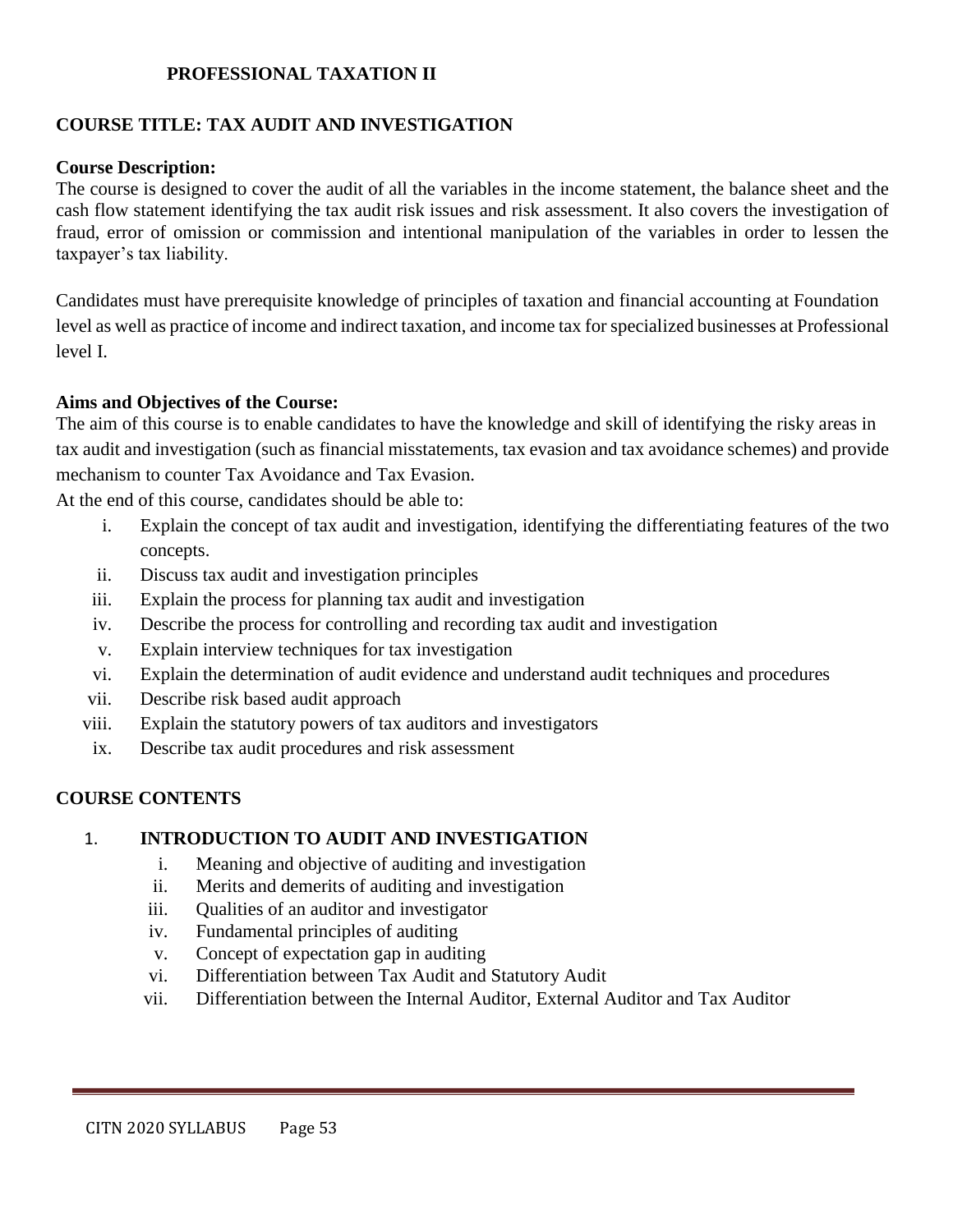### 2. **TAX AUDIT/INVESTIGATION PRINCIPLES**

- i. Definition, nature and purpose of tax audit/investigation
	- An overview of tax audit
	- Classification and types of audit, etc.
- ii. Rules and objectives of tax audit/investigation
	- Legal framework for tax audit
	- Tax audit fundamentals
- iii. Difference between a tax audit and a tax investigation
	- The issue of forensic audit, legal issues and the role of the tax auditor
- iv. Reasons for tax audit and tax investigation
	- Factors for selecting taxpayer for tax audit/investigation
	- Qualities of a good tax audit and tax investigation exercise
- v. Appointment of tax auditors
- vi. Duties, rights and obligations of tax auditors
- vii. Taxpayers rights and obligation
- viii. Professional responsibilities
	- Competencies and ethics of audit staff
	- Tax auditor's independence

### 3. **PLANNING OF TAX AUDIT AND INVESTIGATION**

- i. Sources of taxpayers' financial and business information
- ii. General consideration, nature of business, industry, business cycle and tax compliance history
- iii. Audit/Investigation staffing and logistics
- iv. Preparation of tax audit/investigation programmes
	- Audit management and control
	- Case selection and assignment
	- Audit planning and preparation
	- Basic tax audit tools and techniques
		- Use of mark-ups
		- Use of input/output ratios
		- Use of tax performance ratios
		- Other audit techniques

### 4. **CONTROLLING AND RECORDING AN AUDIT/INVESTIGATION**

- i. Review of accounting system
	- Review of Receipts & Vouchers, the primary books of accounts, cash flow, etc.
	- The examination of the ledgers, control accounts and the trial balance
	- Tax examination of the income statements particularly salient variables e.g. sales, administrative expenses, closing stock, etc.
	- Tax examination of the balance sheet, particularly the current assets, current liabilities and the working capital, to check liquidity risk.
- ii. Allocation and supervision of work
- iii. Documentation of work done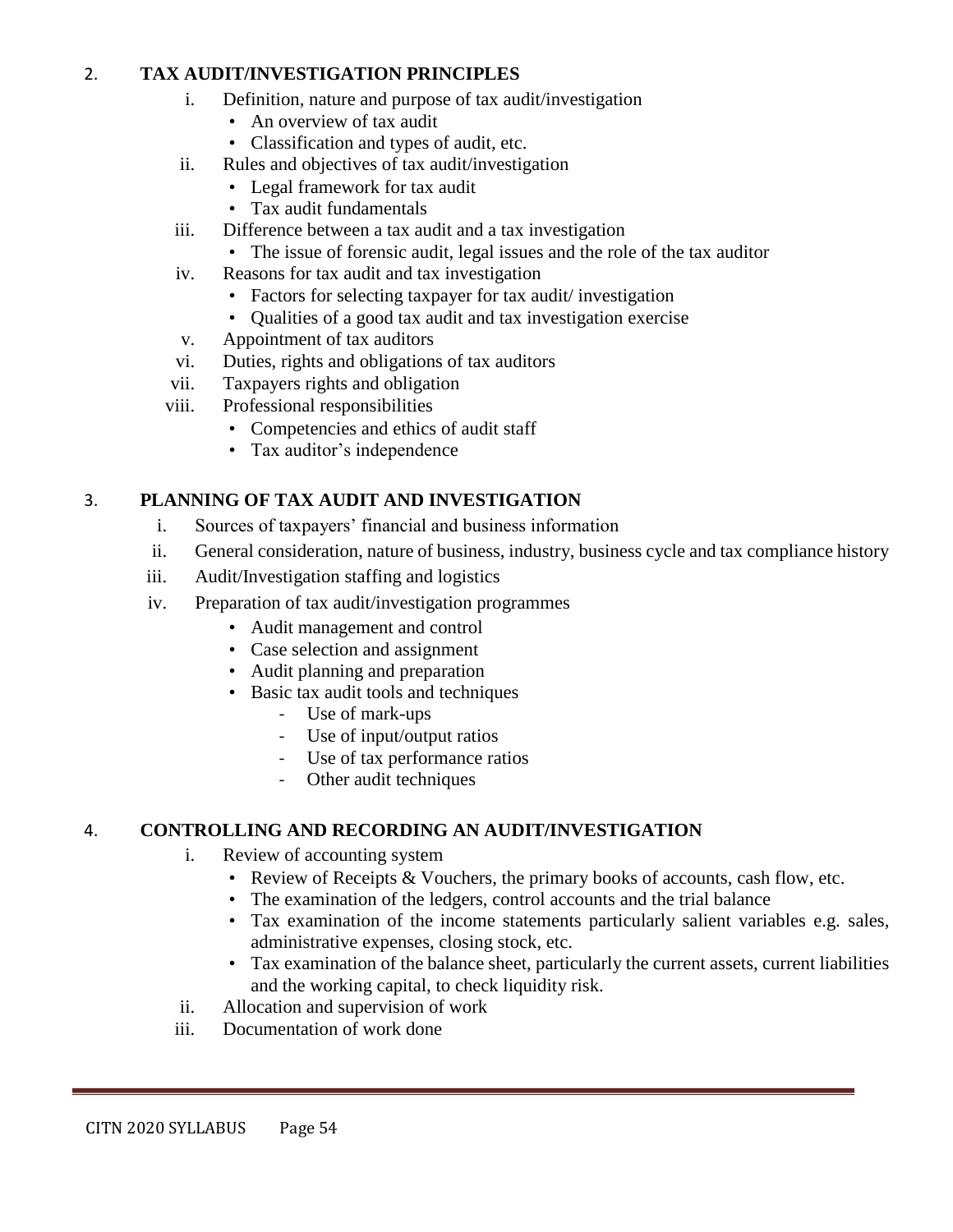- Documentation
- Report writing
- iv. Management of working papers
- v. Evidence of proper review, conclusion and action steps
- vi. Management of commencement and close-out meetings
- vii. Preparation of audit/investigation report
- viii. Decision making after tax audit/investigation
	- Audit/Investigation closure
- ix. Conflicts resolution and settlement of tax disputes

# 5. **INTERVIEW TECHNIQUES**

- i. Preparation for interview
- ii. Managing the interview process
	- Managing eye contact
	- Reading facial expressions and body language
	- iii.Documentation of minutes of meetings and interviews
- iv. Human relation aspects of field interview

# 6. **AUDIT EVIDENCE, TECHNIQUES AND PROCEDURES**

- i. Nature of audit evidence
- ii. Relevance and reliability of audit evidence
- iii. Audit techniques, inspection, observation, enquiry
	- The elements of risk, fraud and error,
	- The application of forensic audit and substantive audit techniques.
- iv. Forensic accounting/audit techniques
- v. Independent confirmation
- vi. Computation and checks, sampling techniques
- vii. Reliance on the work of other auditors, including statutory auditors

# 7. **RISK BASED AUDIT APPROACH**

- i. Understanding Risk Based Auditing
- ii. Focus of the risk-based audit
- iii. Steps of risk based audit
	- Determination of the threats (fraud and errors) confronting the organization
	- Identification of control procedures for preventing, detecting or correcting threats
	- Evaluation of control procedures systems review and test of controls
	- Determination of impact of control weaknesses and degree of auditing required
- iv. The risk-based approach
	- Taxpayer and Industry Profiling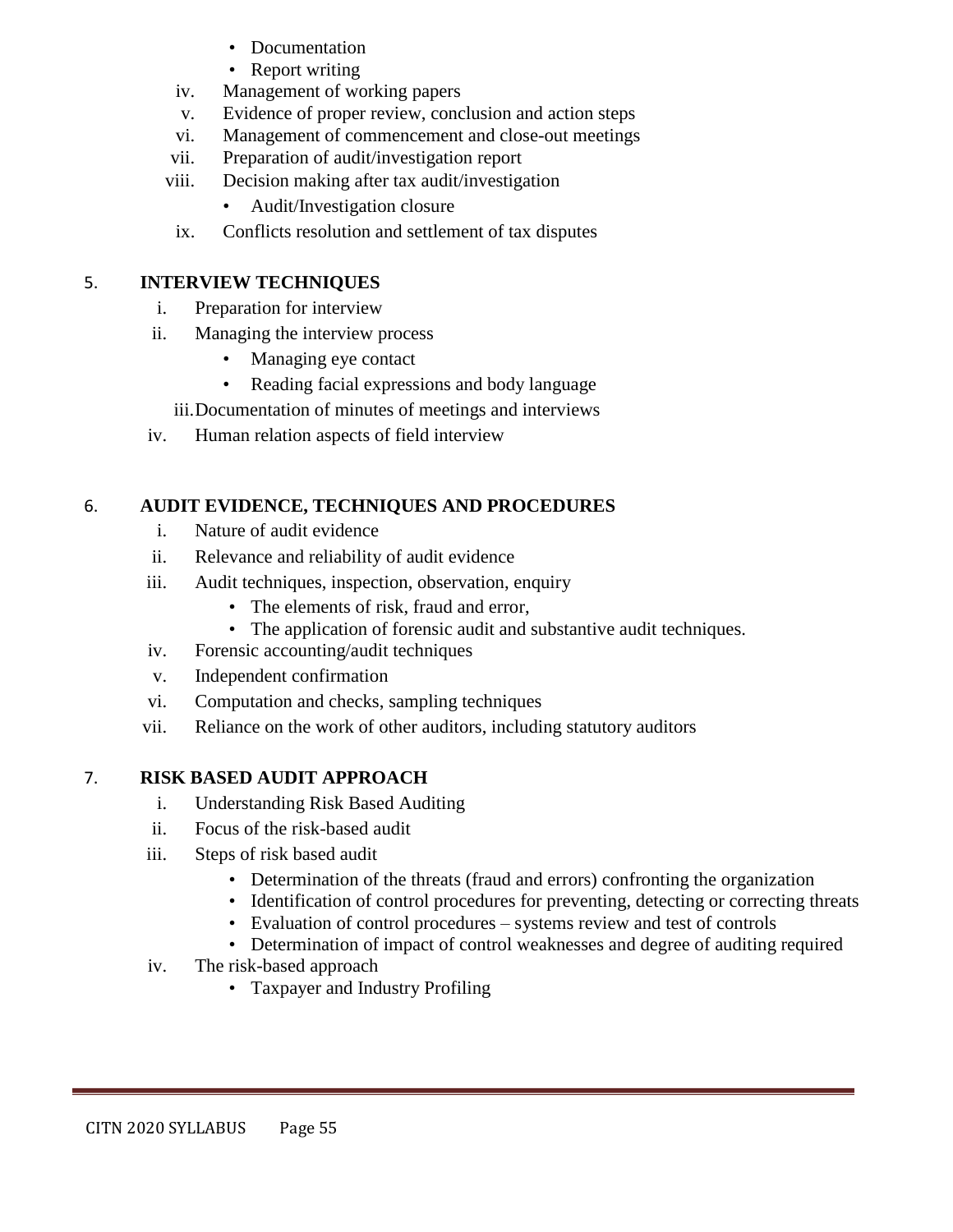- Identifying specific compliance risks e.g. Low stock values compared to turnover; International transfer pricing; Financing arrangements; Wrongly classifying capital expenditure as deductions; etc.
- v. Process of risk based audit approach
	- Understand the Business Environment
	- Develop a Three-year Audit Plan
	- Preliminary Risk Assessment
	- Secondary Risk Assessment
	- Formal Exit Meeting
	- Reporting and Communication

#### 8. **STATUTORY POWERS OF TAX AUDITORS AND INVESTIGATORS**

- i. Power to obtain information
- ii. Power to enter premises
- iii. Power to obtain third party confirmation from banks, etc
- iv. Power of search and seizure under investigation

#### 9. **TAX AUDIT PROCEDURES AND RISK ASSESSMENT**

- i. Tax audit procedures and risk investigations
	- Tax audit procedures on income ascertainment
	- Tax audit procedures on expenditure ascertainment
	- Tax audit procedures on VAT Input and output tax including refunds
	- Tax audit procedures on import duties
	- Cost of Freight and Insurance (CIF) investigations
	- Risk in stock taking
	- Risk controls in sales department
- ii. Sampling risk and forensic investigations
- iii. Materiality concept and tax audit investigations
- iv. Computer Assisted Audit Techniques (CAAT) relating to income and expenditure

### **RECOMMENDED TEXTS - TEXTBOOKS/JOURNALS AND OTHERS**

| Abdulrazaq, M. T.     | Principles and Practice of Tax Planning and Management in Nigeria<br>(Batay Law Publications) |
|-----------------------|-----------------------------------------------------------------------------------------------|
| Adeniji, A. A. (2016) | Tax Audit & Investigation (Value Analysis Publishers)                                         |
| Arogundade, J. A.     | Nigerian Income Tax and Its International Dimension                                           |
|                       | (Spectrum Books Limited), 2010                                                                |
| Bassey, O. U (2013)   | Companies Taxation in Nigeria (The CIBN Press Ltd)                                            |
| CITN -                | Nigerian Tax Guide and Statutes                                                               |
| Fasoto, Foluso        | Nigerian Tax Companion (Hortosaf Associates Ltd)                                              |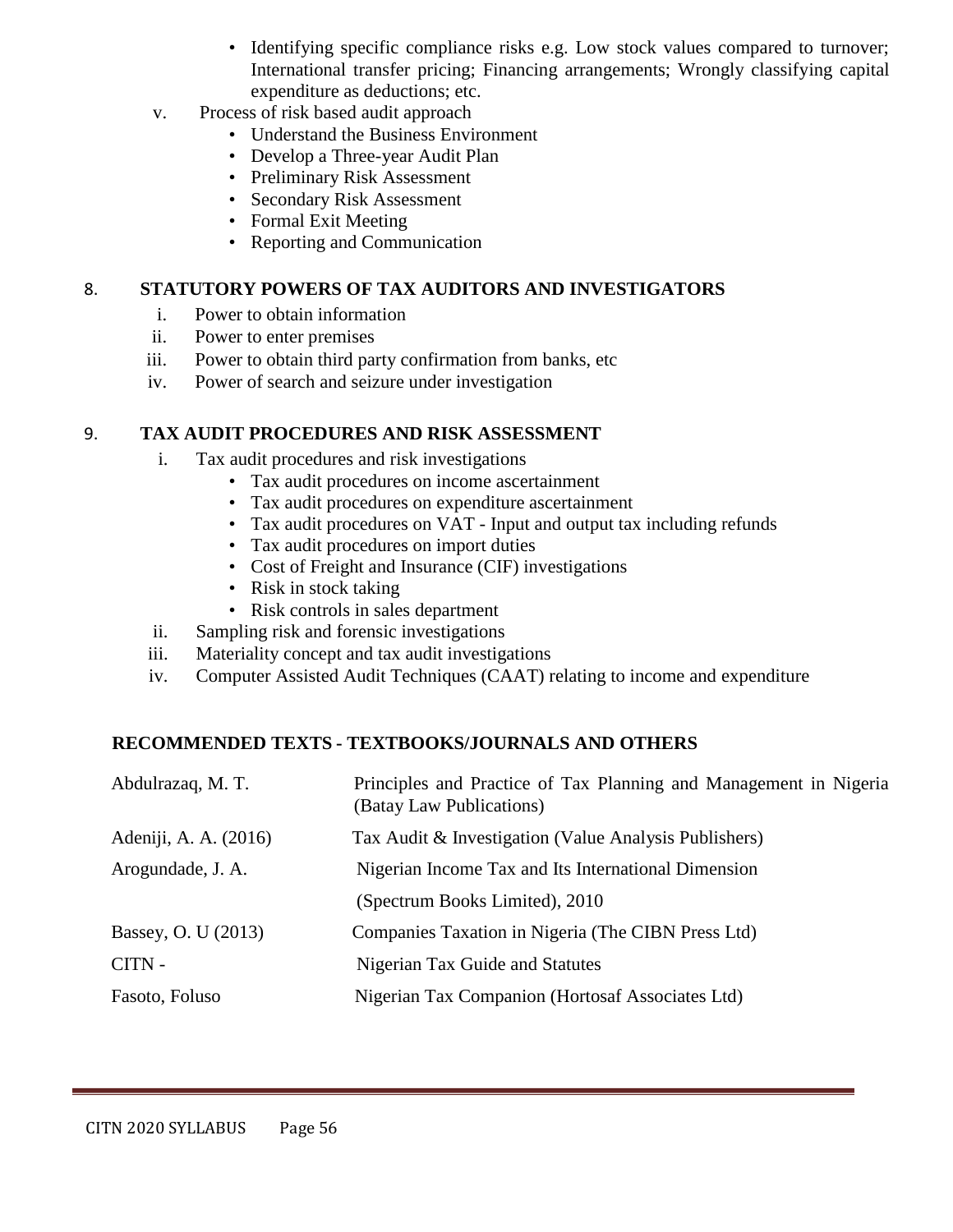|                         | Kumar, R. & Sharma, V. (2011) Practical Auditing: A Risk-based Approach (PHI Learning Private<br>Limited)                                |
|-------------------------|------------------------------------------------------------------------------------------------------------------------------------------|
| Obatola O. S. (2018)    | Essentials of Tax Audit & Investigation. ASCO Publisher. Lagos                                                                           |
| Ochei, B. B.            | The Nigerian Taxman's Book                                                                                                               |
| Olagbaiye, O. O. (2010) | Auditing and Investigation (Alpha Resources Limited)                                                                                     |
| Oni, I. O.              | Nigerian Companies Income Tax: Law & Practice                                                                                            |
| Oyedokun G. E. (2017)   | Compendium of Writings in Forensic Accounting and Fraud<br>Examination (ASCO Publishers)                                                 |
| Oyedokun, G. E. (2018). | Fundamentals of forensic accounting & fraud Investigation. Lagos,<br>Nigeria. Aaron & Hur Publishing.                                    |
| Oyedokun, G. E. (2018). | Ethical justification for creative accounting: Fraud $\&$ forensic<br>Accountants' perspectives. Lagos, Nigeria. Aaron & Hur Publishing. |
| Oyedokun, G. E. (2019). | Imperatives of tax audit & investigation. Lagos, Nigeria. Aaron & Hur<br>Publishing                                                      |
| Teju Somorin            | - TejuTax Reference Book. Malthouse Press Limited, 2012 Edition.<br>Vol. I &II                                                           |
| <b>Offiong Bassey</b>   | Tax Audit and Investigation: Revision Kit                                                                                                |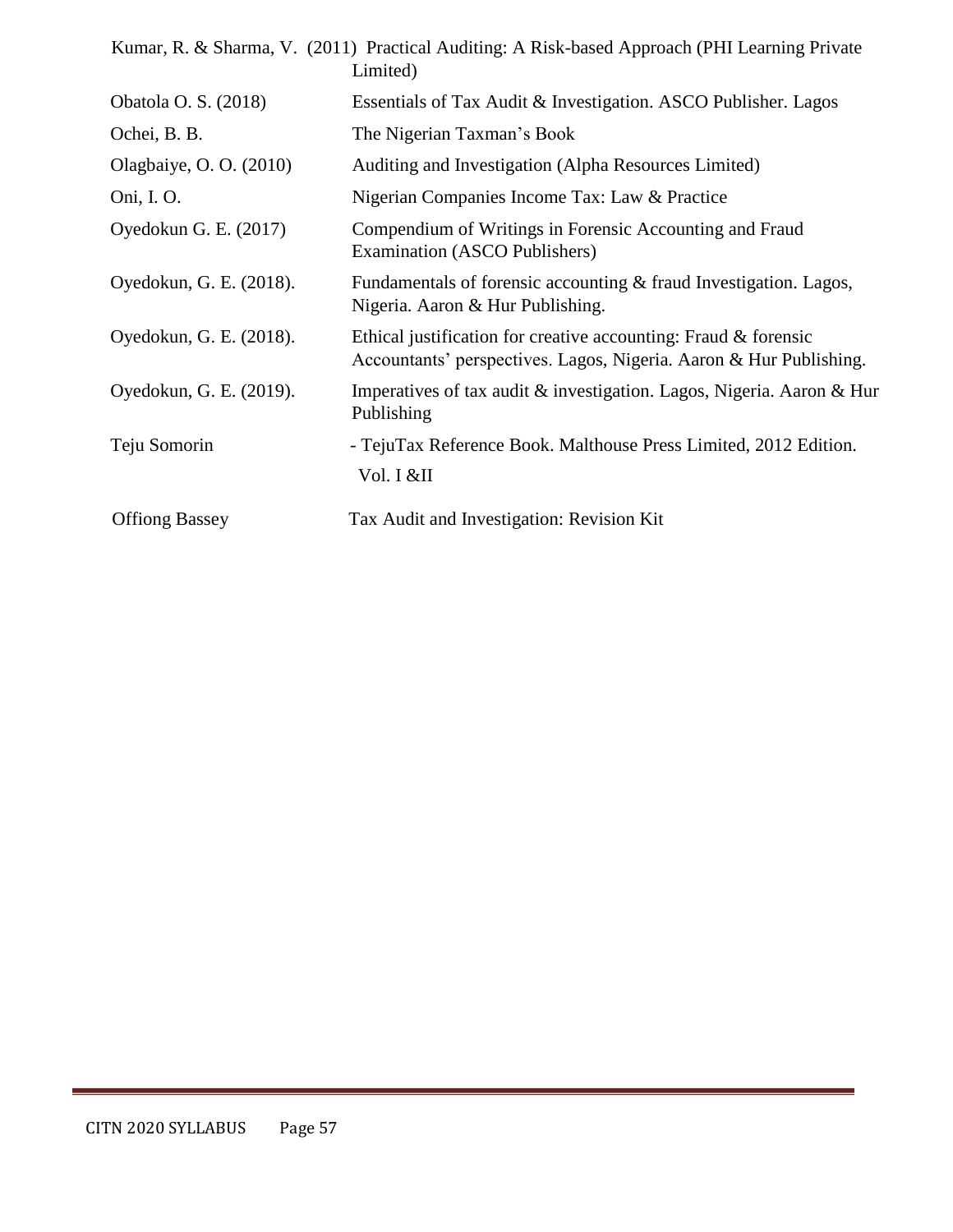### **COURSE TITLE: INTERNATIONAL TAXATION**

#### **Course Description:**

This course focuses on providing students with required knowledge on taxation law and policy from a comparative and international view point. It covers principles of international tax law, tax policy, double tax treaties, transfer pricing rules and thin capitalization.

### **Prerequisite:**

Candidates taking the course should have knowledge of Principle of taxation, Corporate Law and Economics.

#### **Aims and Objectives of the Course:**

At the end of this paper, the candidate should have the knowledge and understanding of the following:

- i. Basic principles of international tax law.
- ii. How different domestic tax laws interact at the international plane
- iii. Causes of international double taxation.
- iv. Tax implications on residence Rules
- v. Purpose of Double Taxation Treaty (DTT) and taxation of businesses, individual and investment income under the DTT
- vi. Concept of Permanent establishment
- vii. Application of Nigerian transfer pricing regulation to related party transactions.
- viii. Effect of Thin capitalization on income taxes
- ix. The effects of offshore judicial decisions in resolving international tax matters in Nigeria.

### **COURSE CONTENTS**

### **1. INTERNATIONAL TAX POLICY**

- i. Introduction to International taxation
- ii. Objectives of international tax rules
- iii. Taxation of inward and outward investments
- iv. Definition of Key terms
	- Active and passive income distinction
	- Portfolio investment
	- Double taxation
	- Source and residence tax jurisdiction
	- Controlled Foreign Companies (CFC)

#### v.Taxation and public international law

- History of international tax law
- Jurisdiction to tax including limits to tax jurisdiction arising from public international law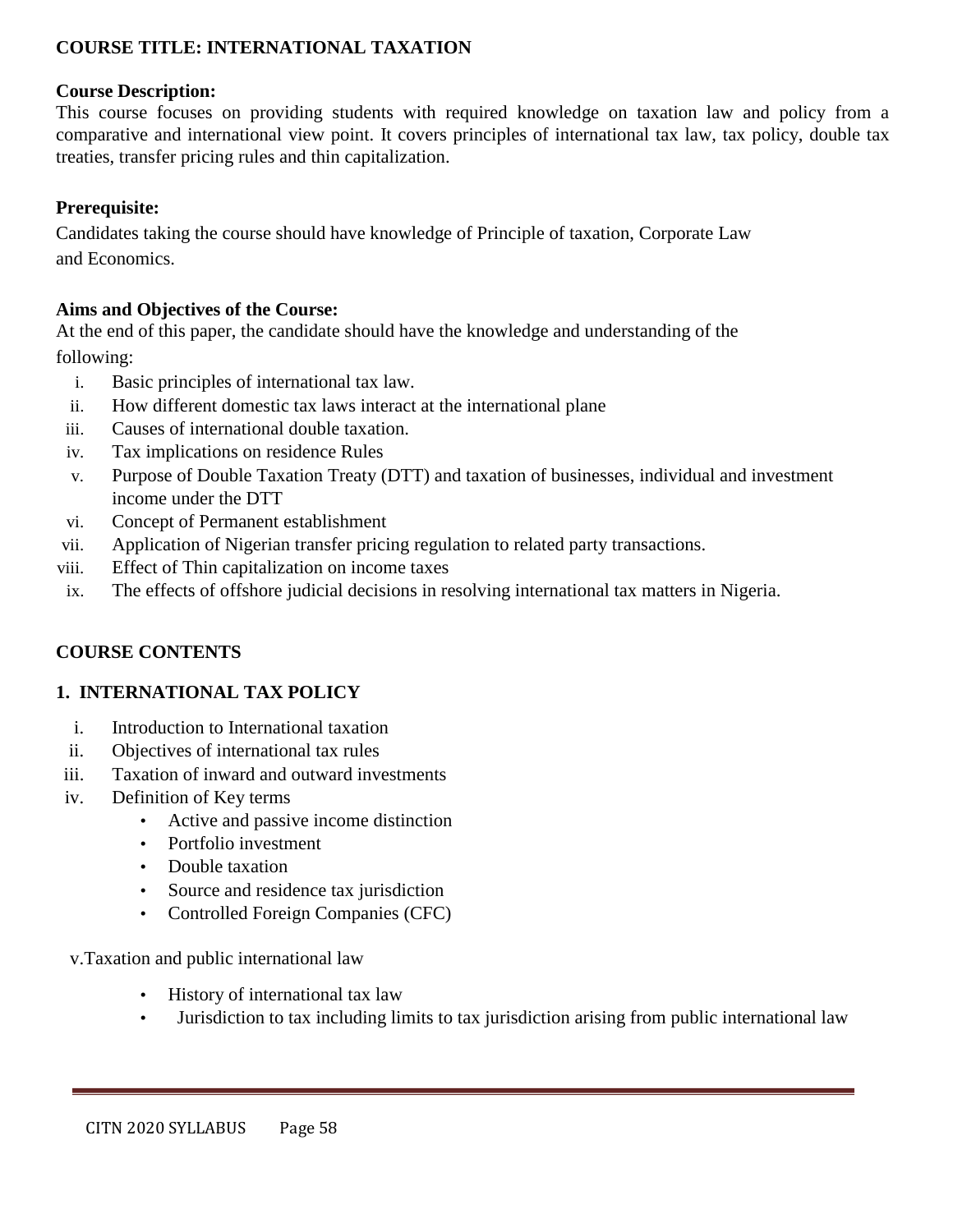- Rules of public international law governing the assessment and collection of taxes; cross-border enforcement of tax debts
- Introduction to international fiscal policy
- International settlement of fiscal disputes.

vi.International fiscal policy and income/profits taxation

vii.Causes of international double taxation of income/profits

- Conflicts of residence and source
- Conflicting definitions of connecting factors
- Other causes of international double taxation (including particular issues for using citizenship as a connecting factor for taxation

viii.Methods of relief from international double taxation

- Relief by credit including indirect/underlying credit and tax sparing credit
- Relief by exemption including participation exemption
- Practical difficulties in applying relief by credit and relief by exemption
- Relief by exemption and relief by credit compared: capital import neutrality vs .capital export neutrality
- Other methods of relief from international double taxation relief by deduction of foreign tax; relief by deferral

ix.International fiscal policy and indirect taxation

- Causes of international double taxation of indirect taxes: origin and destination bases of taxation
- Relief for international shipping and airlines
- World Trade Organization (WTO), General agreement on tariffs and trade(GATT), General Agreement in Trade in services (GAT) and their relevance to taxation.

x.International co-operation between tax administrations

- International co-operation by bilateral agreement; analysis of model agreements on administrative co-operation
- Multilateral co-operation between tax administrations
- Regional developments on co-operation.

### **2. RESIDENCE**

### **i. General principles of jurisdiction**

- *in personam* jurisdiction
- *in rem* jurisdiction
- general / unlimited jurisdiction on world-wide income / property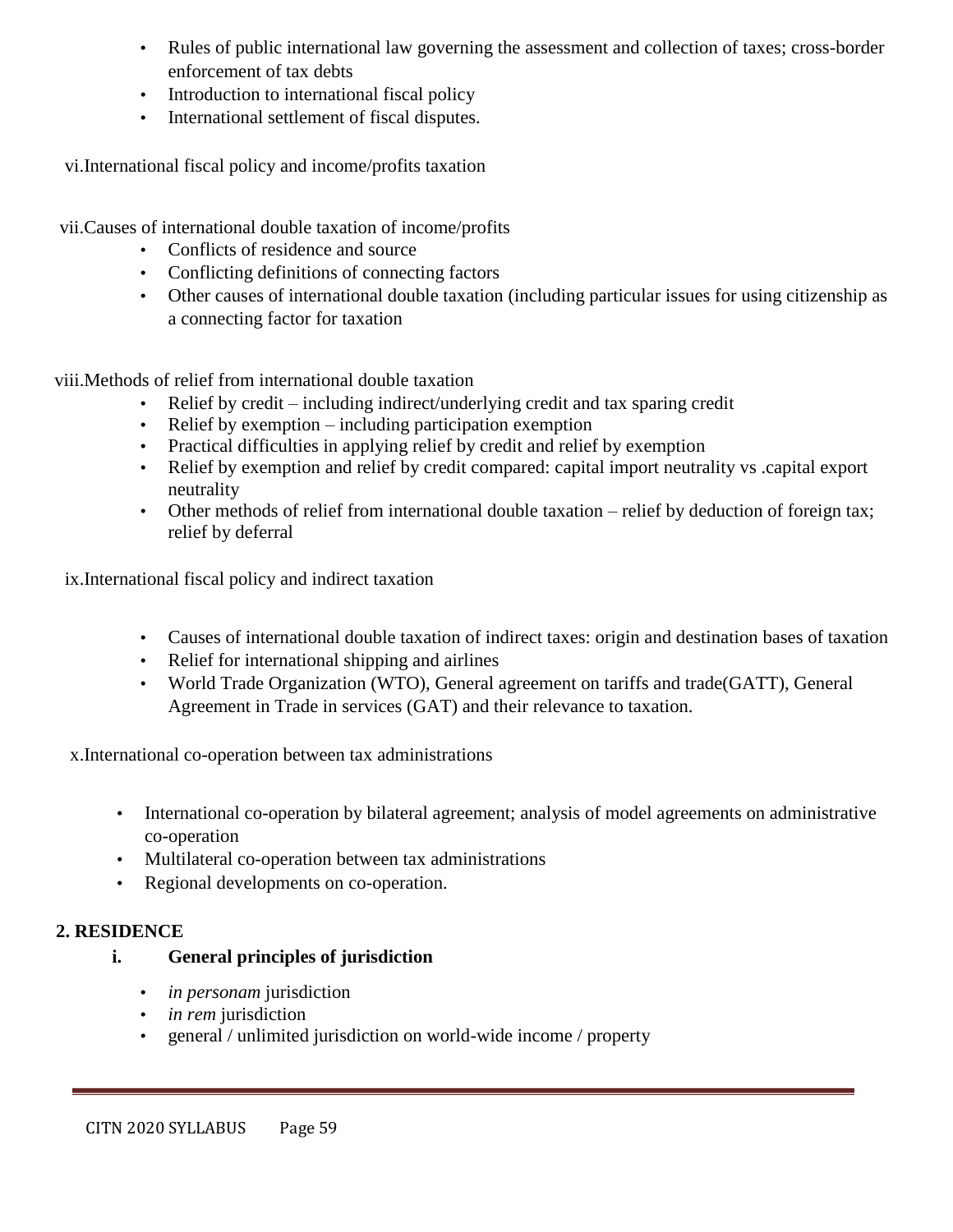• limited jurisdiction on locally-sited or property or local-source income.

### **ii. Jurisdictional links for different taxes**

- Customs duties
- Good and services taxes
- Estate and gift taxes
- income taxes

### **iii. The concept of connecting factors**

- In persona connecting factors
	- Nationality
	- Residence
	- Domicile

### **iv. Other in persona connecting factors – ordinary residence; habitual residence.**

- In rem connecting factors
	- **Situs**
	- Source -.

### **v. Individual residence**

- State practice in determining residence of individuals:
	- The 183-day rules
	- Regular visitor rule e.g. business visit, 90+ days per year
	- Definition of a day (24 hours or part of a day)
	- Facts and circumstances of an individual's life e.g. availability of home, Centre of individual's life.

### **vi. Residence of corporations**

- State practice in determining residence of corporations:
	- Place of incorporation
	- Place of central management and control
	- Place of seat
	- Place of head office
	- Place of principal activity

### **vii. Residence of controlling shareholder(s).**

- State practice in determining residence of other entities
- viii. Partnerships place of effective management
- ix. Trusts residence of trustees; place of effective management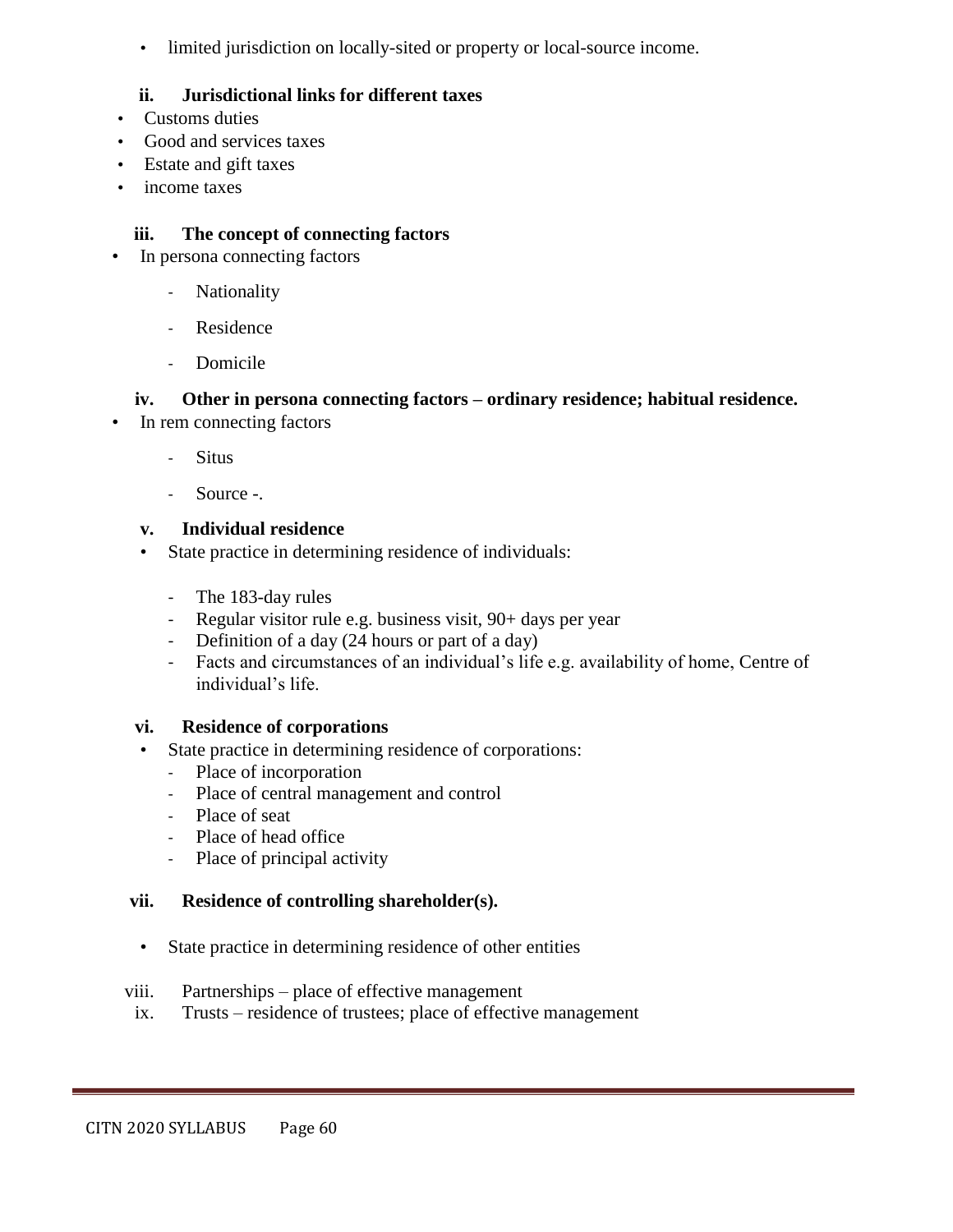### 3. **DOUBLE TAX TREATY (DTT)**

- i. DTT definition
- ii. History of DTT
	- The League of Nations
	- The G20 and OECD
	- The UN Group of Experts
- iii. DTTs and domestic laws
- iv. Purpose of DTT
	- Avoidance of international double taxation
	- Prevention of fiscal evasion, mutual agreement procedures, exchange of information and assistance in the collection of taxes.
- v. Stages in DTT
	- Negotiating DTT
	- Giving effect of DTT in domestic laws
	- Commencement of DTT
	- Termination of DTT

### vi. DTT FORMAT

- OECD Model and the Commentaries to the OECD Model
- UN MTC
- Specific states' models: the US MTC; the Dutch MTC

### vii. INTERPRETATION OF DTT

- General approach to interpretation
- The importance of the Vienna Convention on the Law of Treaties.
- The use of external aids for interpretation such as the status and use of the OECD Commentaries.
- The application of OECD MTC
- How interpretation issues are to be resolved by competent authority proceedings OECD MTC.
- Commentaries on the relevant articles based on the Base Erosion and Profit Shifting Project by OECD and the G20

### viii. DTT PROVISIONS RELATING TO BUSINESSES

- Business profits (with or without a permanent establishment) Art 7 OECD MTC
- Shipping and air transport profits Art. 8 OECD MTC (in outline)
- Associated enterprises Art. 9 OECD MTC: status of Art. 9 and link to transfer pricing legislation

### ix. DTT PROVISIONS RELATING TO INDIVIDUALS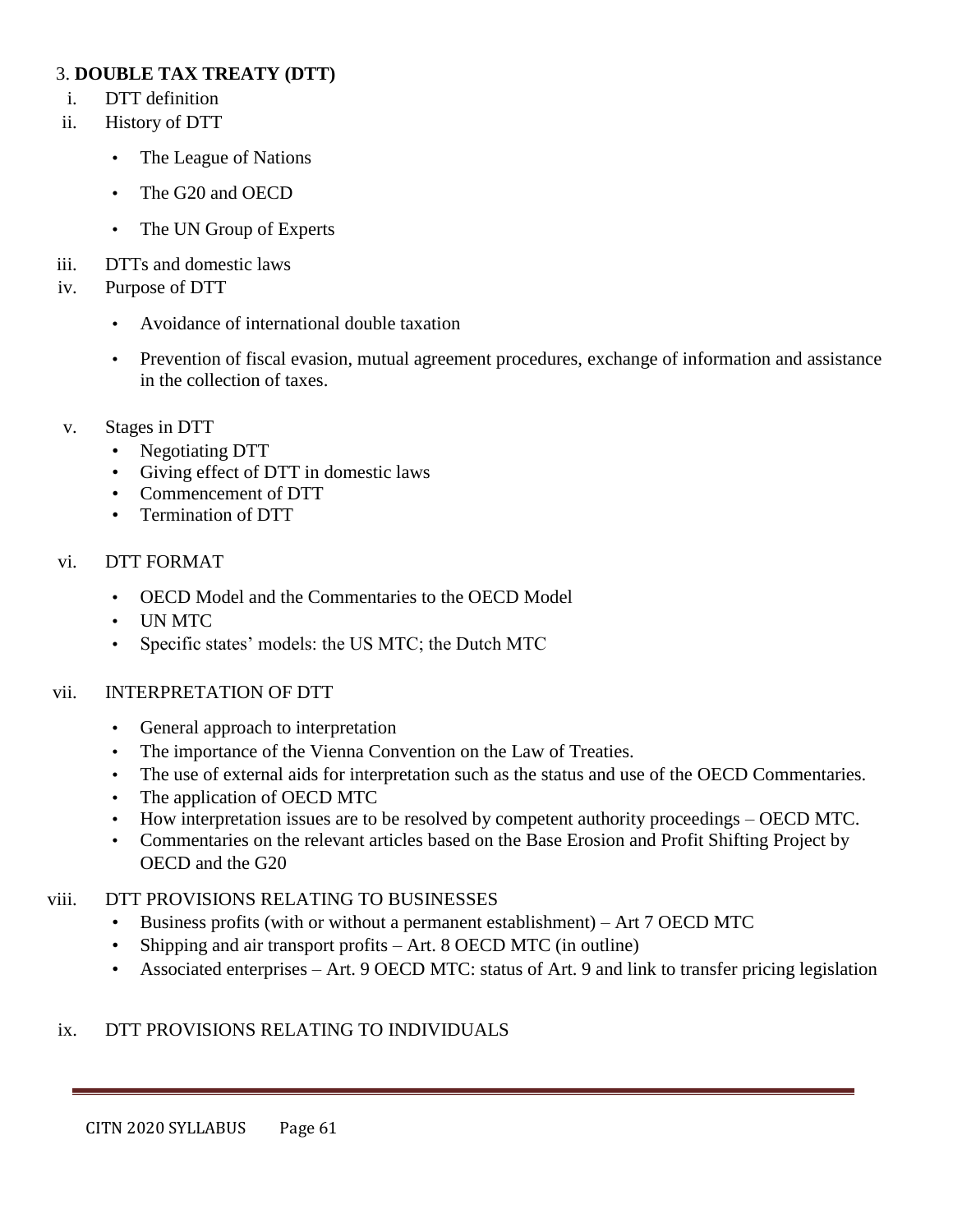- Employment income Art. 15 OECD MTC
- Pensions Art. 18 OECD MTC
- x. DTT PROVISIONS RELATING TO INVESTMENT INCOME AND GAINS
	- Income from land Art. 6 OECD MTC
	- Dividends Art. 10 OECD MTC –
	- Interest Art. 11 OECD MTC
	- Royalties Art. 12 OECD MTC
	- Capital gains Art. 13 OECD MTC
- xi. RELEVANCE OF THE "OTHER INCOME" ARTICLE ART. 21 OECD MTC
- xii. LIMITATION OF BENEFIT PROVISIONS- BEPS ACTION 6 PROVISION OF TREATY ABUSE.
- xiii. NIGERIAN DTT MODELS
	- Nigerian Tax Treaties and Reliefs
	- Typical clauses
	- Treaty relief by credit
	- Unilateral tax credit
	- Reforms and planning

# **4 CONCEPT OF PERMANENT ESTABLISHMENT (PE)**

- i. Application of domestic laws
- ii. The structure of the business profits provisions
	- Overview of Arts. 5, 7, 8 and 9
	- Relationship with the dividends etc. Arts.  $-$  Art. 7(7); 10(4), 11(4); 12(3); and capital gains Article 13.
- iii. The permanent establishment concept
	- The concept of a  $PE$  sufficient presence in a host state
	- The structure of Art. 5 The fixed place of business PE: paras.  $(1) (2)$ ; the construction site PE: para. (3); the exempt activities: para. (4); the dependent agent permanent establishment: paras. (5) – (6); associated companies: para. (7); "associated" and "unassociated" permanent establishments
- iv. The "fixed place of business"  $PE$  The basic concept in Art. 5(1)
	- The requirement of a place of business
	- The requirement of being fixed.
- v. The illustrative list in para. (2)
	- What is the purpose of the illustrative list?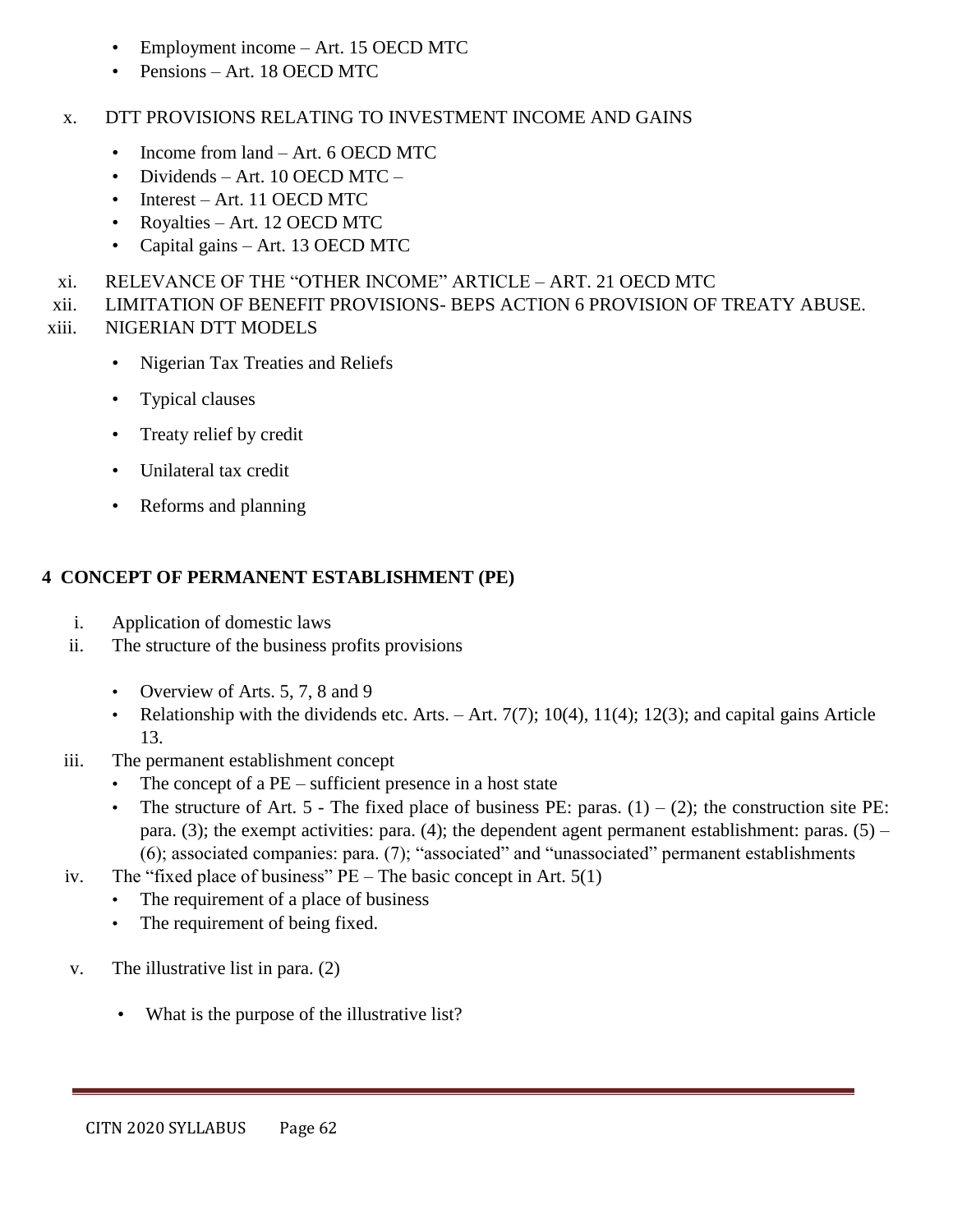#### vi. The building site PE

- Is it a restriction on Art.  $5(1)$ ? does it need to be equally fixed?
- When does the time period begin and end
- Linked contracts
- Use of sub-contractors.
- vii. The exclusionary list: para. (4)
	- Facilities or storage space
	- Are the separate items all preparatory and auxiliary
	- What does "preparatory and auxiliary" mean
	- Combination of activities  $(4)(f)$
	- Gathering information; representative offices.
- viii. The dependent agent PE Dependent agent: para. (5) Definition and different concepts of agency common law and civil law; common law: agent for an undisclosed principal; civil law courtiers and *commissionaires générales.*
- ix. Independent agents: para. (6) Candidates should consider broker and general commission agent; other agent of an independent status (independent legally and economically)
- x. Associated companies Candidates should also understand situations where subsidiaries would constitutes a PE.
- xi. OECD BEPS final report on preventing the artificial avoidance of PE status (Action 7).

### **5. CONCEPT OF TRANSFER PRICING AND NIGERIAN TAXATION**

- i. Overview of the Nigerian Transfer Pricing Regulations
- ii. Definition of Key terms
	- Associate enterprise
	- Controlled transactions/ covered
	- Uncontrolled transaction
	- Independent enterprise
	- Arm's length principle
	- Connected taxable person
- iii. Specific transactions
- iv. Comparability factors
- v. Transfer pricing analysis
	- Industry analysis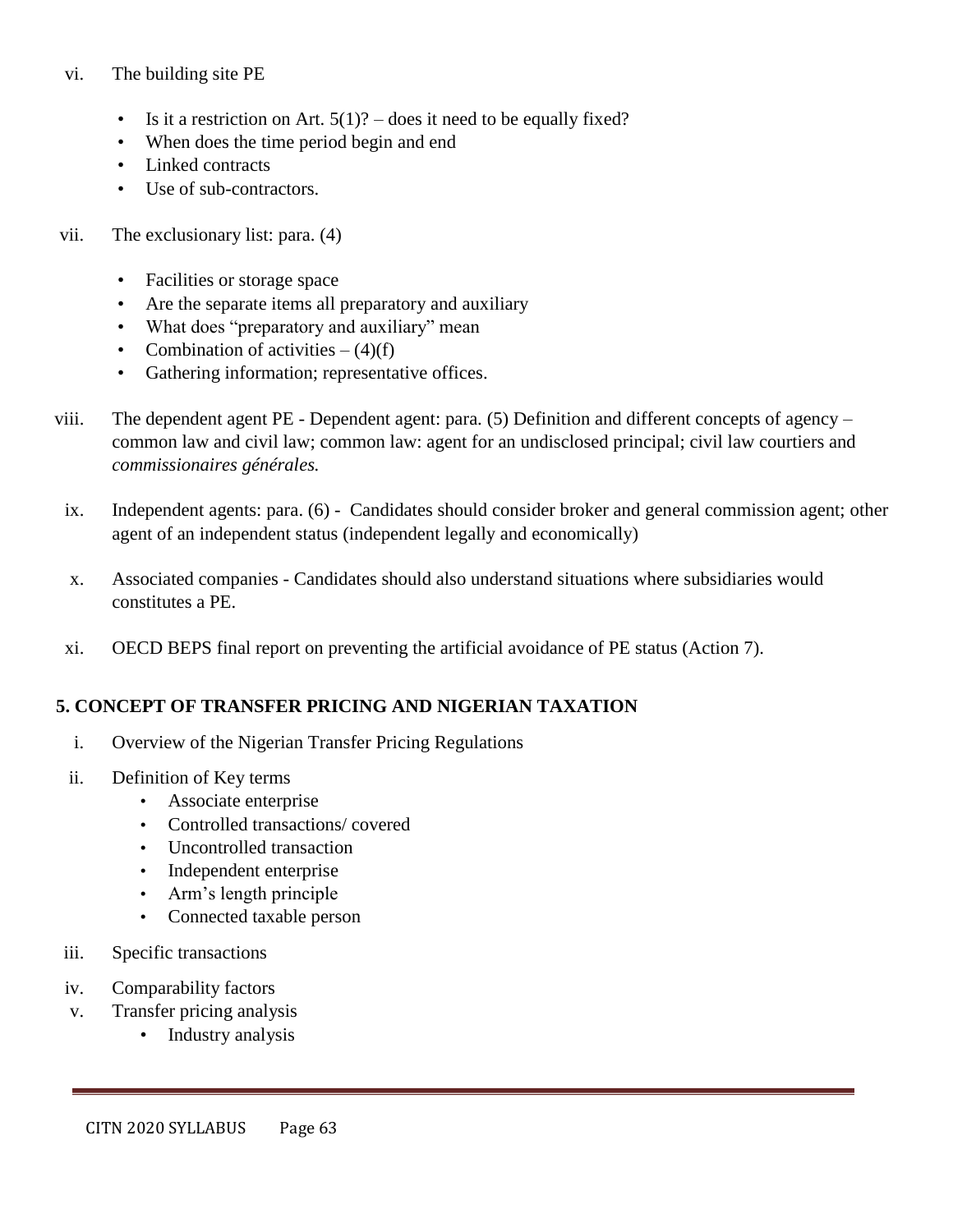- Company analysis
- Functional analysis
- Economic Analysis
	- Transfer pricing methods
	- Bench marking analysis
- vi. Other issues

## **6. EFFECTS OF OFFSHORE JUDICIAL DECISIONS**

- i. Judicial decisions on international tax matters
	- The interpretation of the concept of beneficial ownership
	- Resolving issues of dual residency for individuals and corporations
	- Meaning of connecting factors
	- Meaning of "liable to tax" and "subject to tax"
	- Other relevant judgments on interpretation and application of DTT

# **7. THIN CAPITALIZATION AND NIGERIAN TAXATION**

- i. Definition
- ii. Measures of addressing thin capitalisation
- iii. Effects of thin capitalisation on taxes

## **8. INTERNATIONAL TAX AVOIDANCE AND NIGERIAN TAXATION**

- i. Tax evasion and avoidance
- ii. Tax avoidance and tax planning
- iii. General principles of domestic laws
- iv. Tax savings
- v. Decided cases

### **RECOMMENDED TEXTBOOKS**

Arogundade, J. A. - Nigerian Income Tax and Its International Dimension (Spectrum Books Limited)

Van Raad, K. *Materials on International, TP and EU Tax Law 2016-2017*. Volume A (Leiden: International Tax Centre, 2016).

*Model Income Tax* Convention, Analysis, Commentary by *Van Raad*, *Kees*

OECD. Base Erosion and Profit Shifting Project: 2015 Final Reports, Executive Summaries (Paris: OECD, 2015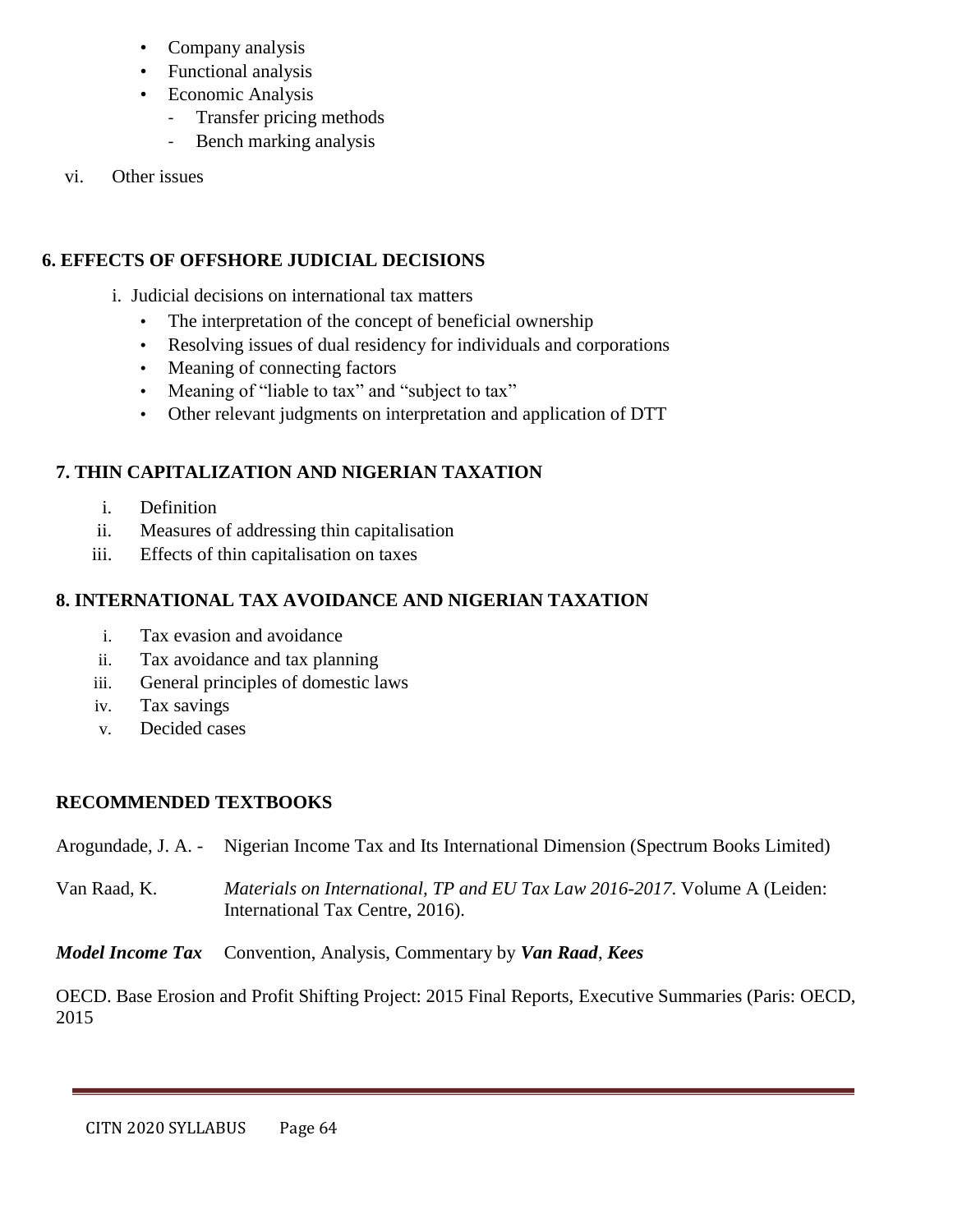OECD, Committee on Fiscal Affairs. *Model Tax Convention on Income and on Capital* (Paris: OECD, 2010 [ISBN: 9789264089488

Qureshi, A. *The Public International Law of Taxation: Text, Cases and Materials* (London: Kluwer Law International, 1994) [ISBN: 9781853339509

OECD Transfer Pricing Guidelines for Multinational Enterprises and Tax Administrations 2017

United Nations. *UN Practical Manual on Transfer Pricing for Developing Countries*

Nigerian Income Tax Transfer Pricing Regulations

Federal Govt. Press - National Tax Policy

|              | Fowokan, T. E. & Oyedokun, G. E. (2019). International taxation in Nigeria. Lagos, Nigeria. Aaron & Hur |
|--------------|---------------------------------------------------------------------------------------------------------|
|              | Publishing                                                                                              |
| Teju Somorin | - TejuTax Reference Book. Malthouse Press Limited, 2012 Edition.                                        |
|              | Vol. I &II                                                                                              |

CITN - Principles of International Taxation

CITN - Tax Incentives in a Globalised Economy

CITN - Tax Guide and Statutes

Offiong Bassey - International Taxation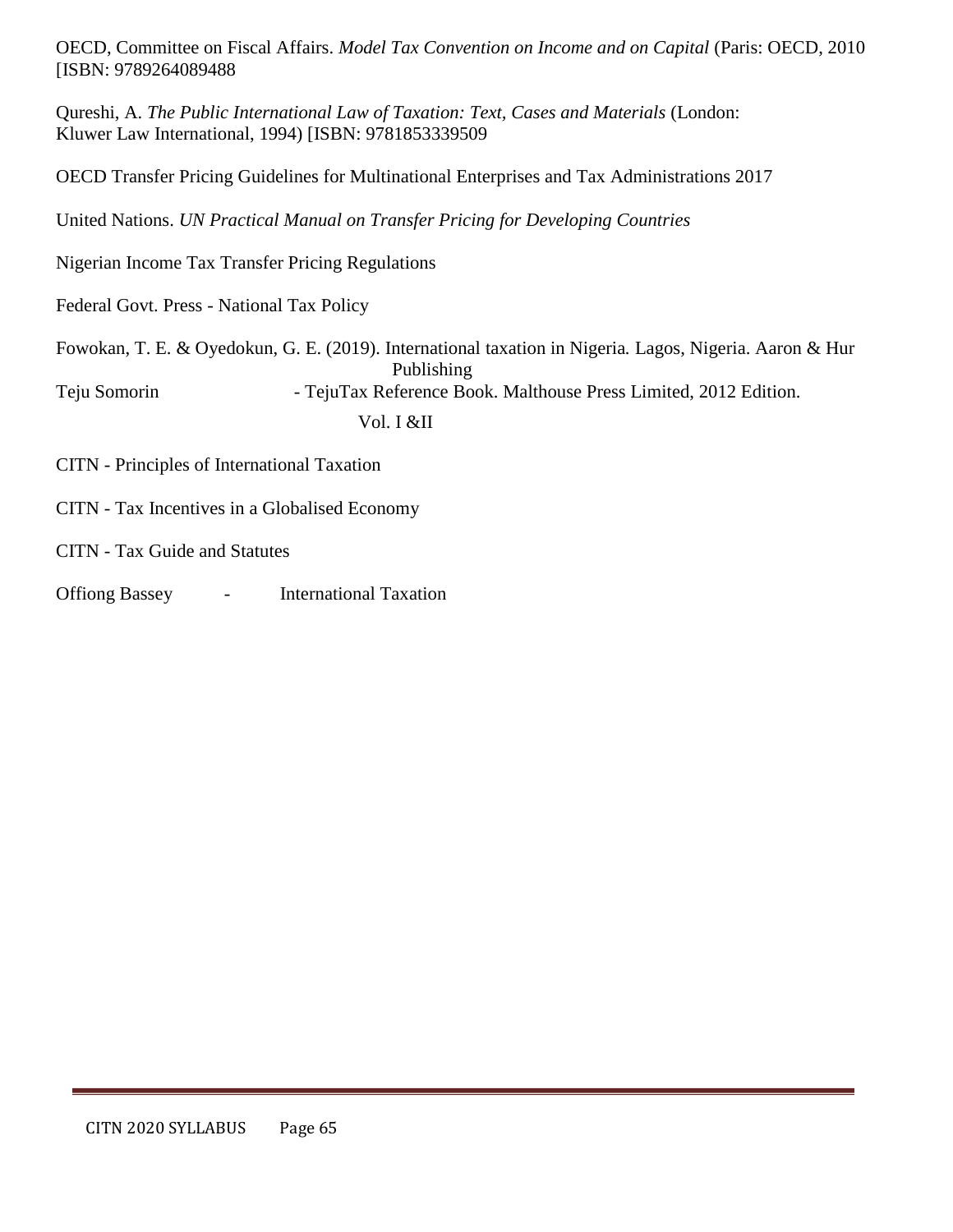## **COURSE TITLE: FINANCIAL AND TAX ANALYSIS**

### **Aims and Objectives of the Course:**

At the end of this course, candidates will be able to understand the followings:

- i. Comprehensive framework for financial statement analysis and financial reporting;
- ii. Important strategy points for the analysis of financial statements;
- iii. The purpose of accounting analysis to evaluate the degree to which firm's accounting is captured in business reality;
- iv. Ability to understand analysis required to adjust a firm's accounting numbers using cash flow information;
- v. The assessment of performance of a firm in the context of its stated goals and strategy;
- vi. To summarize the view developed in the analysis with an explicit forecast
- vii. To understand forecasting at first and second stage of prospective analysis and valuation.

### **COURSE CONTENTS**

### 1. **FRAMEWORK FOR BUSINESS ANALYSIS AND VALUATION USING FINANCIAL STATEMENTS**

- i. The role of Financial Reporting in Capital Markets
- ii. From Business Activities to Financial Statements
- iii. Influences of the Accounting System on Information Quality
- iv. Alternative forms of Communication with Investors
- v. Public versus Private Corporations

### **2. BUSINESS ANALYSIS AND VALUATION TOOLS**

- i. Industry Analysis
- ii. Applying Industry Analysis
- iii. Competitive Strategy Analysis
- iv. Corporate Strategy Analysis

### **3. ACCOUNTING ANALYSIS: THE BASICS**

- i. Factors Influencing Accounting Quality
- ii. Steps in Accounting Analysis
- iii. Recasting Financial Statements
- iv. Accounting Analysis Pitfalls
- v. Value of Accounting Data and Accounting Analysis

### **4. ACCOUNTING ANALYSIS: ACCOUNTING ADJUSTMENT**

- i. Recognition of Assets
- ii. Asset Distortions
- iii. Recognition of Liabilities
- iv. Liability Distortions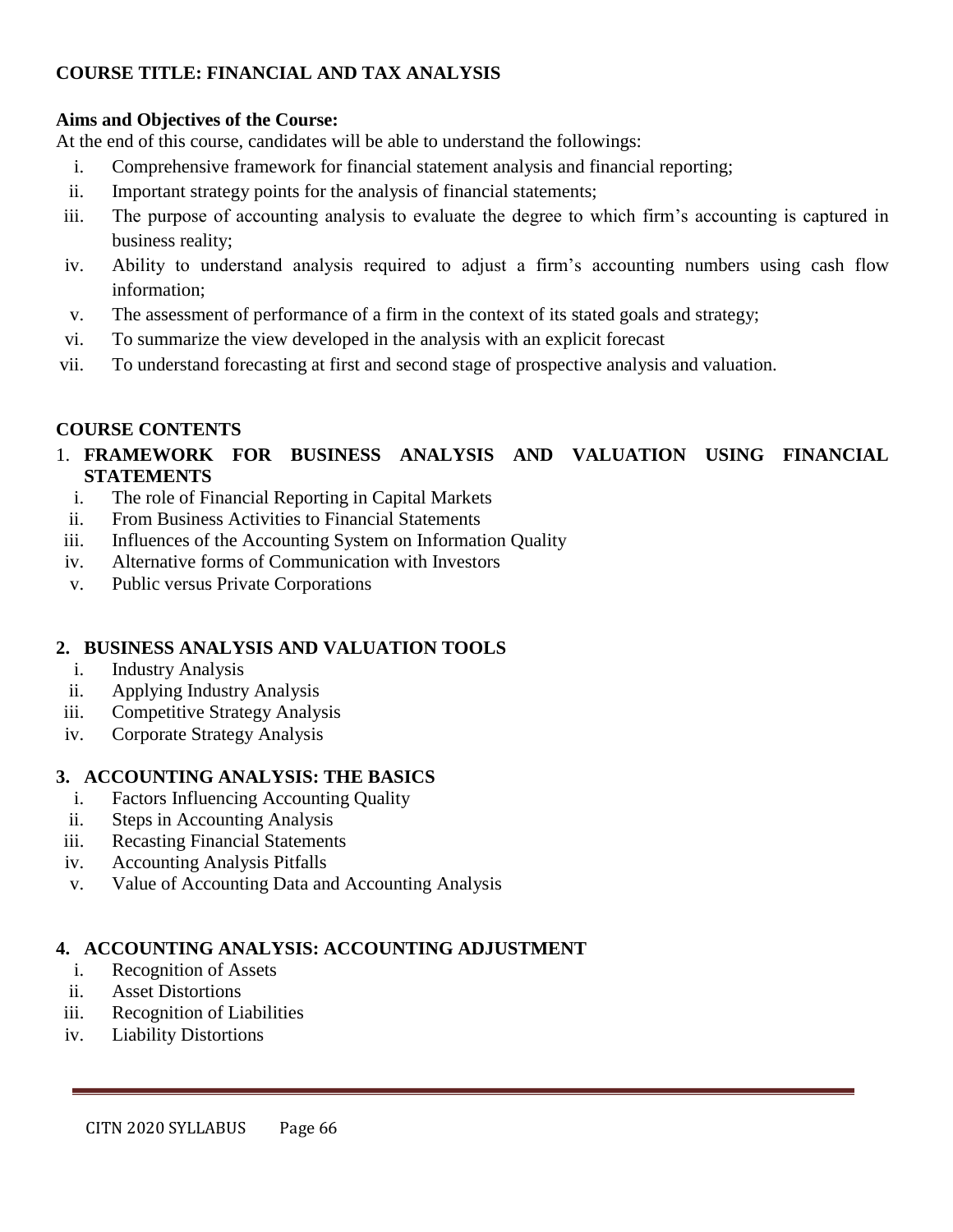v. Equity Distortions

### **5. FINANCIAL ANALYSIS**

- i. Ratio Analysis
- ii. Cash Flow Analysis
- iii. Trend Analysis
- iv. Common Size Analysis

#### **6. STRATEGIC TAX MANAGEMENT AND PLANNING**

- i. Introduction
	- Definition of tax planning.
	- Tax planning and management strategies.
	- Taxation and present value analysis.
	- Basic principles of tax planning.
	- Factors affecting tax planning.
- ii. Tax strategies for new business
	- Organizational forms for business entities, corporate formation, partnership formation, single proprietor formation. Basic tax consequences of entity choice.
	- Sale or lease of property to controlled entities.
	- Other strategies for transferring property to controlled entities.
- iii. Employee compensation strategies
	- Proprietor compensation, employee compensation, fringe benefits.
	- Deferred compensation, equity-based compensation, employee stock plans/option.
	- Partnership interest as payment for services.
- iv. Taxation and business operating strategies
	- Profit measurements and reporting.
	- The entity's accounting year, tax accounting methods.
	- Differences (permanent and temporary) between book profit and taxable profit.
	- Accounting for income taxes: deferred tax assets and liabilities, corporate tax payment requirements.
- v. Tax incentive provisions:
	- Tax incentives and after-tax business value, criticisms of tax incentives; and
	- Restrictions on their benefits.
- vi. Tax implications of profit distributions corporate, partnership and sole proprietorship.
- vii. Tax implications of Anti-Avoidance Schemes.
- viii. Taxation and Capital Marketing Activities.
- ix. Tax planning and management, using holding companies and group structures;
- x. Tax implications and tax management in mergers and acquisition of business entities.
- xi. Tax planning through the use of derivative instruments.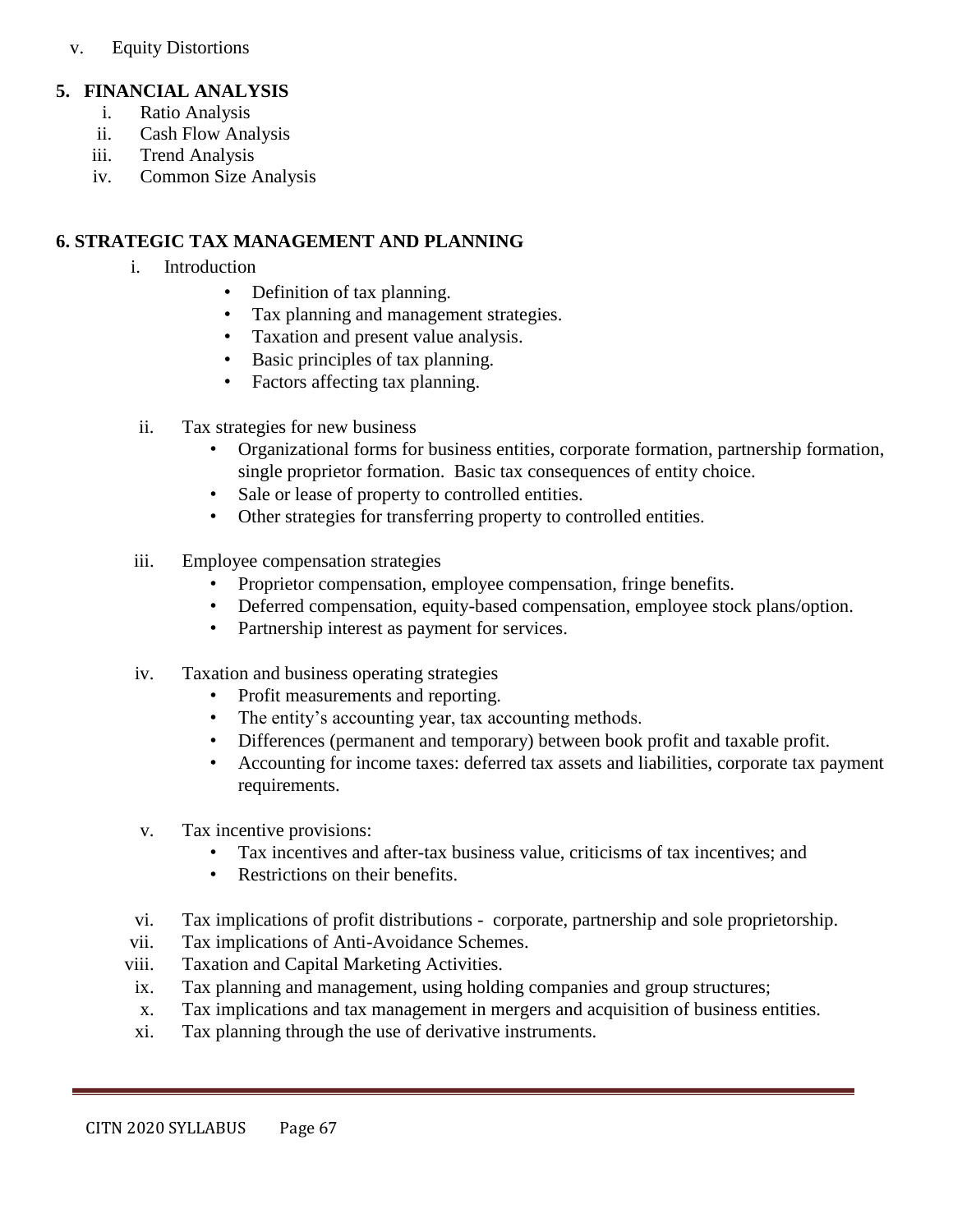xii. Tax considerations and tax planning in intellectual properties management.

### **RECOMMENDED TEXT**

Krishna, G. P., Paul, M., H., and Erik P., (2013). Business Analysis and Valuation: IFRS Edition; Andrew Ashwin. Kintoye I.R. (2016) -Investment Decisions in the 21<sup>st</sup> Century (Unique Educational Publishers.

Olowe, R. A. (2017). Financial management: Concepts, financial system and business finance. Fourth Edition. Published by Brierly Jones Nigeria Limited, Lagos State.

 CITN Tax Guide and Statutes Teju Somorin - TejuTax Reference Book. Malthouse Press Limited, 2012 Edition. Vol. I &II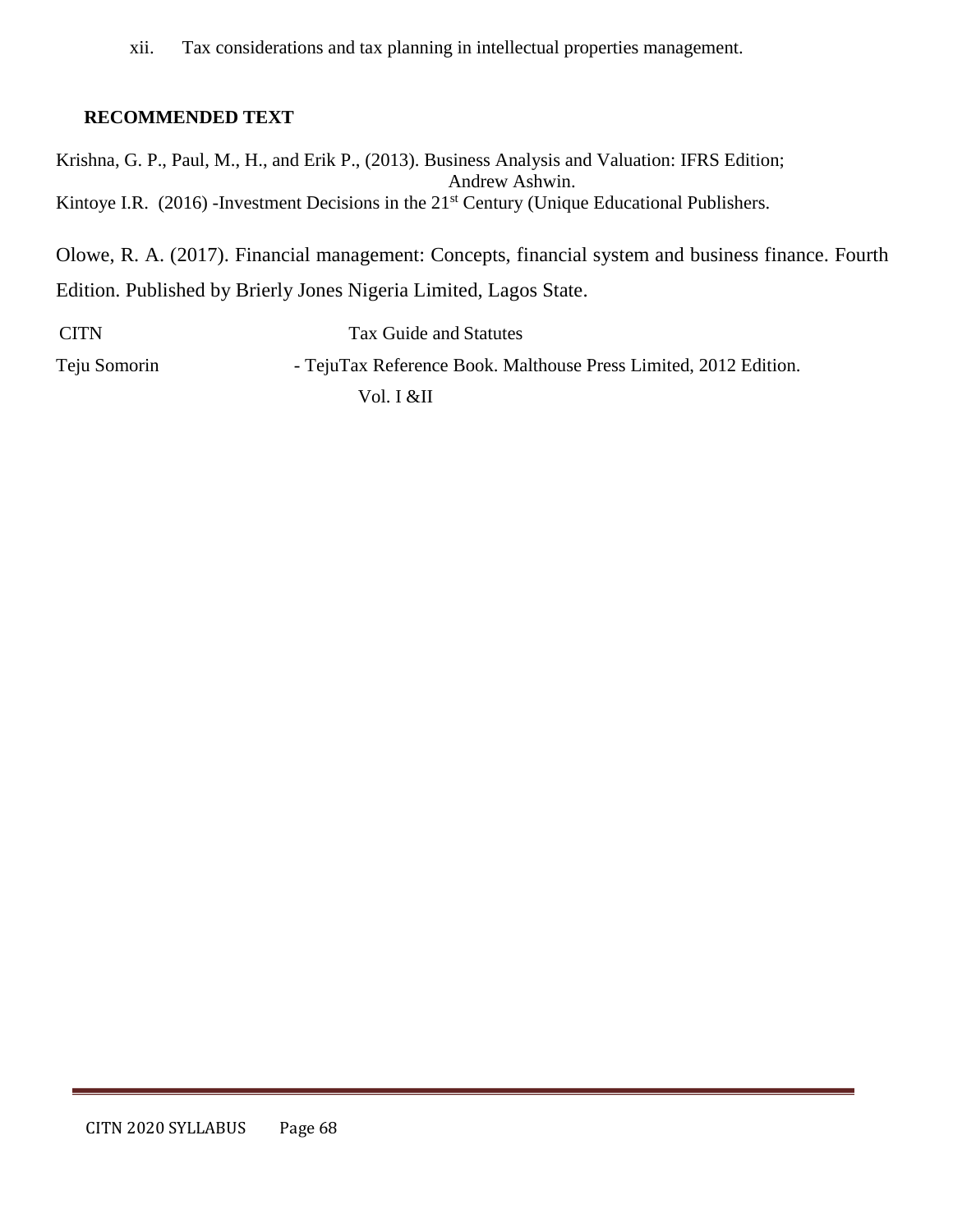### **COURSE TITLE: INCOME TAX FOR SPECIALISED BUSINESSES AND PROCESSES**

### **Course Description:**

The Course introduces students to the peculiarities of specialized businesses and the specific tax rules that guide the imposition of income tax on the profits of companies involved in these businesses.

## **Pre-Requisite:**

Students taking this course must have knowledge of the following courses:

• Principle of Taxation and Income Taxation

# **Aims and Objectives of the Course:**

At the end of this paper, the candidate should have the knowledge and understanding of the following:

- i. Understand the various specialized businesses and situations which demand a shift in the general knowledge of income taxation previously studied
- ii. Understand the operations of the specialized businesses of Banking, Insurance, Oil and Gas, Agriculture, Airlines and Shipping, Mining of Solid Minerals and Unit Trust.
- iii. Discuss the specific accounting recognition requirements for revenue and expenses for these businesses.
- iv. Understand the specific provisions of the income tax laws that guide the taxation of these businesses separately from other non-specialized businesses
- v. Understand how these special provisions are applied in practice and any other practical tax issue impacting these businesses.
- vi. Understand the application of the income tax provisions to companies under pioneer status as well as operating within the free trade zone

# **COURSE CONTENTS**

# **1. TAXATION OF BANKS AND OTHER FINANCIAL INSTITUTIONS (BOFI)**

- i. Explain the concept of revenue recognition for BOFI and the various types of revenue viz interest income, commission, sale of financial instruments, financial intermediation etc.
- ii. Determine which of the streams of income would qualify as revenue and or other income under the relevant accounting standards – Specifically International Financial Reporting Standard (IFRS 15).
- iii. Explain the accounting treatment of hedging transactions and discuss its income tax implications
- iv. Define and explain the various financing arrangements and loan relationships engaged in by BOFI including but not restricted to syndicated loans and sale and lease back arrangements
- v. Discuss the CIT exemption order for the exemption of short term securities, bonds, Section 23(l) of the CITA etc. and their impact on the taxation of BOFI.
- vi. Differentiate between income earned in the ordinary course of business and income earned outside the ordinary course of business, i.e. sale of shares by a company and the sale of shares by a brokerage company.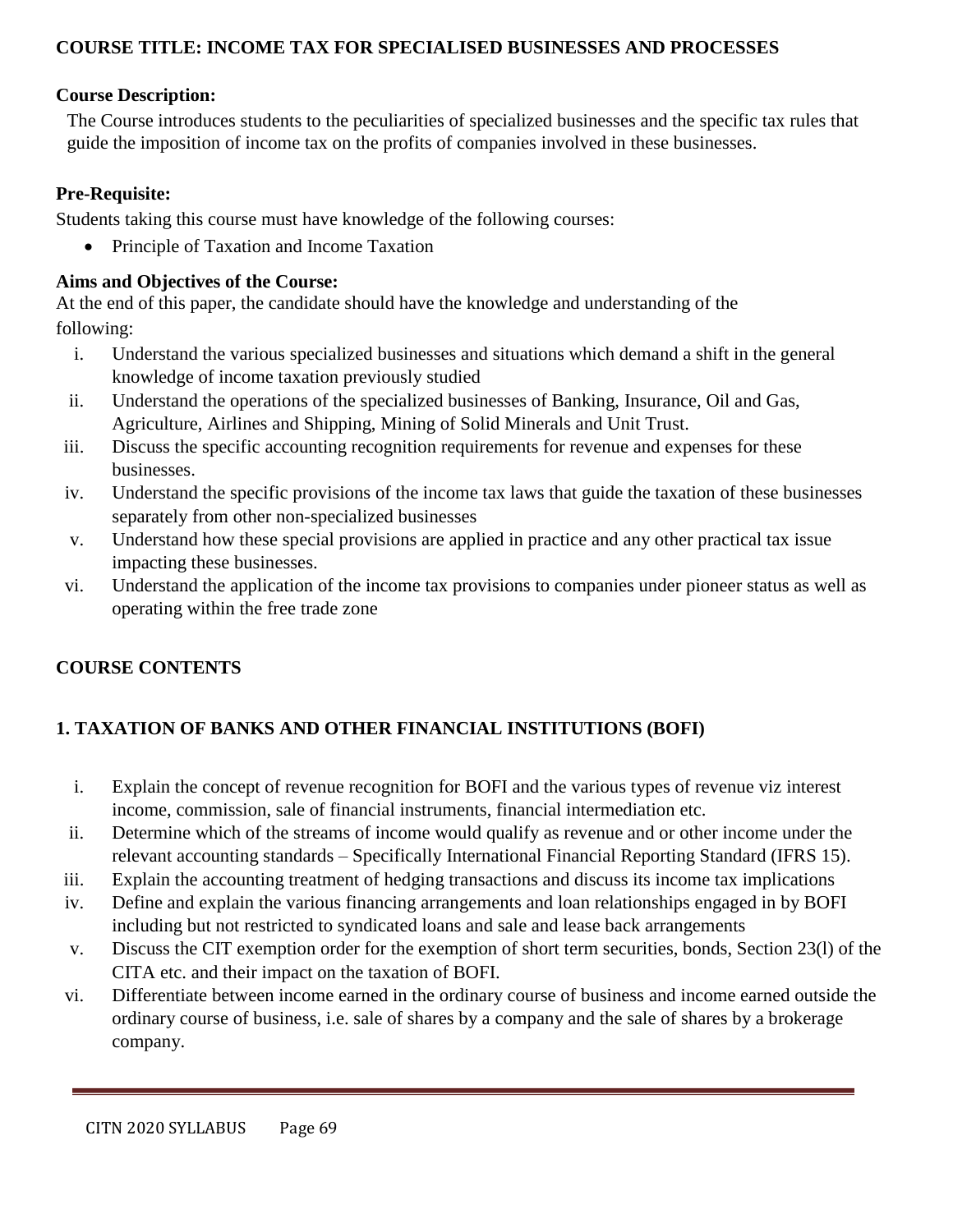vii. Contemporary Issues such as the impact of Section 19 on Banks whose major source of income is exempted from income tax amongst others.

# **2. TAXATION OF INSURANCE COMPANIES**

- i. Distinguish between the two types of insurance business types (General and Life) and identify their characteristics.
- ii. Identity and understand key terms which include: unexpired risks, claims, outgoings, gross premium interest, reinsurance expense, investment income, actuarial revaluation certificate, underwriting profits, premium, total premium, total profits and fees etc.
- iii. Identify and understand what constitute income for both types of businesses
- iv. Understand the requirement to separate the reporting and tax computation for both types of businesses
- v. Discuss the scope and charging provision in respect of income tax for both businesses.
- vi. Understand the limitation on certain allowable deductions and treatment of other allowable deductions and earned investment income for life businesses
- vii. Understand the provision on restriction of loss carried forward.
- viii. Understand the definition of gross income for minimum tax purposes.
- ix. Explain and understand the provisions on the deduction of general reserve fund for re-insurance companies.
- x. Disclosure requirements for insurance companies that engage the services of an insurance agent, a loss adjuster or an insurance broker.
- xi. Contemporary tax issues

# **3. TAXATION OF UNIT TRUSTS**

- i. Description and objectives of a unit trust scheme
- ii. Legal basis for the taxation of unit trusts Section 17 of the CITA
- iii. Definition of key terms with particular reference trustees; unit holders; rights of unit holders; dividends; authorized unit trusts; etc.
- iv. Determination of the profits of a unit trust scheme and treatment of deductions suffered by unit trust schemes
- v. Applicability of provisions on dividends payment to profits accruing to trustees of unit trusts and tax-exemption (and otherwise) of dividends distributed by unit trusts
- vi. Withholding tax obligations for Unit Trust Schemes
- vii. Filing and payment requirements for unit trusts
- viii. Contemporary tax issues, such as tax transparency of the Unit trust system.

# **4. MINING OF SOLID MINERALS**

i. Overview of the Mining Industry in Nigeria including list of solid minerals available in Nigeria and their areas of concentration; types of mining licenses and process of obtaining a mining license.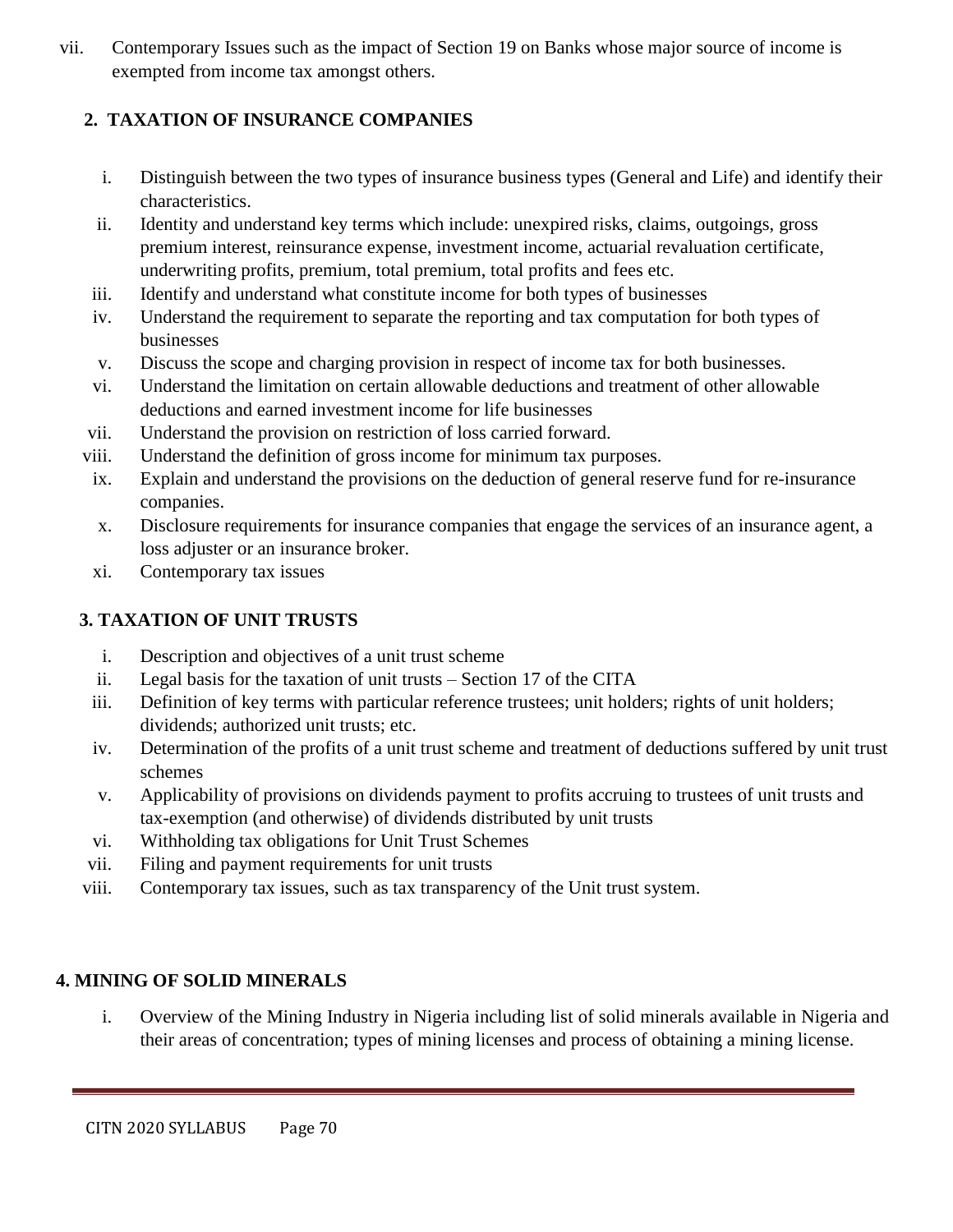- ii. Tax Incentives available to Companies involved in the Mining of Solid Minerals in Nigeria including, income tax reliefs, accelerated capital allowances e.t.c.
- iii. Treatment of decommissioning costs.
- iv. Contemporary tax issues

# **5. TAXATION OF AIR/SHIPPING/CABLE UNDERTAKING BUSINESS**

- i. Definition and examples of Air/Shipping Transport Business and Cable undertakings and their peculiarities.
- ii. Explanation of key terms as defined under Sections 14 and 15 of the CITA.
- iii. Explanation of the meaning of a Nigerian Company and non-Nigerian Company
- iv. Procedure for determining profits derived from Nigeria and explanation of the concept of proportional profits
- v. Conditions for accepting proportional profits, calculation of adjusted profits and adjusted depreciation ratios
- vi. Explanation of "fair percentage" as mentioned in the relevant provisions and related conditions (students should be aware of the applicable procedures for objections and appeal)
- vii. Minimum tax provision for these natures of businesses.
- viii. Provisions of the Double Tax Treaty on Air/Shipping Transport Business and Cable undertakings.
- ix. Contemporary tax issues such as the application of the Provisions of the Nigerian Information Technology Development Agency Act (NITDA) 2007

# **6. TAXATION OF AGRICULTURAL BUSINESS**

- i. Definition of agricultural business
- ii. Legal Basis for the taxation of agricultural business
- iii. Computation of Capital Allowances (CA) computation for agricultural business and non-restriction of capital allowances including enhanced capital allowance for agro-allied plant and equipment.
- iv. Double tax treaty (DTT) provisions on immovable properties and its application to agriculture and forestry.
- v. Practical income tax computations for agricultural businesses

# **7. TAXATION OF OIL EXPLORATION AND PRODUCTION COMPANIES**

- i. Overview of the Oil and Gas Industry in Nigeria, delineating which activities fall under upstream, midstream, downstream, gas utilization and Oil service sectors
- ii. Outline the basic roles of the Regulatory agencies in the oil and gas sectors, such as the NNPC, NAPIMS, NIPEX, DPR, CBN, FIRS, NCDMB
- iii. Understanding the applicable legislation for the various activities in the Oil and Gas Industry and the form of income tax payable.
- iv. Definition of Petroleum Operations based on the Petroleum Profits Tax Act (PPTA).
- v. Definition of Key Terms in the Upstream Sector
- vi. Description of the various fiscal/operating arrangements for upstream petroleum operations (i.e. Sole Risk Operation, Risk Service Contracts, Joint Ventures, Production Sharing Contracts, and Marginal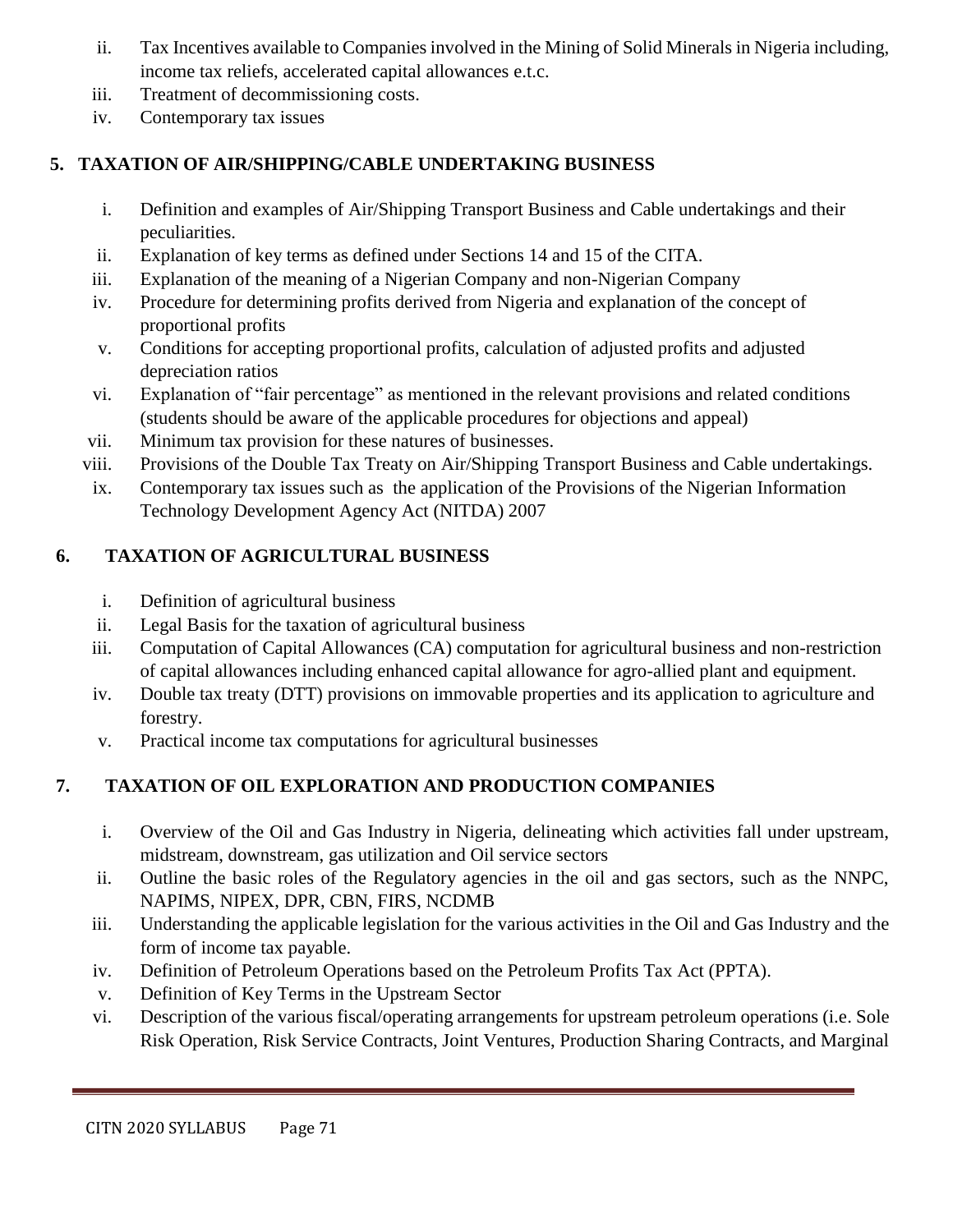Field Operators etc.) and whether participants will qualify as engaged in Petroleum operations as defined under the PPTA.

- vii. Understand what constitutes accounting period for Petroleum Profit Tax (PPT) purposes and the basis of assessment.
- viii. Determine and understand the sources of income accruing to oil and gas (upstream) companies
- ix. Treatment of gas profits and analysis of gas production incentives.
- x. Definition and basis for the computation of adjusted profit, assessable profit, chargeable profit and petroleum profit tax
- xi. Basis for treating expenses as tax-deductible or otherwise for PPT purpose including a summary of specific deductible and non-deductible expenses
- xii. Peculiarities of PPT computations vis-à-vis CIT computations Treatment of Balancing Charge/Allowance, Tertiary Education Tax, NDDC Levy, Royalties.
- xiii. Description of qualifying capital expenditure for capital allowance purpose and compute capital allowance/petroleum investment allowance claimable by petroleum companies.
- xiv. Treatment of losses for E&P companies
- xv. Differing PPT and royalty rates and their bases
- xvi. Incentives available to companies that signed PSC agreement with the Federal government of Nigeria
- xvii. Offences and applicable penalties to petroleum companies
- xviii. Registration, reporting and payment requirements for petroleum companies
- xix. Implications for the sale of license vs sale of shares, regulatory approval and applicability of transaction taxes.
- xx. Contemporary tax issues which include:
	- Treatment of abandonment/decommissioning costs
	- Unitization agreements
	- Back-in-rights
	- Interest on intercompany loans
	- Community expenses
	- Gas banking
	- Joint filing of PPT returns
	- Dividends from gas business
- xxi. Review of case laws

# **8. MERGERS, ACQUISITIONS, TAKEOVERS AND RESTRUCTURING**

- i. Description of mergers (including the various types), takeovers, acquisition and restructuring
- ii. Legal Basis for the tax treatment for the various option
- iii. Understanding of the issues to consider before mergers, acquisition etc. (e.g. filing of returns, payment of outstanding tax liabilities, tax queries or audits, availability of tax clearance certificates.
- iv. Possible tax incentives/planning options during mergers, acquisitions and takeovers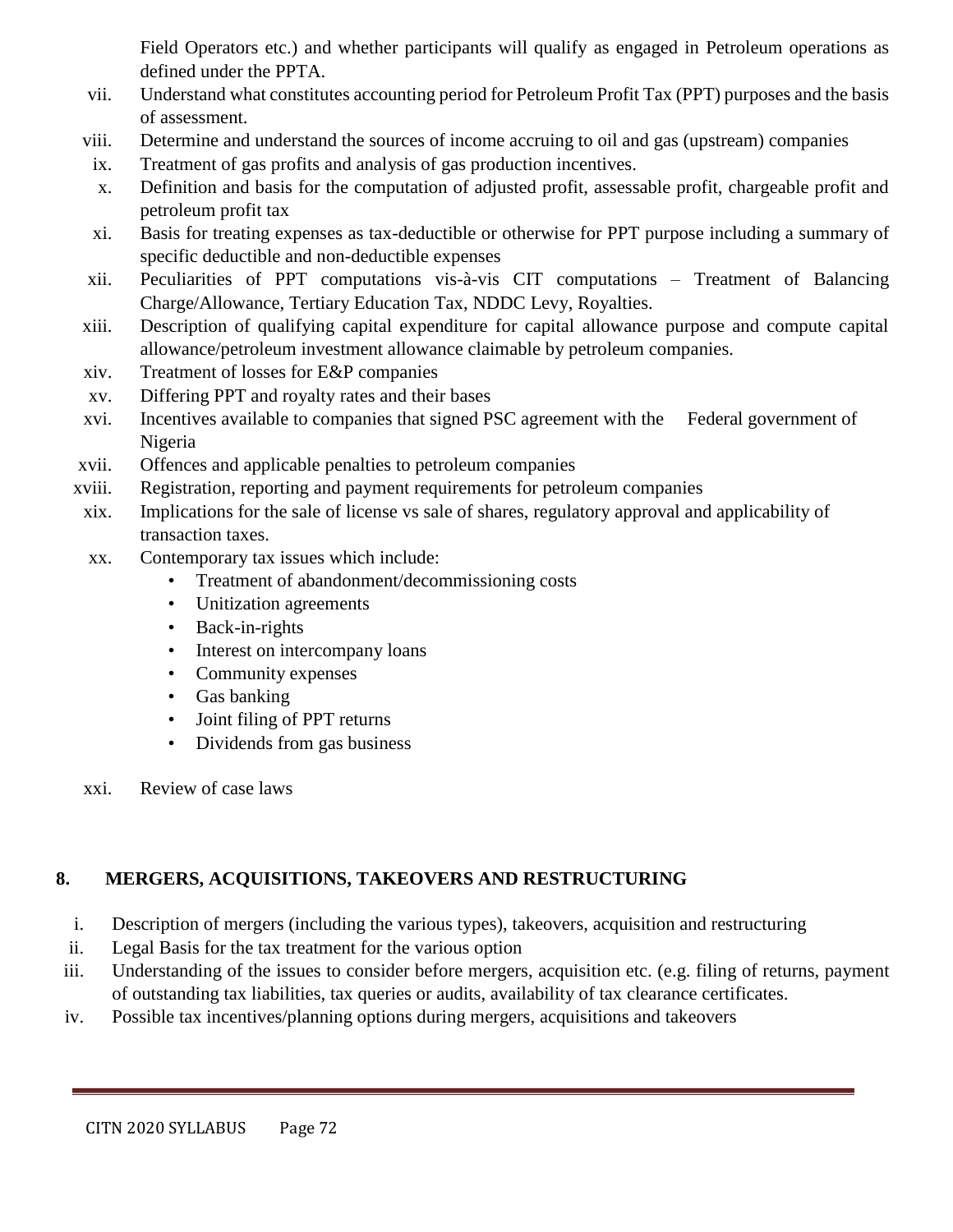- v. Treatment of capital allowance and tax-written down value of assets after mergers, takeovers, acquisition and restructuring
- vi. Application of the relevant rules (i.e. Commencement, Change of accounting date and cessation rules) post mergers, takeovers, acquisition and restructuring

## **9. INDUSTRIAL DEVELOPMENT (PIONEER LEGISLATION)**

- i. Identify various pioneer industries and products, on the pioneer list
- ii. Enumerate and understand the tax incentives available to pioneer companies (tax exemption, treatment of loss incurred during pioneer period; treatment of asset acquired during the period etc)
- iii. Explain the procedure for applying and obtaining pioneer status and how pioneer certificate can be amended
- iv. Understand the provisions relating to retrospective operations and the date of production certification
- v. Understand the conditions for Qualifying capital expenditure for a pioneer company
- vi. Circumstances for cancellation, information and publication of pioneer certificate
- vii. Tax relief period and the conditions for extension of the period by the National council of ministers
- viii. With copious examples, explain the application of the commencement and cessation provision to pre and post pioneer businesses, together with the treatment of losses and capital allowance of pioneer period
	- ix. Applicable restrictions to pioneer companies
	- x. Contemporary tax issues

## **10. EXPORT/FREE TRADE ZONE BUSINESS**

- i. Definition of Free Zones and list at least 10 examples in Nigeria
- ii. Legal framework for the operation of Free Zones in Nigeria
- iii. Administration of the Free Trade Zone
- iv. Procedures for registering companies in the Free Zone and relevant reporting requirements
- v. The fiscal benefits/incentives for operating in a Free Zone
- vi. Specific tax implications of operating in a Free Zone which may also include transaction taxes such as value Added Tax and Withholding tax (WHT).
- vii. Contemporary tax issues

## **RECOMMENDED TEXTS**

| Adesola, S. M.    | - Income Tax Law and Administration in Nigeria (O. A. U. Press) |
|-------------------|-----------------------------------------------------------------|
| Abdulrazaq, M. T. | - Nigerian Tax Offences and Penalties (Batay Law Publications)  |
| Oni, I. O.        | - Nigerian Companies Income Tax: Law & Practice                 |